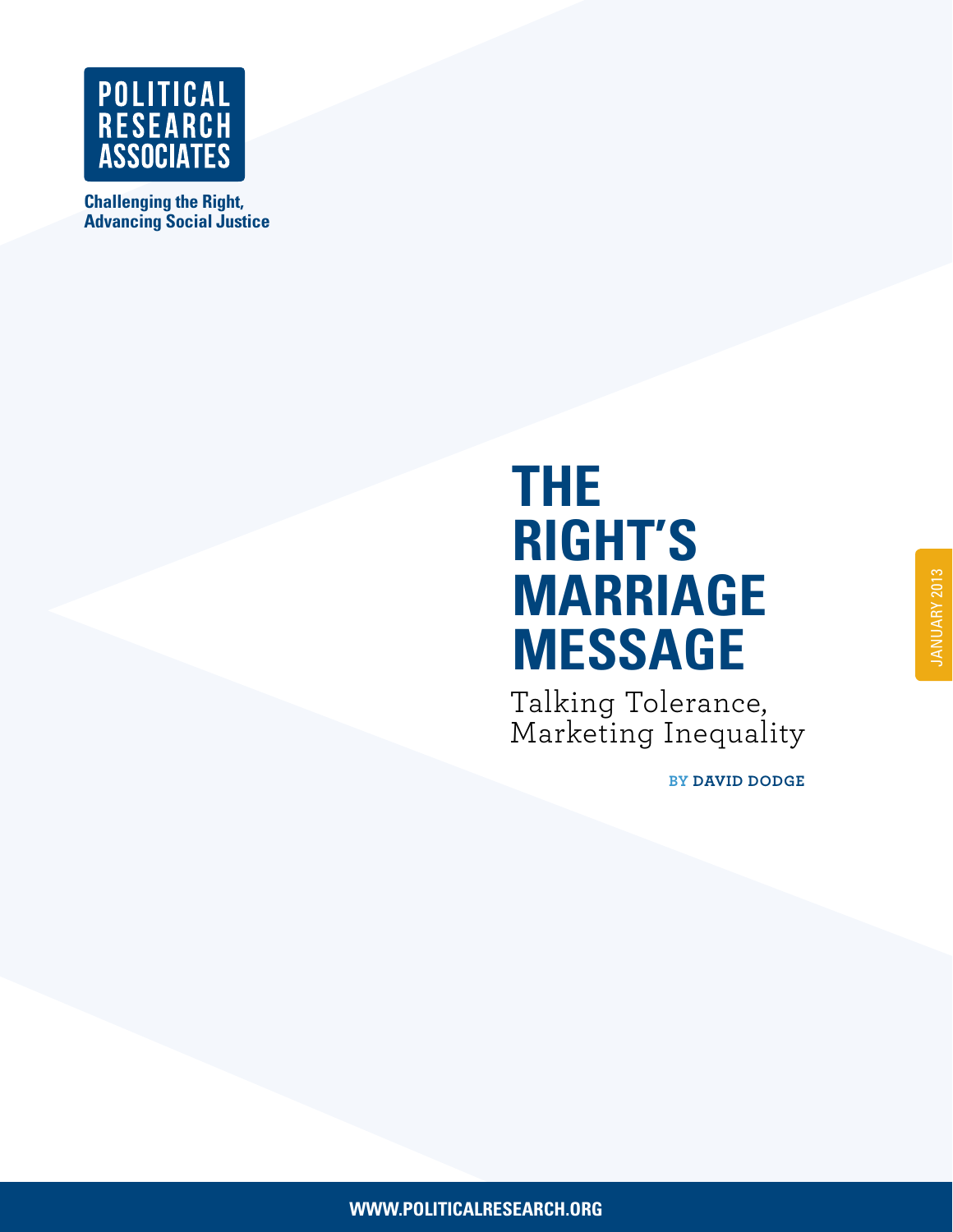

Political Research Associates (PRA) is a progressive think tank devoted to supporting movements that are building a more just and inclusive democratic society. We expose movements, institutions, and ideologies that undermine human rights.

*Copyright ©2013, Political Research Associates Political Research Associates 1310 Broadway, Suite 201 Somerville, MA 02144-1837 www.politicalresearch.org*

[design by owl in a tree](www.owlinatree.com)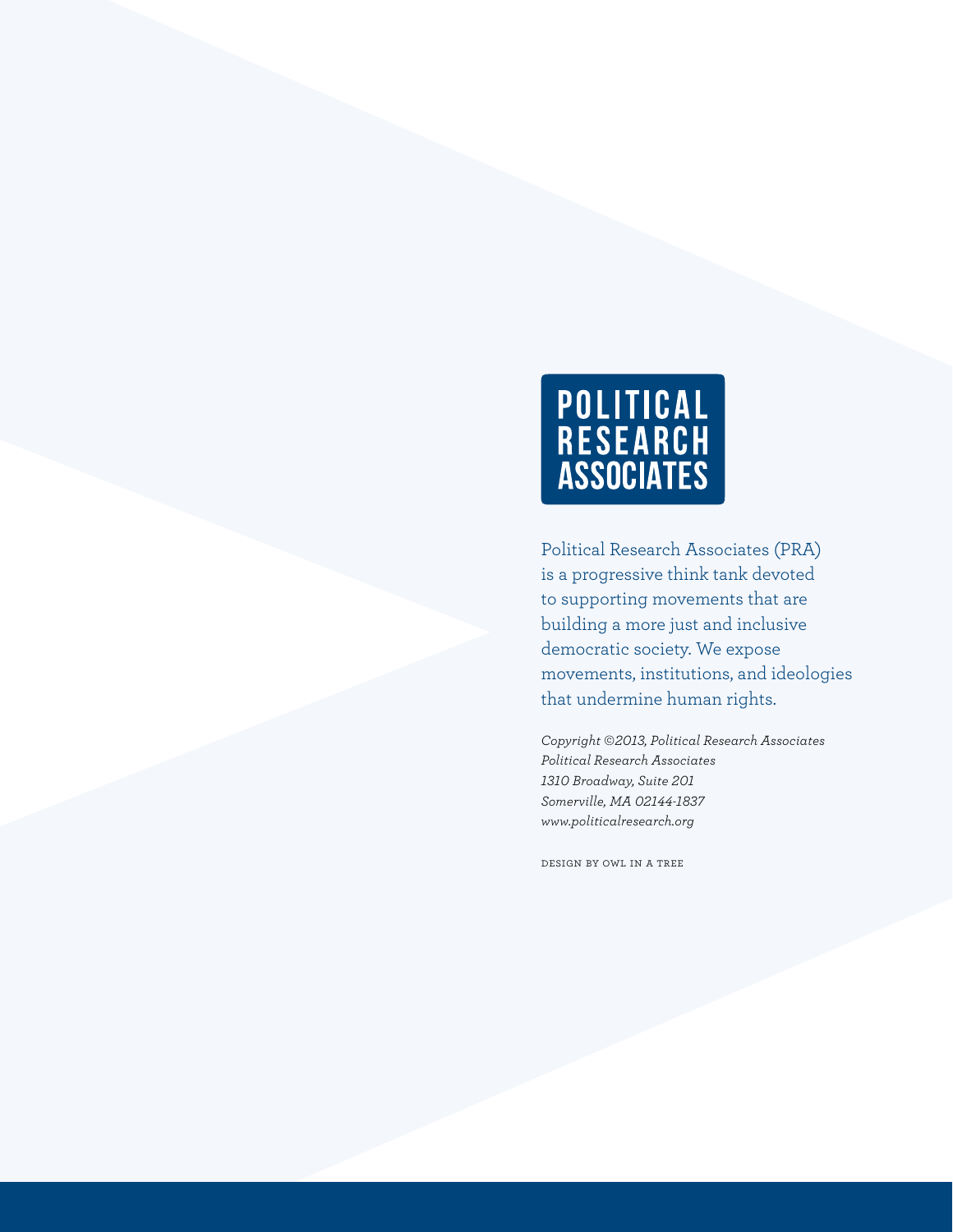# **THE RIGHT'S MARRIAGE MESSAGE**

Talking Tolerance, Marketing Inequality

**BY DAVID DODGE**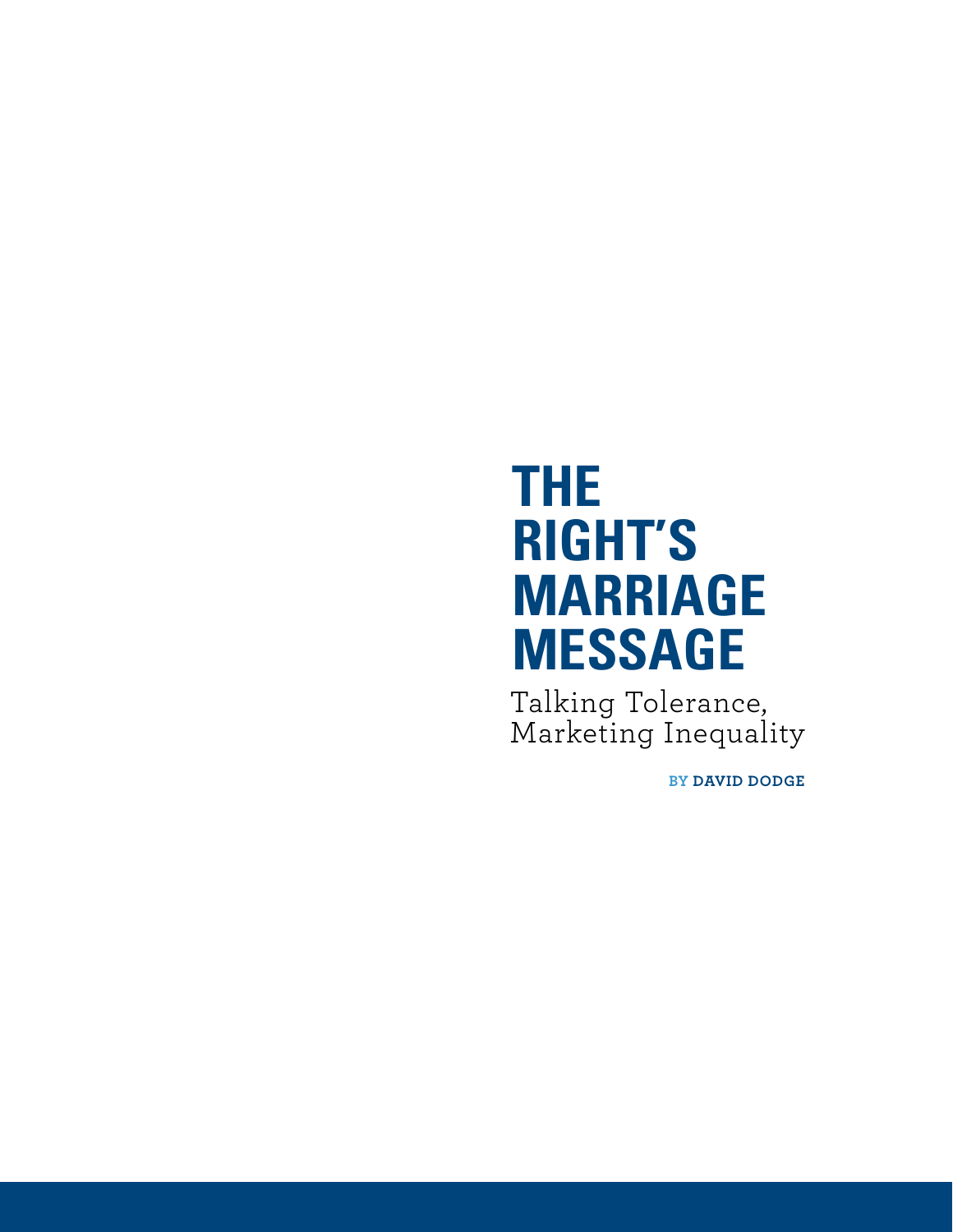# <span id="page-3-0"></span>**FOREWORD**

**FOR MUCH OF THE U.S. LGBTQ LIBERATION STRUGGLE**, the religious Right has easily dominated political discourse with homophobic rhetoric disguised as protecting "traditional" family values. In state after state, LGBTQ rights forces lost to the Right in ballot fights. Then in the fall of 2012, same-sex marriage wins swept four states.

For those wondering what happened, this retrospective report, *The Right's Marriage Message: Talking Tolerance, Marketing Inequality*, begins to give some answers. Author David Dodge offers a breadth of knowledge for marriage equality advocates interested in knowing the past in order to be keenly aware of what kinds of rightwing tactics may emerge in the foreseeable future. Looking back at the political messaging strategies of the Right in ballot struggles from 1998 to today, Dodge debunks the notion that the Right wins only by speaking to its base. On the contrary, he finds the Right is quite savvy in creating messages that work for a range of audiences, and that in 2012 it left one of its most effective claims—that LGBTQ people somehow pose a threat to children—by the wayside.

The age of ballot struggles over LGBTQ marriage rights arguably began in 1993, when Hawaii's highest court ruled in the landmark *Baehr v. Lewin* that the state's constitution did not have a sound argument against same-sex marriage. Within three years, the U.S. Congress—in a bipartisan vote had enacted the Defense of Marriage Act (DOMA), defining marriage as between a man and woman. DOMA blocked LGBTQ couples from accessing the rights, privileges, and protections of marriage under federal law. But that was not enough for the Christian Right as, state-by-state, it fought to replicate DOMA-like provisions throughout the land.

Dodge engages with this history as both an advocate and a scholar. During the historic election year of 2008, he was lead organizer in Dade County, Florida, trying to stop the juggernaut that was Amendment 2, a ballot initiative to inscribe marriage as between "one man and one woman" in the state's constitution. The LGBTQ movement's overwhelming defeat (which Dodge chronicled in Political Research Associate's spring 2012 report [Resisting the Rainbow: Right Wing Responses to LGBT](http://www.politicalresearch.org/resources/reports/full-reports/resisting-the-rainbow-right-wing-responses-to-lgbt-gains/)  [Gains](http://www.politicalresearch.org/resources/reports/full-reports/resisting-the-rainbow-right-wing-responses-to-lgbt-gains/))*,* inspired him to unpack how the opposition crafted such a long string of victories even in socially moderate states.

One answer, explored in this report, is through skillful, bloodless messaging created by such pros as Frank Schubert. For example, the National Organization for Marriage offers this talking point for use with broad audiences: "Gays and lesbians have a right to live as they choose, they don't have the right to redefine marriage for all of us." It sounds tolerant while denying rights to LGBTQ people.

Yet the Right's determined strategizing was unable to block important changes won in the last two years by the fearless efforts of LGBTQ activists, allies, and faith and cultural leaders at the grassroots level. In 2011, President Obama's Justice Department announced it would no longer defend the key section of the Defense of Marriage Act requiring that marriage be between a man and a woman. Next, in 2012 President Obama publicly affirmed the right for same-sex couples to marry. Finally, as Dodge also documents, LGBTQ rights advocates learned from previous state losses, particularly in California in 2008 over Proposition 8. In 2012 they created a broader, more diverse coalition of support, elevated the voices of progressive religious leadership, and personalized the case for marriage by declaring that at its heart, it's about more than legal rights. It's about two people lovingly commit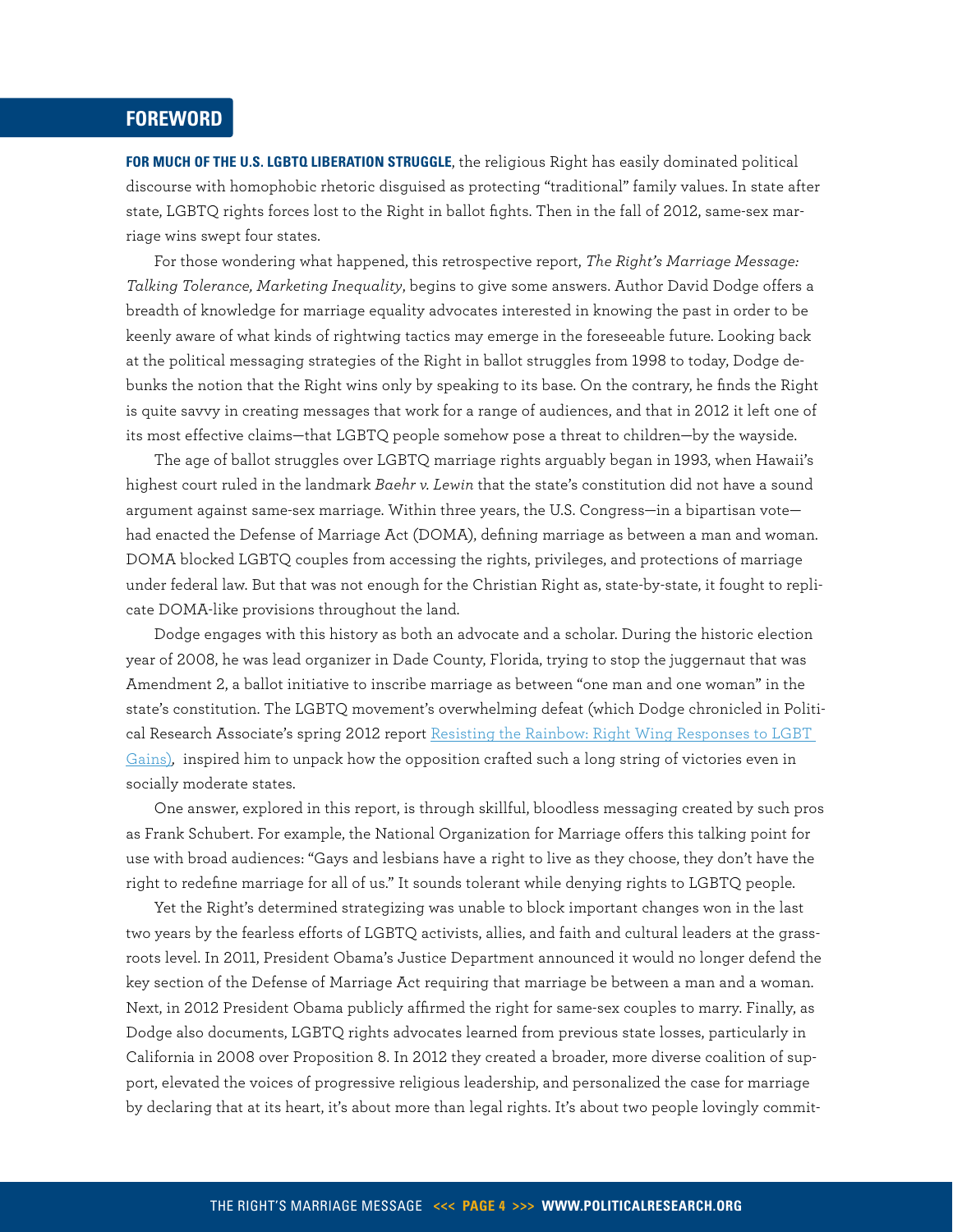ting to one another.

Despite the wins, Dodge cautions us to remain vigilant of the ways in which the agile opposition may regroup and retool their messaging for future battles in less hospitable states. They may return to dark warnings of LGBTQ people's threat to children or how LGBTQ marriage rights somehow threaten the religious liberty of conservative Christians. Or they may double down on efforts to create racial wedges after their tactics in Maryland—where 30 percent of the residents are African American—failed to defeat a potent coalition led by progressive African-American clergy and the NAACP.

Just as the Right will regroup, so must justice advocates. For instance, in battles to come, it will be vital for the well-resourced marriage movement to continue expanding its organizing reach and use its platform to highlight core issues facing LGBTQ people of color, young people, and other sectors of the community disproportionately vulnerable to violence and poverty. Thus as we celebrate the victories of 2012, I am reminded of the motto of the National Association of Colored Women, founded in 1896: "We must lift as we climb."

> Malika Redmond, M.A. Lead Gender Justice Researcher Political Research Associates Somerville, Massachusetts January 2013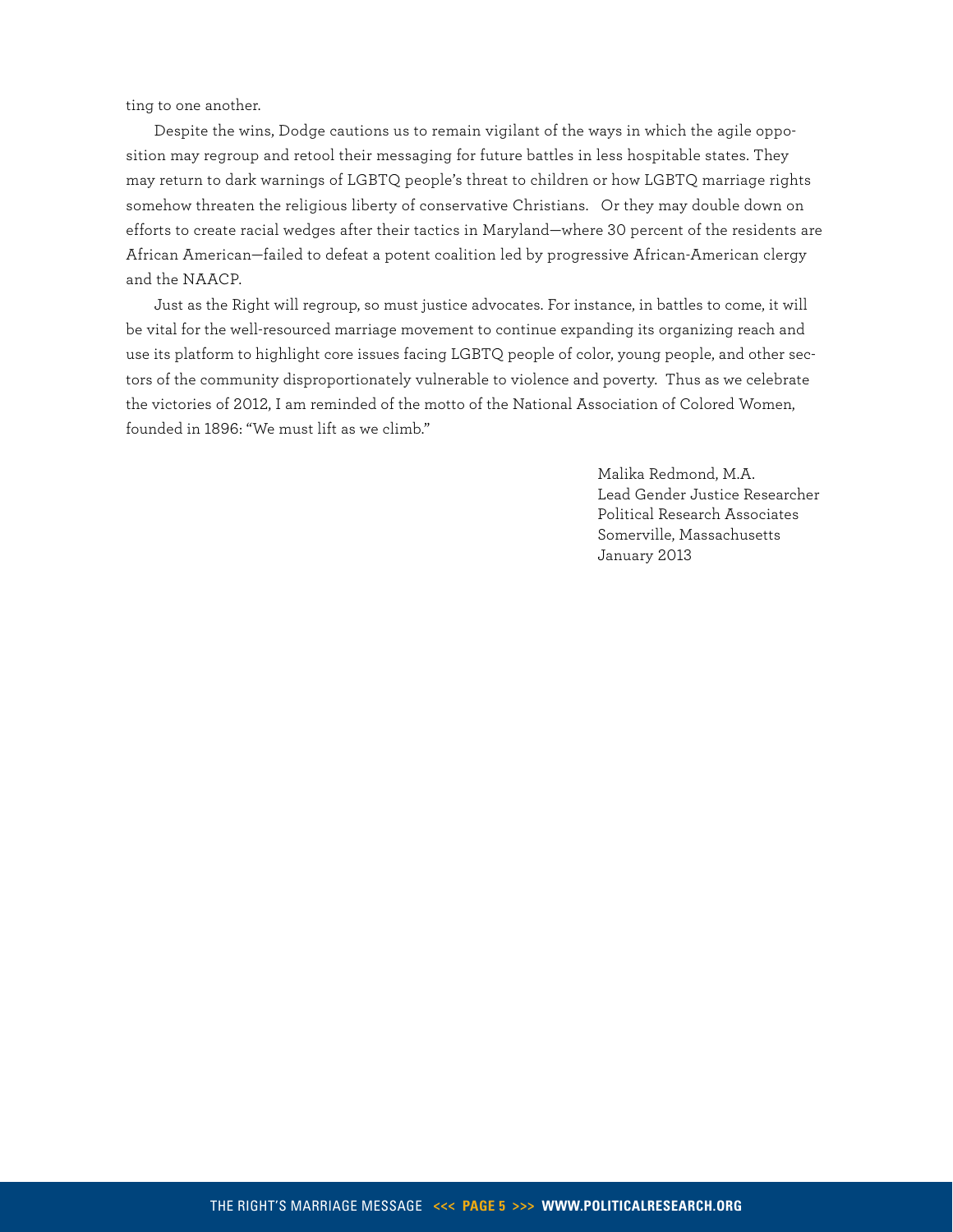# <span id="page-5-0"></span>**ACKNOWLEDGEMENTS**

**I AM VERY THANKFUL TO** Political Research Associates (PRA) for providing me with a platform to showcase the research included in this report, which, in many ways, was inspired by a case study I authored for PRA's recent [Resisting the Rainbow](http://www.politicalresearch.org/resources/reports/full-reports/resisting-the-rainbow-right-wing-responses-to-lgbt-gains/) report. In that piece, I explored the campaign strategies used by the Right Wing to successfully pass Florida's anti-LGBTQ "marriage amendment" during the 2008 electoral season. The research I conducted for that case study ultimately inspired me to take the issue one step further in this report, in which I attempt to identify, quantify and examine the effectiveness of various messaging techniques utilized by the Right Wing to help pass anti-LGBTQ ballot measures all across the country.

In particular, I am very grateful to Maria Planansky, Malika Redmond, Alex DiBranco, and Abby Scher of PRA for providing me with direction while crafting this report, as well as with research and editing support. I am also thankful to other PRA staff and interns for their editing and research support, particularly Alex Zadel.

An important piece of this research is based on data collected by the talented and hardworking staff at Vote for Equality (VFE) in California. Since the passage of Proposition 8 in 2008, VFE staff and volunteers have tirelessly canvassed neighborhoods in Los Angeles to gain an understanding as to why voters support anti-LGBTQ positions in ballot measure campaigns. Since 2008, they have held thousands of conversations, collected thousands of surveys, and documented hundreds of conversations on film. Through their work, they have helped persuade hundreds of previously opposed or undecided voters to support same-sex marriage and other rights for the LGBTQ community. It is my hope that this report will help spotlight the great work conducted by VFE's staff and volunteers, and that LGBTQ organizations around the country will be inspired to integrate some of VFE's effective messaging techniques into their own work.

I owe a great deal of gratitude to David Fleischer and Justin Kletcha of VFE, with whom I spent countless hours discussing the "dos" and "don'ts" of messaging and electoral strategies in LGBTQ ballot campaigns. Both David and Justin also provided research and writing support, and critiqued and edited multiple drafts of this report. I am also extremely thankful to the hundreds of VFE volunteers who spent countless hours collecting the data on which much of this report is based.

Parts of this report are based on research I conducted for my thesis while studying at the Harvard Kennedy School of Government. As such, much thanks is due to my thesis advisor, Dr. Timothy Patrick McCarthy, for providing feedback on multiple drafts of my thesis, and for proving moral support through many hours of research and writing.

-David Dodge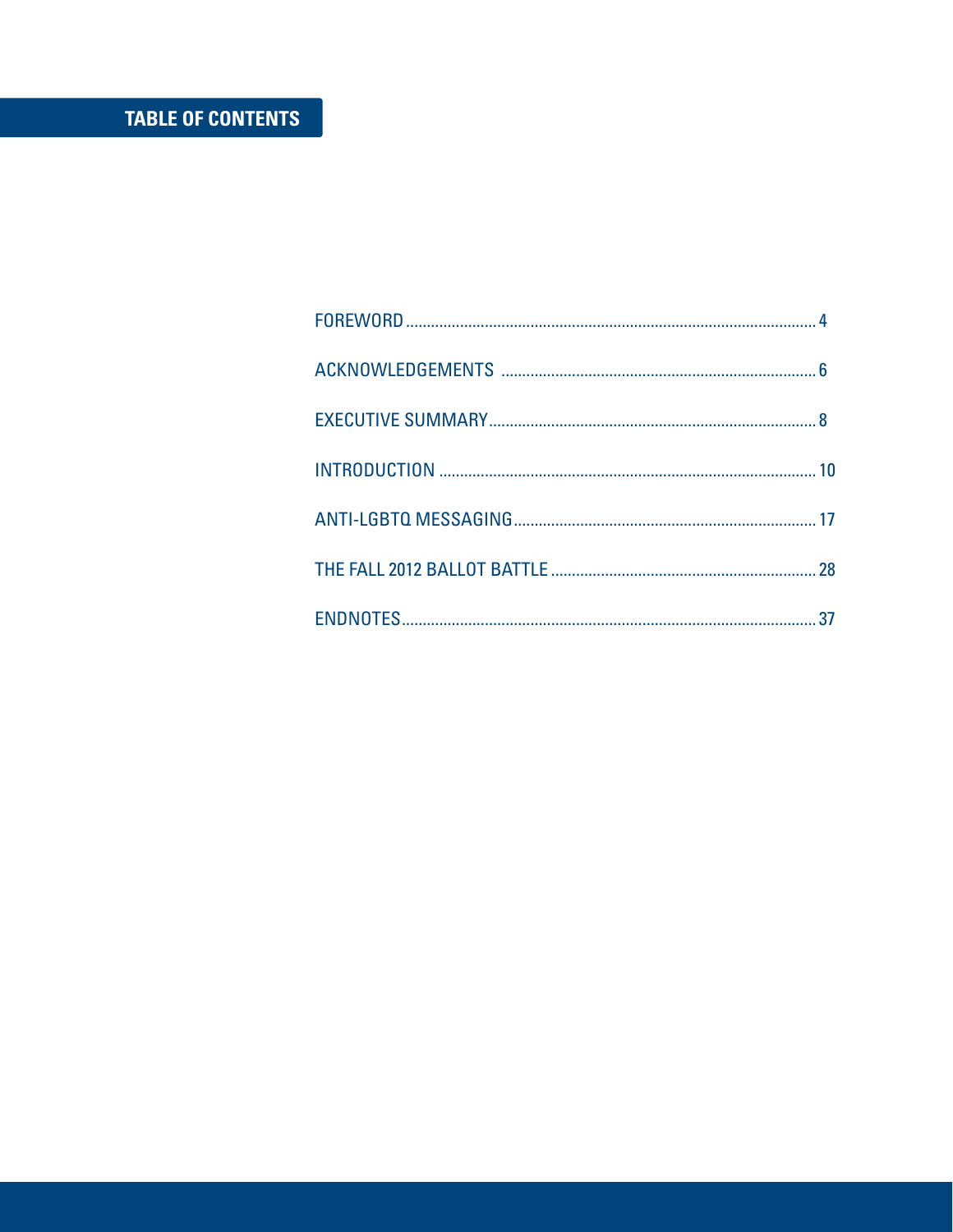**By all accounts, the first part** of the twenty-first century will be remembered as a time in which rights for lesbian, gay, bisexual, transgender, and queer (LGBTQ) people advanced with breathtaking speed. This is particularly true for the movement to advance legal relationship recognition for LGBTQ couples. Less than a decade ago, same-sex couples were forbidden to marry in every state in the country. This past November, voters in three states—Maine, Maryland, and Washington—legalized same-sex marriage, bringing the total number of states to do so to nine. A fourth state– Minnesota–voted down a constitutional ban on same-sex marriage.

These recent victories are particularly significant given the long running losing streak the LGBTQ community has suffered at the ballot box. While the LGBTQ rights movement made considerable advances in courthouses and legislatures across the country, the community historically suffered significant losses, most often at the hands of voters. From 1998 to May 2012, advocates proposed 40 separate statewide LGBTQ-related ballot measures; in all but three of these instances, voters in these states approved the anti-LGBTQ position, often with large margins.

This report culls lessons from how the Right has waged successful electoral campaigns in the past in order for LGBTQ rights groups to extend and defend their gains from November. In particular, this report tracks the effective media campaigns run by opponents of LGBTQ rights, such as the National Organization for Marriage (NOM), groups aligned with Family Research Council, and right-wing spin masters, such as Frank Schubert. This report also touches on previous pro-LGBTQ media campaigns, and their inability to connect with important middle of the road voters.

During the November 2012 elections, however, it appears this dynamic flipped; opponents of same-sex marriage ran surprisingly ineffective media campaigns compared to previous years, while pro-LGBTQ advocates did a much better job winning over the hearts and minds of voters with their advertising. The most notable change in the messaging this year was the Right backing away from a tried and true messaging strategy that seeks to convey to voters that LGBTQ marriage rights would threaten people's children.

This shift in messaging cannot fully account

<span id="page-7-0"></span>**EXECUTIVE SUMMARY EXECUTIVE SUMMARY** *n* **EXECUTIVE** SUMMARY of factors contributed to the victories, including a better ground game and outreach to faith communities by LGBTQ advocates, major cultural and political shifts in the national discourse including a sitting president endorsing marriage, and the hospitable territory offered by the four blue states. But the shift in messaging is part of the story and pro-LGBTQ rights advocates must be prepared to counter more effective messaging in less hospitable territory in the future.

> For this report, we reviewed television and radio advertisements that ran in statewide LGBTQrelated ballot measures campaigns from 1998 to 2012 to identify the most common and most effective messages used by the Right to convince voters to support anti-LGBTQ positions. All the ballot battles were over marriage, civil unions, or domestic partnerships, except for an Arkansas measure seeking to ban gay adoption, an Alaska ban on state benefits for LGBTQ couples, and an Oregon measure about what is taught in public schools. We also reviewed data collected by the LGBTQ group Vote for Equality based in California after the 2008 Proposition 8 vote overturned same-sex marriage and tracked advertising from the fall 2012 campaigns.

This review reveals that, historically, the Christian Right is savvy about choosing the right message for the right community, speaking one way to its base and another way to moderate voters. The Right is also adept at evolving its messaging to reflect shifting cultural norms. Perhaps reflecting the advance of the LGBTQ community in recent years, we no longer see Anita Bryant-style ads warning the country it will fall down a slippery slope toward bestiality if LGBTQ people are granted rights. Today, the Right avoids messages that could be characterized as blatantly homophobic or narrowly religious. Instead, we found that from 1998 to May 2012:

- • In states where they enjoy a large base of support, anti-LGBTQ advocates aired conservative Christian-oriented media describing the deep roots of traditional marriage between a man and a woman that is under threat. Seventy-five percent of the ads tracked used this argument.
- They reached moderate voters with advertising focused on the supposed harm to children that will occur if pro-LGBTQ ballot measures pass – particularly from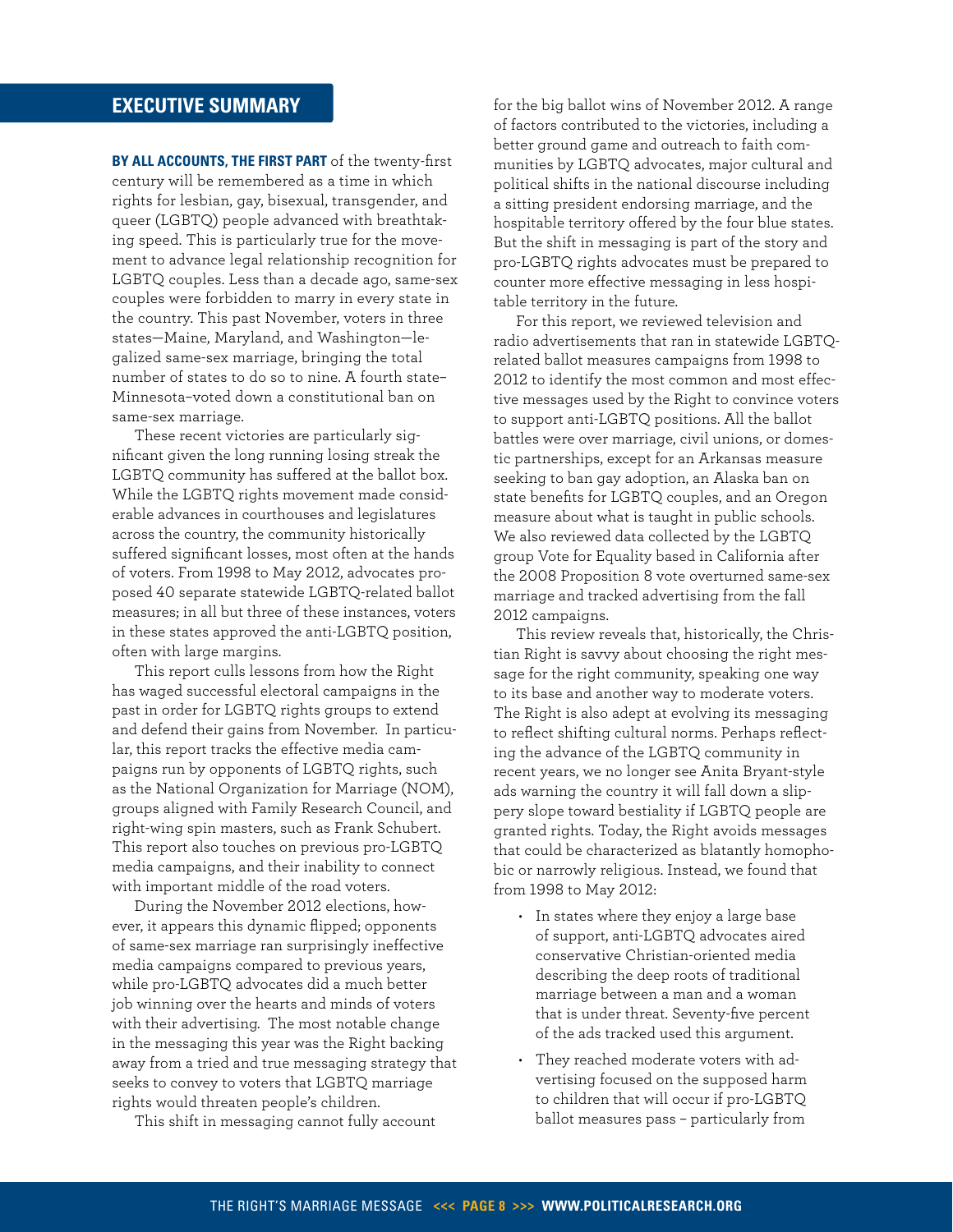the teaching about same-sex behavior in schools. The California LGBTQ rights group Vote for Equality found this to be a potent argument for its opposition. Fortyeight percent of all media reviewed had this theme.

- • Forty-two percent of the ads warned of elites like judges or powerful people from outside the state seeking to advance a "gay agenda" against the will of the people, resonating with right-wing populist arguments on the Right.
- • In ten percent of the ads, the Right relays stories of Christians as "victims" suffering from religious persecution as same-sex marriage becomes legal.
- • Twenty percent of the anti-LGBTQ media reviewed for this report prominently feature people of color, and were largely aired in Arizona, California, and Oregon. They tended to use arguments defending "traditional marriage."

In their research, Vote for Equality found the "harm to children" message was particularly effective in swaying moderate voters to oppose marriage equality.

Given these findings, it is surprising that the Right did not make as much use of the "harm to kids" message this electoral season compared to previous years. Of 19 anti-LGBTQ television advertisements that ran in the four states facing LGBTQ ballot measures in November 2012, fewer than half prominently featured "harm to kids" messaging. In contrast, during California's 2008 campaign and Maine's Question 1 campaign in 2009, nearly every anti-LGBTQ advertisement warned voters that legalizing same-sex marriage would force public schools to discuss LGBTQ relationships and sexual behavior with children. When they did appear, "harm to children" messages were often a much less prominent feature of the ad than in years past.

This year anti-LGBTQ advocates also relied much more heavily on the "victims" media theme, which warns of the threat to people's ability to act according to their conscience and religious beliefs if marriage equality passes.

Meanwhile, pro-LGBTQ ads in previous years sought to appeal to a heterosexual audience believed to be uncomfortable with same-sex relationships and avoided having actual people from the community as spokespeople. LGBTQ rights groups largely reversed this trend this year. \*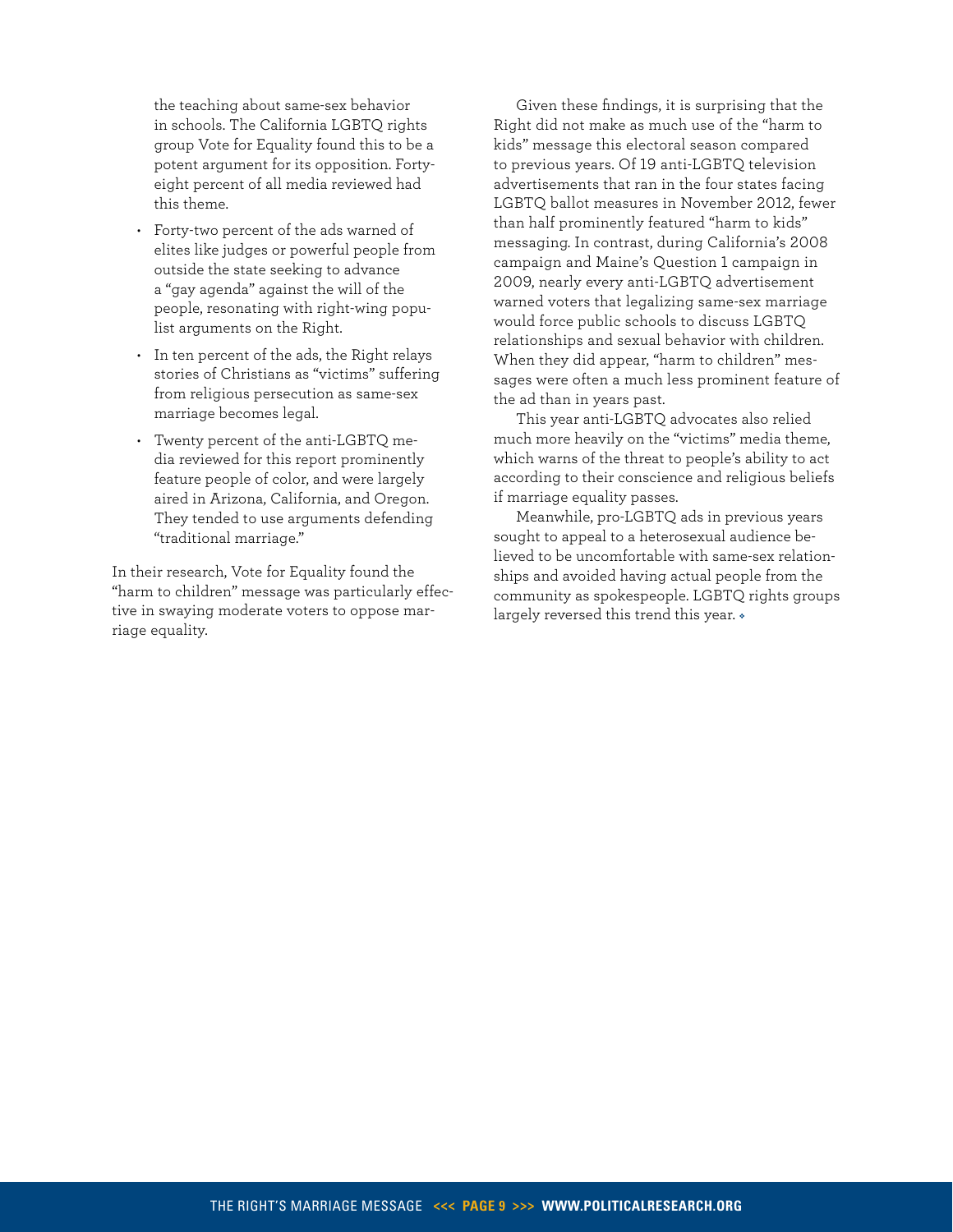# <span id="page-9-0"></span>**INTRODUCTION**

**By all accounts, the first part** of the twenty-first century will be remembered as a time in which rights for lesbian, gay, bisexual, transgender and queer (LGBTQ) people advanced with breathtaking speed. It seems remarkable that less than a decade ago, before the Supreme Court's 2003 decision in *Lawrence v. Texas*, consensual sexual acts between same-sex partners remained illegal in fourteen states. Less than two years ago, before the repeal of the Clinton-era "Don't Ask Don't Tell" legislation in 2010, LGBTQ individuals were unable to serve openly in the military. Earlier this year, President Obama became the first sitting president to embrace marriage equality, and marriage rights for LGBTQ couples were formally incorporated into the Democratic Party's official platform. Finally, this past November, capping a decade of progress, voters helped make history by approving the legalization of same-sex marriage in Maine (51.5 percent), Maryland (52.4 percent), and Washington (53.7 percent), and by rejecting a constitutional amendment banning same-sex marriage in Minnesota (52.6 percent).

It would be a mistake, however, to characterize the last decade as one of pure progress. While the LGBTQ rights movement has made significant advances in courthouses and legislatures across the country, the community also suffered significant losses, most often at the hands of voters. From 1998 to May 2012, advocates proposed 40 separate statewide LGBTQ-related ballot measures; in all but three of these instances, voters in these states approved the anti-LGBTQ position, often with large margins. In May 2012, North Carolina voters enshrined the state's existing ban of LGBTQ marriage and civil unions in its constitution with 61 percent of the vote. These ballot measures set back progress for LGBTQ communities across the country, barring various forms of relationship recognition and adoption rights for LGBTQ couples, and revoking anti-discrimination ordinances.

This report seeks to identify the Right's messaging over a decade's worth of LGBTQ ballot measures in order to understand how the Right regroups and repackages its anti-gay message to appeal to voters as electoral and political landscapes change. In particular, this report closely examines the media campaigns waged by the opposition from 1998 to spring 2012 in an attempt to explain why voters, time and again, supported

anti-LGBTQ positions even when they did not embrace a religiously conservative worldview. These campaigns concerned adoption bans, bans on benefits, legalization of civil unions, and same-sex marriage bans.

Historically, Christian Right organizations, including state level groups aligned with Family Research Council and the relatively new National Organization for Marriage, have been savvy about choosing the right message for the right community. Additionally, the Right is also adept at evolving its messaging to reflect shifting cultural norms. Perhaps reflecting the advance of the LGBTQ community in recent years, for example, we no longer see Anita Bryant-style ads warning the country it will fall down a slippery slope toward bestiality if LGBTQ people are granted rights. It avoids messages that could be characterized as blatantly homophobic or narrowly religious. Instead,

- In states where they enjoy a large base of support, the Right airs conservative Christian-oriented media describing the deep roots of **traditional marriage** between a man and a woman that is under threat. Seventy-five percent of the ads tracked used this argument.
- They reach moderate voters with advertising focused on the supposed **harm to kids** that will occur if pro-LGBTQ ballot measures pass—particularly from the teaching about same-sex behavior in schools. Fortyeight percent of all media reviewed had this theme.
- Forty-two percent of the ads warned of elites like judges or powerful people from outside the state seeking to advance a **"gay agenda"** against the will of the people, resonating with right-wing populist arguments on the Right.
- In 10 percent of the ads, the Right relays stories of Christians as "victims" suffering from religious persecution as same-sex marriage becomes legal.
- Twenty percent of the anti-LGBTQ media reviewed for this report prominently feature people of color, and were largely aired in Arizona, California and Oregon. They tended to use arguments defending "traditional marriage."

In research conducted after Proposition 8, the California LGBTQ rights group Vote for Equality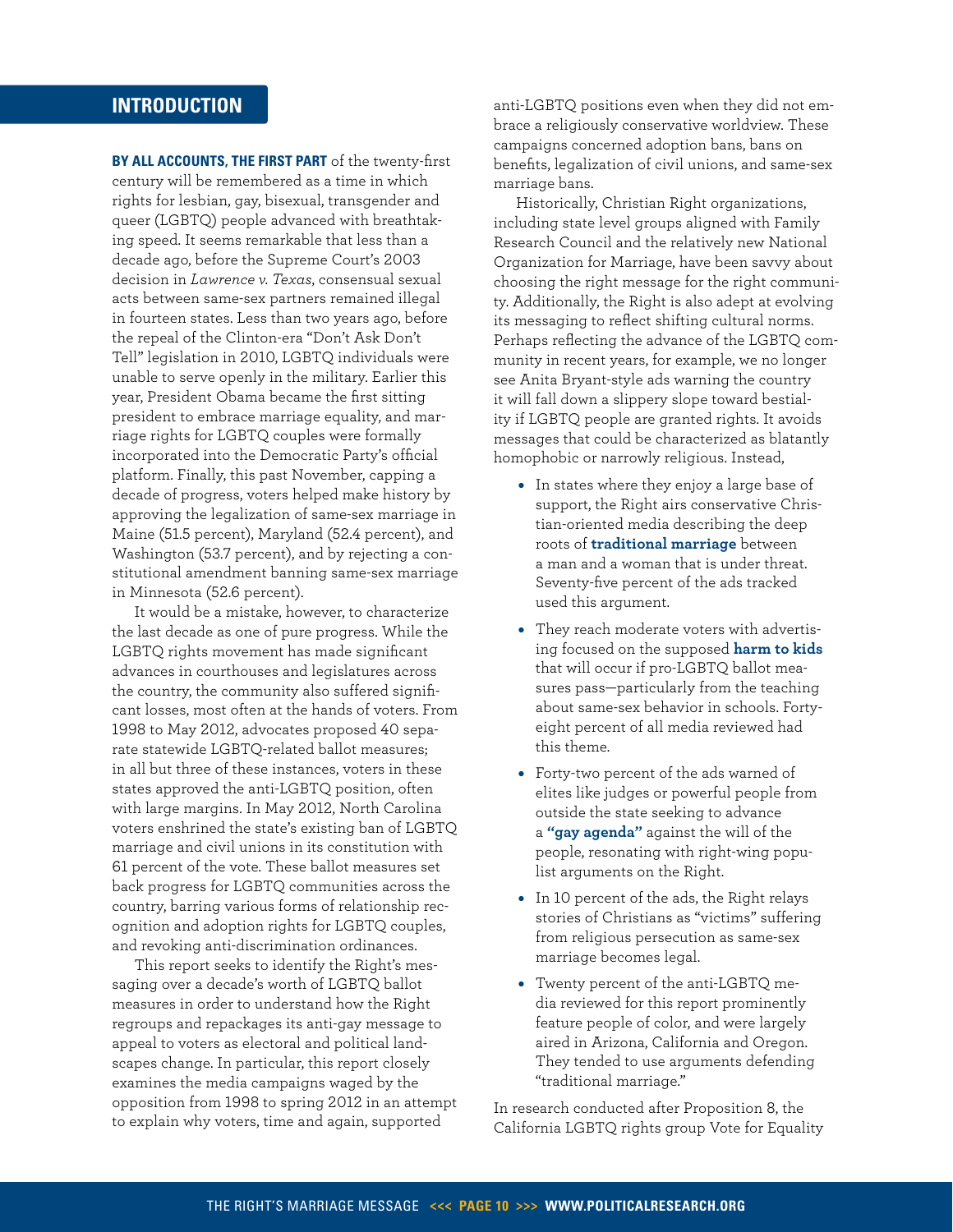found the "harm to kids" message was particularly effective in swaying moderate voters to oppose marriage equality.

Given these findings, it is surprising that the Christian Right did not make more use of the "harm to kids" message this electoral season compared to previous years. Of 19 anti-LGBTQ television advertisements that ran in the four states facing LGBTQ ballot measures in November 2012, fewer than half prominently featured "harm to kids" messaging. In contrast, during California's 2008 campaign and Maine's Question 1 campaign in 2009, nearly every anti-LGBTQ advertisement warned voters that legalizing same-sex marriage would force public schools to discuss LGBTQ relationship and sexual behavior with children. When they did appear, "harm to children" messages were often a much less prominent feature of the ads than in years past.

This year anti-LGBTQ advocates relied much more heavily on the "victims" media theme which warns of the threat to people's ability to act according to their conscience and religious beliefs if marriage equality passes. In addition, the Right tried but largely failed to widen the racial wedge in heavily African American Maryland.

Pro-LGBTQ ads in previous years sought to appeal to a heterosexual audience believed to be uncomfortable with same-sex relationships and avoided having actual people from the community as spokespeople. LGBTQ rights groups largely reversed this trend this year.

This key shift in messaging cannot fully account for the big ballot wins of November 2012; a range of factors contributed to the victories, including a better ground game and outreach to faith communities by LGBTQ advocates, major cultural and political shifts in the national discourse, including a sitting president endorsing marriage, and the hospitable territory offered by the four blue states. But the shift in messaging is part of the story and pro-LGBTQ rights advocates must be prepared to counter more effective messaging on less hospitable grounds in the future.

# **Ballot Measures as Right-Wing Strategy**

The ballot measure process, a form of direct democracy, is meant to empower ordinary citizens to engage directly in the political process by bypassing elected officials to bring a given public policy to a popular vote. Ballot measures,

alternatively known as "ballot initiatives," "citizen initiatives," and "public referendums," came about during the Progressive Era of the late nineteenth and early twentieth centuries as a way to limit the influences of corporations and special interest groups on politicians and the policy-making process.[1](#page-36-1) Historically, the ballot measure process has played an important role in advancing progressive social and economic issues in many states, including expanding women's suffrage, raising the minimum wage, and creating the eight-hour workday.[2](#page-36-2) Today, each electoral season, voters in states across the country continue to weigh in on any number of policy issues normally confined to state legislatures and courthouses.

Ironically, however, the ballot measure process is increasingly criticized for falling victim to the same corporate and moneyed influences that inspired the citizen initiative process in the first place. Though theoretically any citizen can influence public policy through public referendums, in practice, highly organized and resourced firms control much of the process. From 2004-2010, for instance, campaign committees across the country raised \$3.1 billion to influence the outcome of 776 separate ballot measures, an average of nearly \$4 million per ballot measure.[3](#page-36-3) Moreover, wealthy individuals, large corporations, and special interest groups provided the majority of this funding; in the 2006 electoral season, for instance, businesses and special interest groups donated 69 percent of all money raised.<sup>[4](#page-36-4)</sup>

Increasingly, conservative and right-wing Christian organizations are among the special interest groups seeking to further their agenda through the citizen initiative process. For instance, right-wing groups like FreedomWorks and Federation for American Immigration Reform have helped fund and push a variety of statewide ballot measures seeking to limit the rights of immigrant families. Since 2004, fourteen separate antiimmigrant ballot measures have been proposed, several of which have successfully enacted proof of citizenship requirements in order to vote, and passed "English Only" laws that restrict government entities such as schools and courthouses from conducting official business in any language other than English. Other conservative Christian groups, including the Knights of Columbus, Family Policy Council, and Life Legal Defense Foundation, have similarly attempted to use the ballot measure process to restrict or outright ban reproductive rights for women. Since 2004, 13 ballot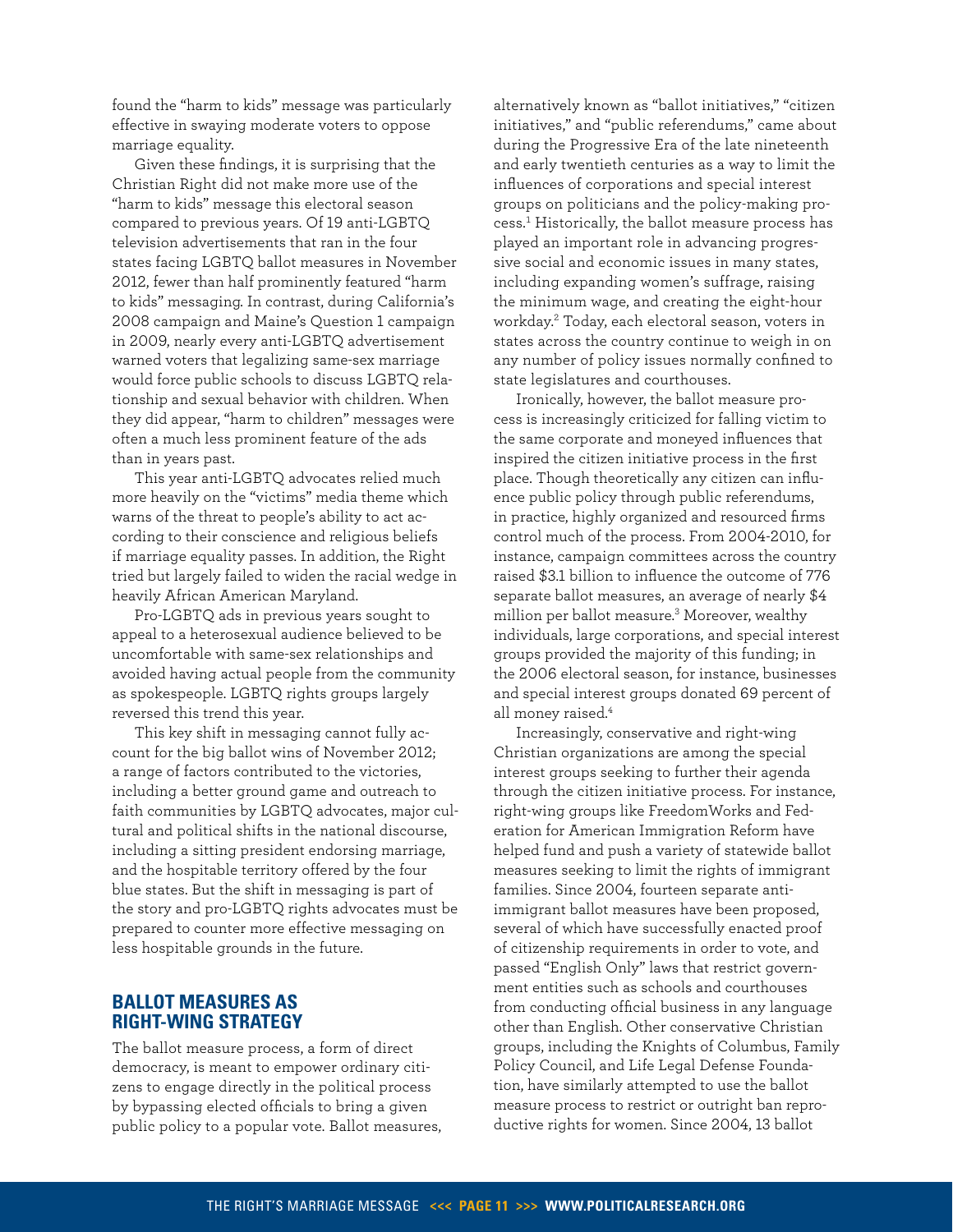# **FIGURE 1 STATEWIDE LGBTQ-RELATED BALLOT MEASURES 1998-MAY 2012**

| <b>State</b>       | Electoral<br>Cycle | <b>Ballot Measure</b>                                             | Outcome               |
|--------------------|--------------------|-------------------------------------------------------------------|-----------------------|
| 1. North Carolina  | May 2012           | Ban same-sex marriage and<br>civil unions in state constitution   | Passed                |
| 2. Maine           | 2009               | Ban same-sex marriage                                             | Passed                |
| 3. Washington      | 2009               | Legalize Civil Unions                                             | Passed<br>(Pro-LGBTQ) |
| 4. Arizona         | 2008               | Ban same-sex marriage                                             | Passed                |
| 5. Arkansas        | 2008               | Adoption ban                                                      | Passed                |
| 6. California      | 2008               | Ban same-sex marriage                                             | Passed                |
| 7. Florida         | 2008               | Ban same-sex marriage and civil unions                            | Passed                |
| 8. Alaska          | 2007               | Ban government from providing benefits<br>to LGBTQ couples        | Passed                |
| 9. Alabama         | 2006               | Ban same-sex marriage                                             | Passed                |
| 10. Arizona        | 2006               | Ban same-sex marriage and civil unions                            | Failed<br>(Pro-LGBTQ) |
| 11. Colorado       | 2006               | Ban same-sex marriage                                             | Passed                |
| 12. Colorado       | 2006               | Legalize domestic partnerships                                    | Failed                |
| 13. Idaho          | 2006               | Ban same-sex marriage and civil unions                            | Passed                |
| 14. South Carolina | 2006               | Ban same-sex marriage and civil unions                            | Passed                |
| 15. South Dakota   | 2006               | Ban same-sex marriage and civil unions                            | Passed                |
| 16. Tennessee      | 2006               | Ban same-sex marriage and civil unions                            | Passed                |
| 17. Virginia       | 2006               | Ban same-sex marriage, civil unions and<br>domestic partnerships  | Passed                |
| 18. Wisconsin      | 2006               | Ban same-sex marriage and civil unions                            | Passed                |
| 19. Kansas         | 2005               | Ban same-sex marriage and civil unions                            | Passed                |
| 20. Texas          | 2005               | Ban same-sex marriage and civil unions                            | Passed                |
| 21. Arkansas       | 2004               | Ban same-sex marriage and civil unions                            | Passed                |
| 22. Georgia        | 2004               | Ban same-sex marriage and civil unions                            | Passed                |
| 23. Kentucky       | 2004               | Ban same-sex marriage and civil unions                            | Passed                |
| 24. Louisiana      | 2004               | Ban same-sex marriage and civil unions                            | Passed                |
| 25. Michigan       | 2004               | Ban same-sex marriage, civil unions, and<br>domestic partnerships | Passed                |
| 26. Mississippi    | 2004               | Ban same-sex marriage and civil unions                            | Passed                |
| 27. Missouri       | 2004               | Ban same-sex marriage                                             | Passed                |
| 28. Montana        | 2004               | Ban same-sex marriage                                             | Passed                |
| 29. North Dakota   | 2004               | Ban same-sex marriage and civil unions                            | Passed                |
| 30. Ohio           | 2004               | Ban same-sex marriage and civil unions                            | Passed                |
| 31. Oklahoma       | 2004               | Ban same-sex marriage and civil unions                            | Passed                |
| 32. Oregon         | 2004               | Ban same-sex marriage                                             | Passed                |
| 33. Utah           | 2004               | Ban same-sex marriage and civil unions                            | Passed                |
| 34. Nevada         | 2002               | Ban same-sex marriage                                             | Passed                |
| 35. California     | 2000               | Ban same-sex marriage                                             | Passed                |
| 36. Nebraska       | 2000               | Ban same-sex marriage and civil unions                            | Passed                |
| 37. Oregon         | 2000               | Ban instruction of homosexuality in<br>public schools             | Failed<br>(Pro-LGBTQ) |
| 38. Nevada         | 2000               | Ban same-sex marriage                                             | Passed                |
| 39. Alaska         | 1998               | Ban same-sex marriage                                             | Passed                |
| 40. Hawaii         | 1998               | Legislature has authority to ban<br>same-sex marriage             | Passed                |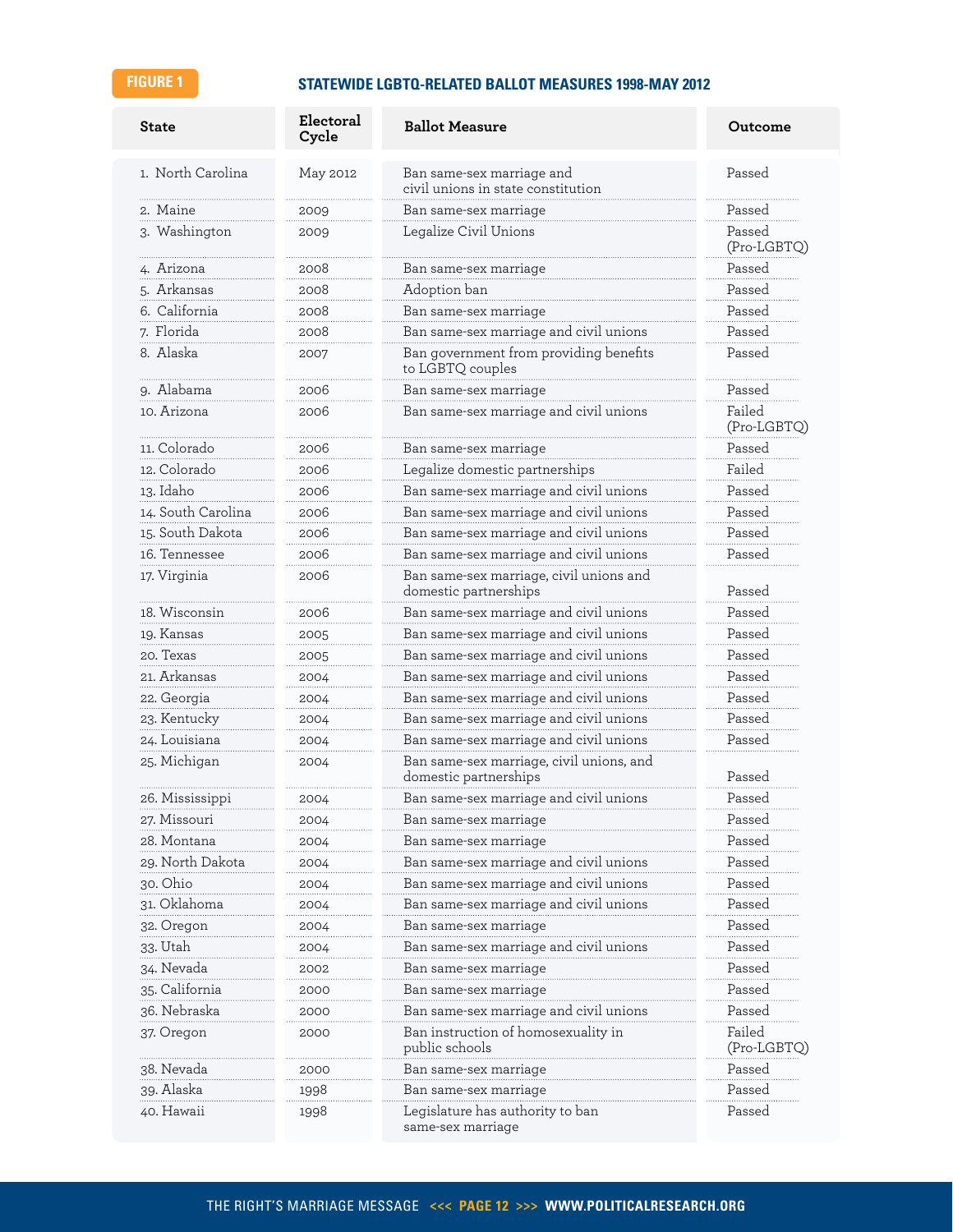measures seeking to limit the reproductive rights of women were proposed, though only two of these measures passed. While conservative groups have met with only limited success at the ballot box on issues such as immigration and abortion, they made remarkable progress furthering anti-LGBTQ legislation through the citizen initiative process. Conservative groups opposing LGBTQ rights won 37 of the 40 statewide LGBTQ-related ballot measures proposed from 1998 through May 2012 *(see Figure 1)*.

Several political analysts contend that ballot measures such as these are part of a concerted effort by Republican strategists to increase voter turnout among socially conservative voters. Many strategists contend, for example, that the litany of anti-LGBTQ ballot measures in 2004 and 2006 were part of this strategy. By some measures, moreover, this strategy works; following the 2004 elections, in which eleven states approved anti-LG-BTQ ballot initiatives, exit polls found that "moral issues" were among the most important concerns to voters.<sup>[5](#page-36-5)</sup> Some analysts even attribute President Bush's successful reelection that year to social and religious conservatives drawn to the polls in support of anti-LGBTQ amendments.[6](#page-36-6)

# **Messaging in LGBTQ Ballot Measures**

Before examining messaging more closely, it might prove useful to entertain other potential contributing factors to the electoral disadvantage LGBTQ rights groups faced in the past. We might readily blame a lack of fundraising abilities, for example, if they were being outspent during these campaigns; after all, the winning position in most elections is the side that raises and spends the most money. However, LGBTQ-related ballot measures prove to be an exception to this rule: pro-LGBTQ advocates raised more funds than their opponents not just in November 2012 but in all but seven of the previous 33 LGBTQ-related statewide ballot initiatives.[7](#page-36-7) From 2004 to 2009, pro- and anti-LGBTQ campaign committees collectively raised over \$185 million to spend during LGBTQ-related ballot initiative campaign.[8](#page-36-8) Pro-LGBTQ advocates raised \$110 million of this amount, or 60 percent of total funds. The LGBTQ community's historic inability to persuade voters to support their positions, in other words, cannot be attributed to a failure to raise sufficient funds to wage the campaign.

It would also be easy enough to lay the blame on the social conservatism of many American voters, and claim that public opinion is simply not in favor of LGBTQ rights and issues. Many of these anti-LGBTQ ballot initiatives, in fact, were passed in traditional "red states" known for high levels of religiosity and social conservatism. Support for LGBTQ rights in many of these states remains remarkably low; for instance, according to recent polls, only 13 percent of Mississippi voters and 22 percent of Utah voters support marriage rights for LGBTQ couples.<sup>[9](#page-36-9)</sup> Clearly, even extremely well run campaigns in states such as these stand very little chance of defeating anti-LGBTQ ballot measures.

However, voters approved anti-LGBTQ measures in politically moderate and liberal states as well. In fact, five of the top 15 most liberal states, as ranked by Gallup, have passed anti-LGBTQ measures since 1998.[10](#page-36-10) While the social conservatism of voters may well explain losses in certain states, where anti-LGBTQ positions passed with overwhelming majorities, it fails to do so in others, such as California and Maine in 2009, where public opinion was more evenly split and the campaigns more competitive.

# **The Role of Media in LGBTQ Ballot Measure Campaigns**

At least part of this losing streak may be attributed to the media campaigns waged by both sides during LGBTQ ballot initiative campaigns. Media, as the primary vehicle for communicating to mass numbers of voters during elections, plays a central role in modern electoral politics and ballot measure campaigns are no exception; the majority of funding raised during ballot measure campaigns is spent developing and distributing media, including television, radio, print, and Internet-based advertising.[11](#page-36-11)

Figure 2 displays the amount of money spent developing and airing television advertisements during recent same-sex marriage ballot measure campaigns in North Carolina in 2012, Maine in 2009, and California in 2008. In these campaigns, advocates on both sides collectively spent over \$58.6 million on television-related media expenditures. This represents over 65 percent of all money spent during these campaigns. Moreover, the actual amount of money spent by campaigns on media is higher as this figure does not include less expensive forms of media, such as radio, print, and Internet-based advertising. It also does not include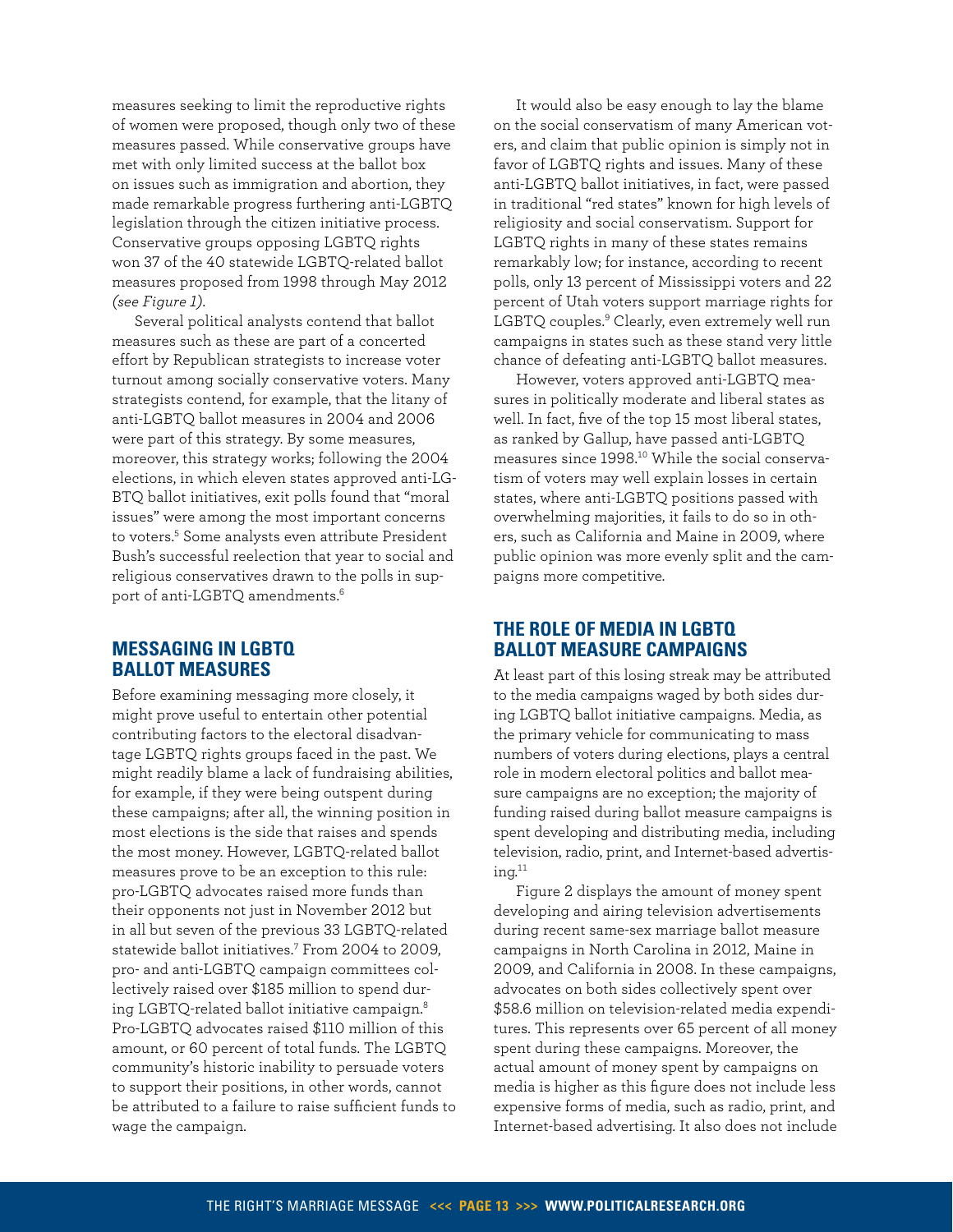### **FIGURE 2 EXPENDITURES ON TELEVISION ADVERTISING**

|                                  | Television Buy &<br><b>Production Costs</b> | <b>Total Expenditures</b> | % of Total |
|----------------------------------|---------------------------------------------|---------------------------|------------|
| North Carolina-2012              |                                             |                           |            |
| Vote for Marriage                | \$736,194.72                                | \$1,596,543.10            | 46.11%     |
| Coalition to Protect NC Families | \$1,124,390.00                              | \$2,849,096.87            | 39.46%     |
| <b>Maine-2009</b>                |                                             |                           |            |
| Stand for Marriage Maine         | \$1,542,054.91                              | \$3,064,867.18            | 50.31%     |
| Protect Maine Equality           | \$2,122,926,06                              | \$4,593,770.00            | 46.21%     |
| California-2008                  |                                             |                           |            |
| ProtectMarriage.com              | \$20,319,846.47                             | \$36,672,042.03           | 55.41%     |
| No on 8 Equality for All         | \$32,826,790.92                             | \$40.780.331.78           | 80.50%     |
|                                  |                                             |                           |            |
| Total                            | \$58,672,203.08                             | \$89,556,650.96           | 65.51%     |

the money spent on research, focus groups, and polling, the data of which is used to help develop messaging for advertisements.

# **Research Methodology, Goals & Guiding Questions**

The ultimate goal of this report is to identify how anti-LGBTQ groups influence socially moderate voters with their messages, and the messaging that helps advocates dispel anti-LGBTQ bias among voters. This report also examines the changes that occurred in messaging strategy that helped lead to an historic pro-LGBTQ electoral sweep this past November. In working towards that goal, this research was guided by the following research questions.

- • What messages are most successful in persuading voters to support anti-LGBTQ positions?
- What messages successfully persuade voters to support pro-LGBTQ positions and dispel anti-LGBTQ bias?

These questions, in turn, led to two different research phases:

#### **Phase 1: Media Review**

In order to identify the various messaging tech-

niques employed by both pro- and anti-LGBTQ advocates, we reviewed 163 different television and radio ads that ran during various anti-LGBTQ ballot initiatives between 1998 and 2012 (though not including the November 2012 campaigns); these initiatives concerned adoption bans, benefits bans, legalization of civil unions, and same-sex marriage bans. Of these ads, 100 were developed and aired by pro-LGBTQ advocates, and 63 by anti-LGBTQ advocates. These ads were coded and analyzed for major themes.

#### **Phase 2: Vote for Equality Canvass Data**

To explore messaging that effectively persuades voters to support pro-LGBTQ positions, we analyzed survey and video data on same-sex marriage collected by Vote for Equality (VFE). In 2011, VFE canvassers collected 1,283 surveys from voters in the Los Angeles metropolitan area.<sup>[12](#page-36-12)</sup> Additionally, VFE has captured 599 of their conversations with voters on film.[13](#page-36-13) During this phase of research, the results of these surveys were quantified, and a random sample of videos was transcribed, coded and analyzed for the effectiveness of various messaging techniques employed by VFE canvassers.

### **Terminology**

Throughout this report, the term "media" will refer to the variety of ways advocates communicate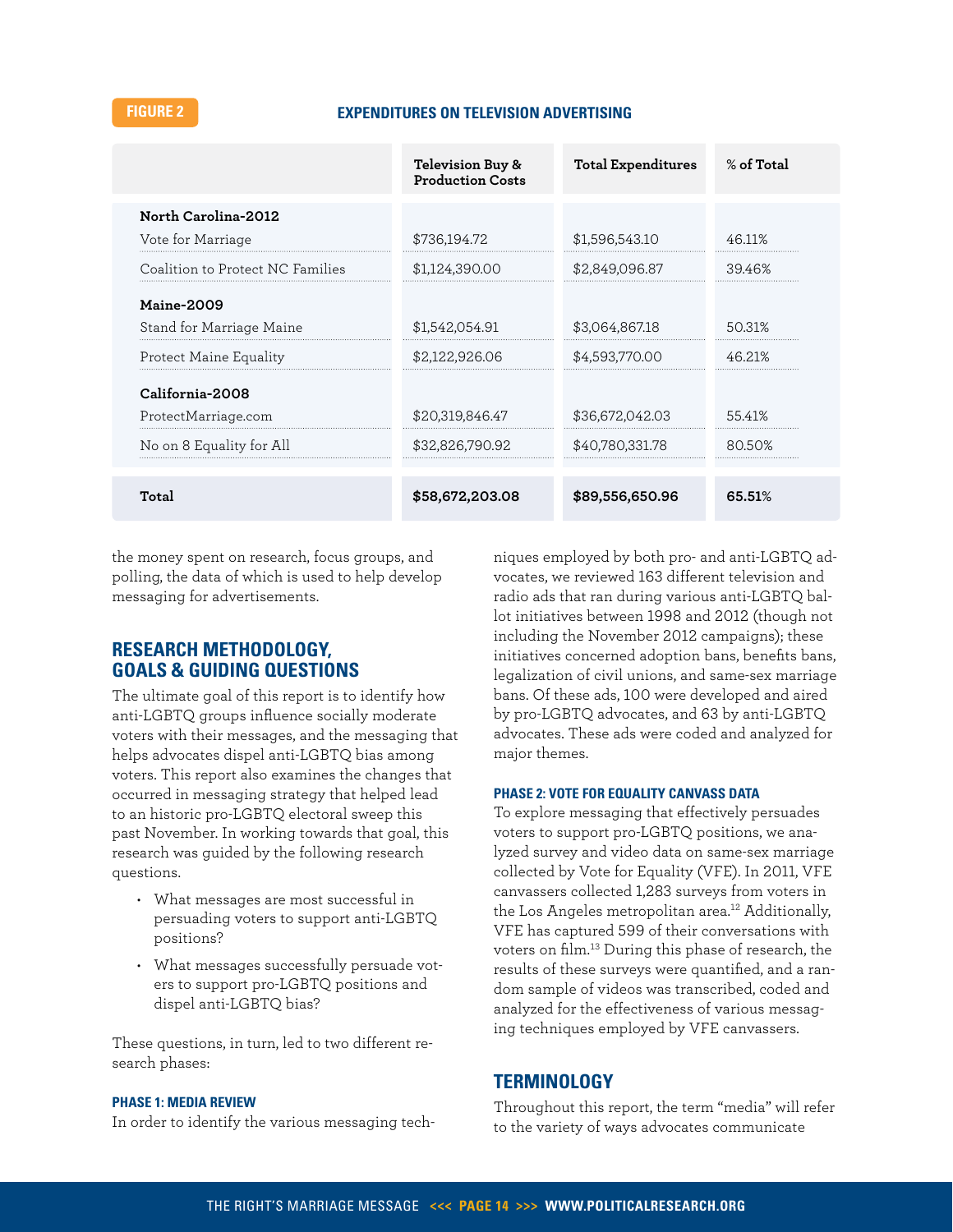information to voters. Most often, this paper will focus on advertisements created for television and radio audiences. However, other forms of media are at times examined as well, including online and print-based advertisements as well as pamphlets and fliers mailed to the homes of voters. At times, the words "media" and "advertisement" will be used interchangeably.

Additionally, the term "messaging" will refer to the specific idea or set of ideas that advocates attempt to communicate to voters through various forms of media. The media review portion of this report will seek to identify and assess the effectiveness of various messaging techniques employed by both pro- and anti-LGBTQ advocates.

The ways ballot measures can be brought before voters vary significantly by state. With the exception of Delaware, every state allows voters to amend state constitutions through public referendum, but only eighteen states allow voters to initiate constitutional amendments, meaning they do not first need to pass through state legislatures to qualify for the ballot. Twenty-two states, moreover, allow citizens to put various laws and statutes before voters through the ballot measure process.

# **Research Limitations**

Several factors limited the media review conducted for this research. First, the media review was limited by the availability of advertisements through primary, online sources. As a result, several states that ran media during ballot initiative campaigns during the time period examined, such as Kentucky, Michigan and Ohio, were not included in the media review for this report.

Second, information on the cost of producing and running ads was not publically available, nor were the frequency or media markets in which these ads were run. As such, there was no systematic way to weight media messages by the frequency with which they were aired during these campaigns. Additionally, many of the 156 ads included in this media review were from ballot initiative campaigns in California in 2008 and Maine in 2009. These campaigns were more competitive than most, and thus more media was developed by both sides as a result.

Lastly, for the purpose of narrowing the field of study for the media review, only media related to statewide LGBTQ-related ballot initiative campaigns are included in this review. As a result, no media developed during county or city LGBTQ-

related ballot initiative campaigns are included in this study. Similarly, the media review does not include ads that ran during LGBTQ-related legislative campaigns in which voters were not asked to weigh in on the issue through a referendum.

#### **VFE Survey Data**

The review of VFE canvass data was similarly limited by several factors. VFE chose canvass locations based on several factors, such as density of unsupportive voters and proximity to the organization's office. The resulting survey and video data, therefore, do not reflect a randomized sample of voter attitudes towards same-sex marriage in Los Angeles. Additionally, demographic information on voters is limited. Through publically available registered voter files, VFE has access to certain demographic information, such as age, gender, and political party. Other information, such as race, household income, and education levels, however, are not publically available. VFE canvassers, moreover, did not collect this information from voters at the doors.

#### **A Note on Public Polling Data**

This report relies on a variety of public polls conducted by various organizations to assess public opinion with regard to LGBTQ rights. However, it should be noted that previous research has demonstrated public polling to be particularly unreliable on issues related to LGBTQ relationship recognition.[14](#page-36-14) One study, conducted by Patrick J. Egan of New York University, found that the share of voters saying they will vote to ban same-sex marriage in pre-election surveys is around seven percentage points higher come Election Day.[15](#page-36-15) Interestingly, in contrast, Egan's study found that public polls tend to accurately assess the share of voters intending to support pro-LGBTQ positions.

This inflation in support for LGBTQ rights may partly explain losses in states like California and Maine, where same-sex marriage advocates held a seeming polling advantage early on in the campaigns.

Several theories have been put forward to explain the tendency to underestimate opposition to LGBTQ rights in public polls. For example, some researchers have contended that polling on LGBTQ issues is subject to a "social desirability" bias, meaning that some voters may give opinions to pollsters in a way thought to be viewed favor-ably or more socially acceptable to others.<sup>[16](#page-36-16)</sup> Others have contended that "wrong way voting," may play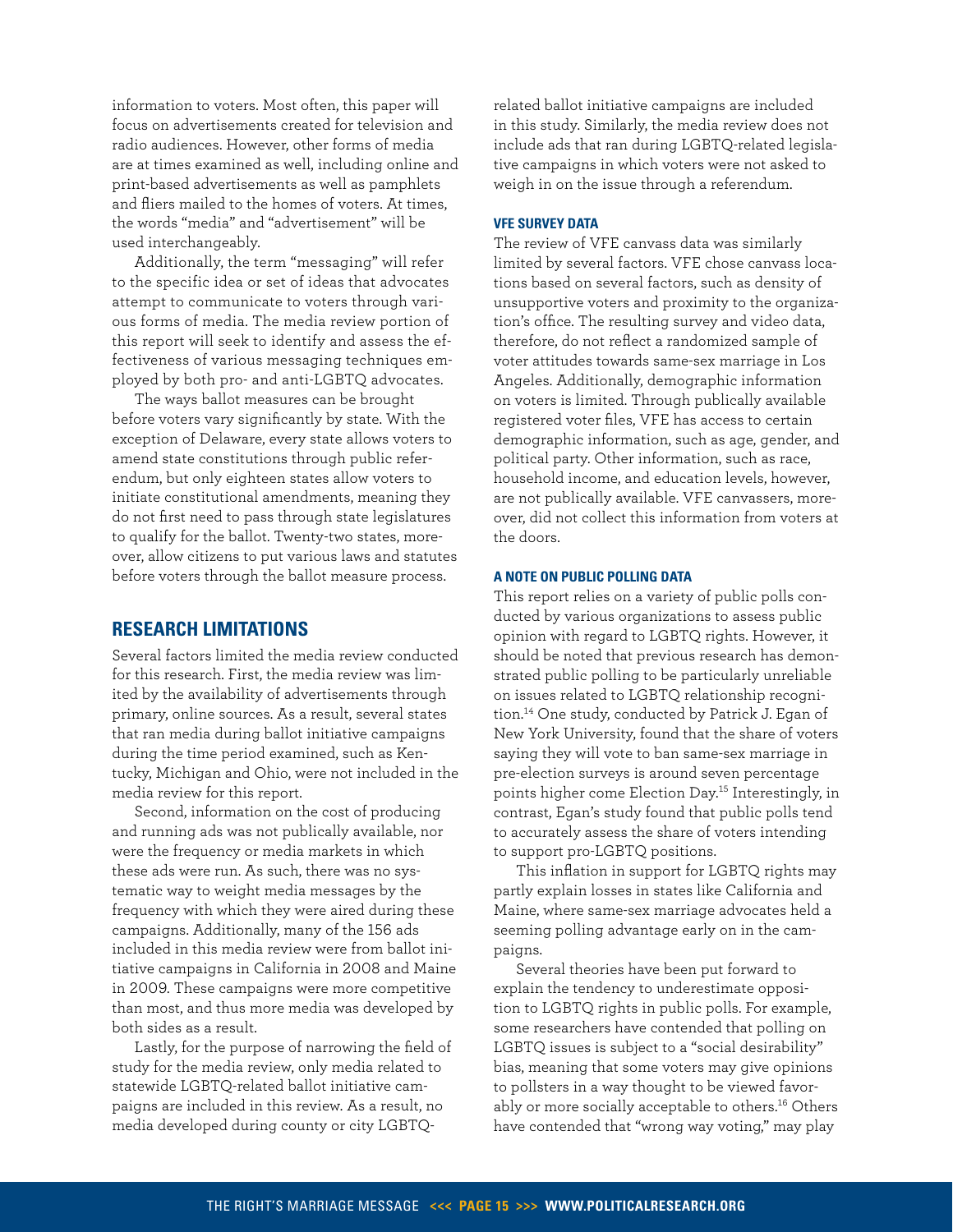a role, meaning some voters are confused about the difference between a "yes" and "no" vote, and cast their ballots incorrectly in LGBTQ ballot measure campaigns.[17](#page-36-17) Egan, however, found no evidence to support either of these theories in his study.

Another potential reason, as advanced by several researchers and pollsters, is the limited nature of the questions included in many polls conducted on LGBTQ relationship recognition. For instance, several recent national polls conducted by a variety of poll organizations, including CNN/ORC International, NBC News/Wall Street Journal, and USA Today/Gallup, suggest that support for samesex marriage hovers around 50 percent of the population. However, when voters are also asked about their views on civil unions, outright support

for same-sex marriage drops considerably; a recent CBS/New York Times poll, for instance, found that just 38 percent of the population supported legalizing same-sex marriage, while another 24 percent support a more limited legal relationship in the form of civil unions.[18](#page-36-18) Many voters, therefore, likely hold a more nuanced opinion towards same-sex marriage than is accurately captured in many public polls.

All of the state-based polls included in this report are based on surveys that did not attempt to assess voter attitudes towards a variety of types of relationship recognition for LGBTQ couples. As such, this paper will take into account the tendency of public opinion polls to underestimate opposition to pro-LGBTQ positions.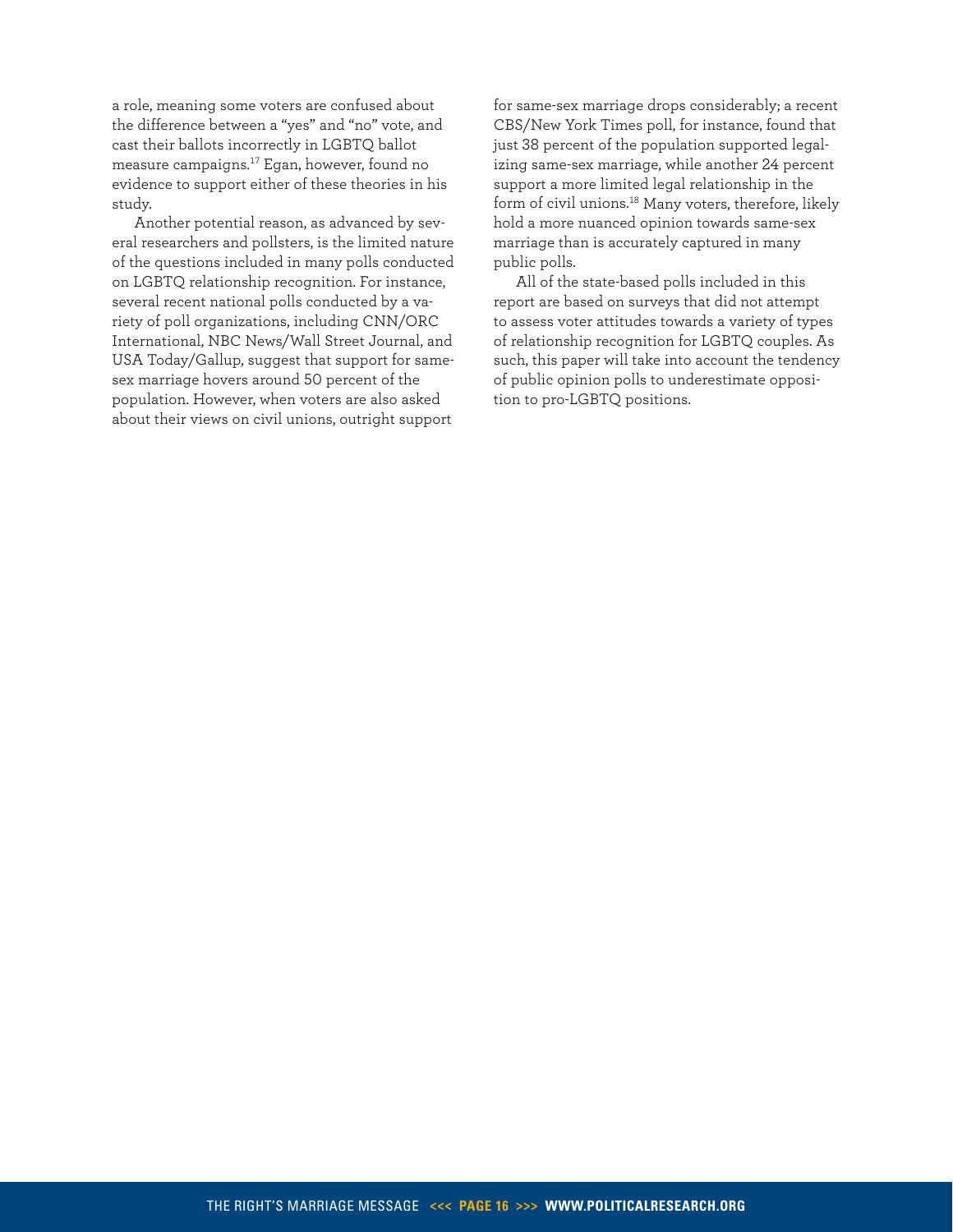# <span id="page-16-0"></span>**ANTI-LGBTQ MESSAGING**

**The Christian Right is a political** movement that opposes LGBTQ rights as part of a larger conservative religious worldview about gender roles, marriage, and family. As Pam Chamberlain explained in PRA's report ["Resisting the Rainbow"](http://www.politicalresearch.org/resources/reports/full-reports/resisting-the-rainbow-right-wing-responses-to-lgbt-gains/):

*These frames, or ways of describing reality to influence political attitudes, are based on the fundamental beliefs of the Christian Right and are influenced both by the belief that homosexuality is a major sin and that rigidly traditional attitudes towards gender roles, the family, and sex should be retained and celebrated. Conservative Christians cast moral judgments on women and LGBT people who reject these gender roles and ascribe sinfulness to such out-ofline behavior. Even though these perspectives no longer dominate the culture, they still wield a powerful influence.* 

With the majority of the public now in favor of same-sex marriage, the Christian Right must find ways to promote its worldview—and opposition to same-sex marriage—to audiences well outside of its typical White, evangelical base. It has proven to be quite tactical in presenting different messages to different communities to oppose LGBTQ rights at the ballot box, targeting traditional voters, socially moderate voters, and people of color in distinct ways.

The Right, in socially conservative states, has been able to mobilize its large voting base by focusing on the threat to **"traditional marriage"** and is seeking to identify and reach new voters with whom this message resonates. **The Right also deploys this message in its ads appealing to voters in Black and Latino communities.**

In addition to its attempts to yoke itself to a new community responsive to a Christian Right worldview, the Right seeks to woo social moderates and undecided voters. To reach this new community, it falls back on an old frame, **"harm to kids."** This message is a sophisticated evolution of Anita Bryant's "Save Our Children" campaign, and cites the supposed harm that will befall children—particularly within the public schools system—if LGBTQ rights are expanded.

This "harm to kids" message, at its root, identifies children as a vulnerable population

endangered by the LGBTQ lifestyle. This message is extremely effective in dissuading voters from supporting same-sex marriage, despite its falsehoods, especially because it benefits from its—often manufactured—connection to another divisive issue: sex education in the public school system. The Right's "harm to kids" frame is an effective example of moderate-targeted messaging that can convince voters to support anti-LGBTQ positions.

Portions of this theme overlap with right-wing populist themes warning of threats to freedom of religion and individual liberties from government and cultural elites, a powerful historical frame employed by the Right. These response ads use this argument to evoke a **"victimhood" message,** which casts anti-LGBTQ individuals as victims of religious persecution.

These are the four major themes identified in the 63 anti-LGBTQ television and radio advertisements from 1998 to 2012 tracked for this study.

# **"Traditional Marriage"**

The most common media theme found in anti-LGBTQ messaging focuses on Christian Right ideology: the importance of preserving "traditional marriage." Of the anti-LGBTQ ads reviewed, 75 percent exhibited this type of messaging. Typically, "traditional marriage" media contains messaging that focuses on the definition of marriage. This media often seeks to portray marriage, a union between a man and a woman, as an institution with deep historical roots and one reflective of American values. In doing so, anti-LGBTQ advocates are able to characterize the idea of providing marriage rights to LGBTQ couples as a profound departure from this historical tradition. The following ad, titled "One Man, One Woman," ran during North Carolina's 2012 campaign earlier this year and is typical of this messaging theme:

*"Voiceover: Marriage has been one man and one woman since before North Carolina was a state…Everyone, gay or straight, is free to live as they choose. But nobody has the right to redefine marriage. Thirty other states have voted to protect marriage. This is our turn. Vote for the marriage protection amendment."* [19](#page-36-19)

In this way, much of "traditional marriage" media portrays marriage as an institution that is "under attack" and in need of "saving." In doing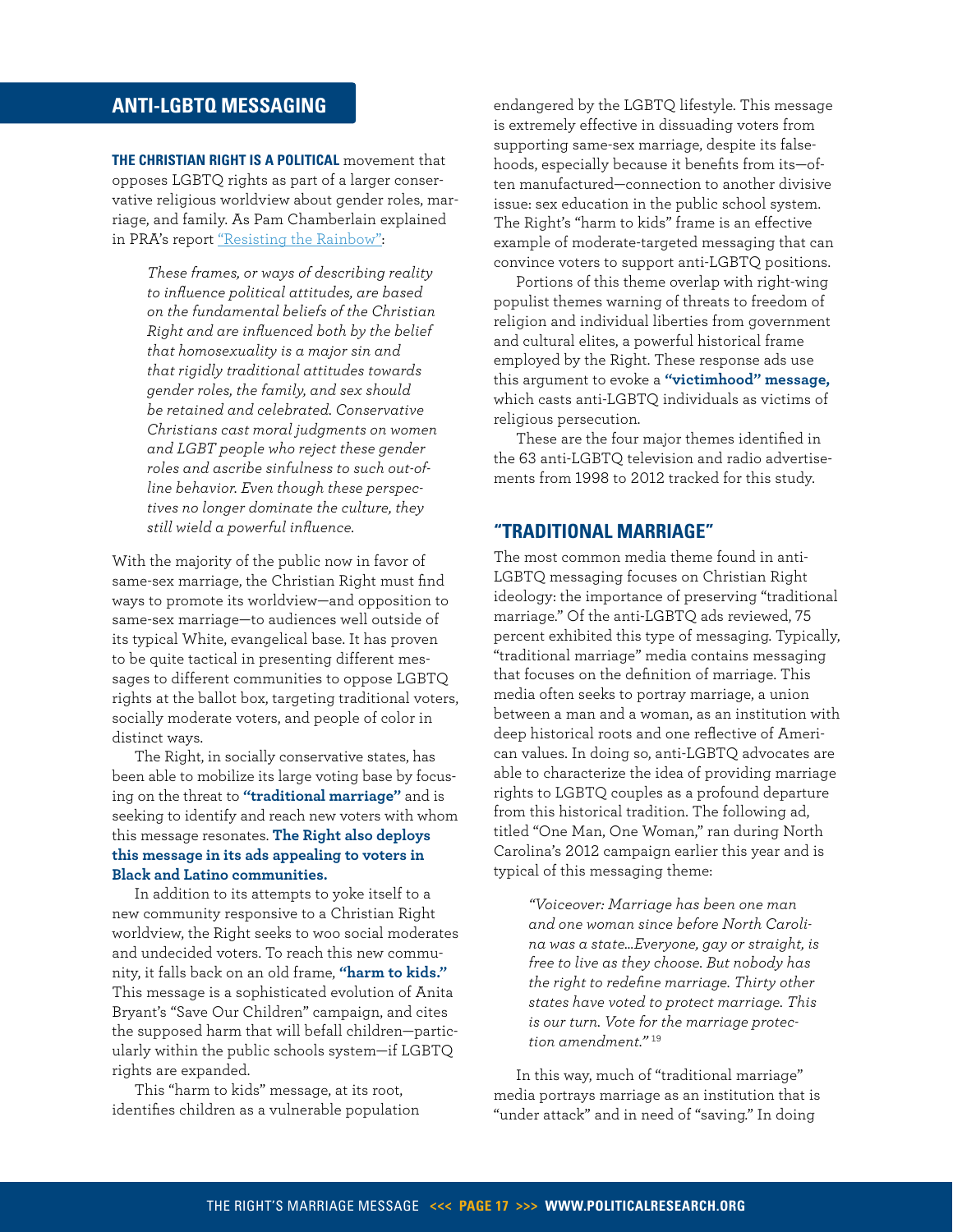so, advocates are then able to present anti-LGBTQ marriage amendments as the only viable method for preventing traditional marriage from being radically redefined. Additionally, much of "traditional marriage" media seeks to equate the purpose of marriage with procreation. For example, the following television ad, titled "Family Album," ran in Arizona in 2008:

> *"Voiceover: Marriage is one man and one woman…Passing life to the next generation. Your vote is so important to preserve marriage for future generations."* [20](#page-36-20)

Through ads like these, anti-LGBTQ advocates seek to associate procreation, the ability to "pass life" from one generation to the next, as the primary function of marriage… According to this messaging, marriage rights should not be extended to LGBTQ individuals since they are unable to fulfill this basic responsibility of marriage.

#### **Effectiveness of "traditional marriage" media**

Media focused on the definition and purpose of marriage was present across states and election cycles reviewed for this research, but it was particularly present in socially conservative states such as Georgia and Utah, with a strong Christian Right electorate. "Traditional marriage" media, therefore, is often used by the opposition in traditionally "red" states such as these to help "get out the vote" among social conservatives.

The "traditional marriage" messaging theme is less prominent in states where anti-LGBTQ advocates need to persuade a greater number of socially moderate or undecided voters. This theme, for example, was less present during California's Proposition 8 and Maine's Question 1 campaigns as these states are home to more socially moderate electorates.

Though the "traditional marriage" message was a hallmark of anti-LGBTQ messaging during previous election cycles, it will not necessarily play an equally prominent role in the future. The majority of states in earlier election cycles, for example, were characterized by more conservative voting tendencies. The four states that faced marriage equality ballot measures this November (Maine, Maryland, Minnesota, and Washington State) are characterized more by liberal voting tendencies.

Organizations like the National Organization for Marriage (NOM) also use "traditional marriage" messaging as a racial wedge. Anti-LGBTQ

advertising often seeks to label"traditional marriage" as a signifier of Black and Latino culture. In the past, anti-LGBTQ advocates have been intentional about crafting various ads specifically targeting different racial minorities, particularly in Arizona, California, and Oregon—20 percent of the anti-LGBTQ media reviewed for this report prominently feature people of color.

"Traditional marriage" messaging will no doubt continue to be used by the opposition to help turn out the conservative base in states facing anti-LGBTQ ballot measures, but as social acceptance of LGBTQ rights continues to increase, our opponents will need to develop and use messaging aimed more squarely at socially moderate and undecided voters in certain states in order to be successful.

# **"Harm to Kids"**

The second most prominent theme in anti-LGBTQ advertising is focused on the supposed harm that will befall children as LGBTQ rights are expanded, particularly within the public school system. Of all anti-LGBTQ ads reviewed, 48 percent contained this media theme.

Generally, this type of messaging seeks to convince voters that children will learn about same-sex relationships and sexual behavior in the public school system if legal LGBTQ relationship recognition is granted. Several of the ads with "harm to kids" messaging feature the story of a Massachusetts couple, Robb and Robin Wirthlin, who unsuccessfully sued their local school district to prevent their son's school from teaching same-sex marriage in the classroom.<sup>[21](#page-36-21)</sup> The ad below, titled "Everything to do with Schools," features this couple's story:

*Robin Wirthlin: "After Massachusetts legalized gay marriage, our son came home and told us the school taught him that boys can marry other boys. He's in second grade!"*[22](#page-36-22)

Though false, anti-LGBTQ advocates have repeatedly claimed through much of their media that legalizing same-sex marriage will require public schools to teach children about LGBTQ relationships on a statewide basis. As proof, these ads often cite the education system in Massachusetts, where same-sex marriage has been legal since 2004. Like many states, however, Massa-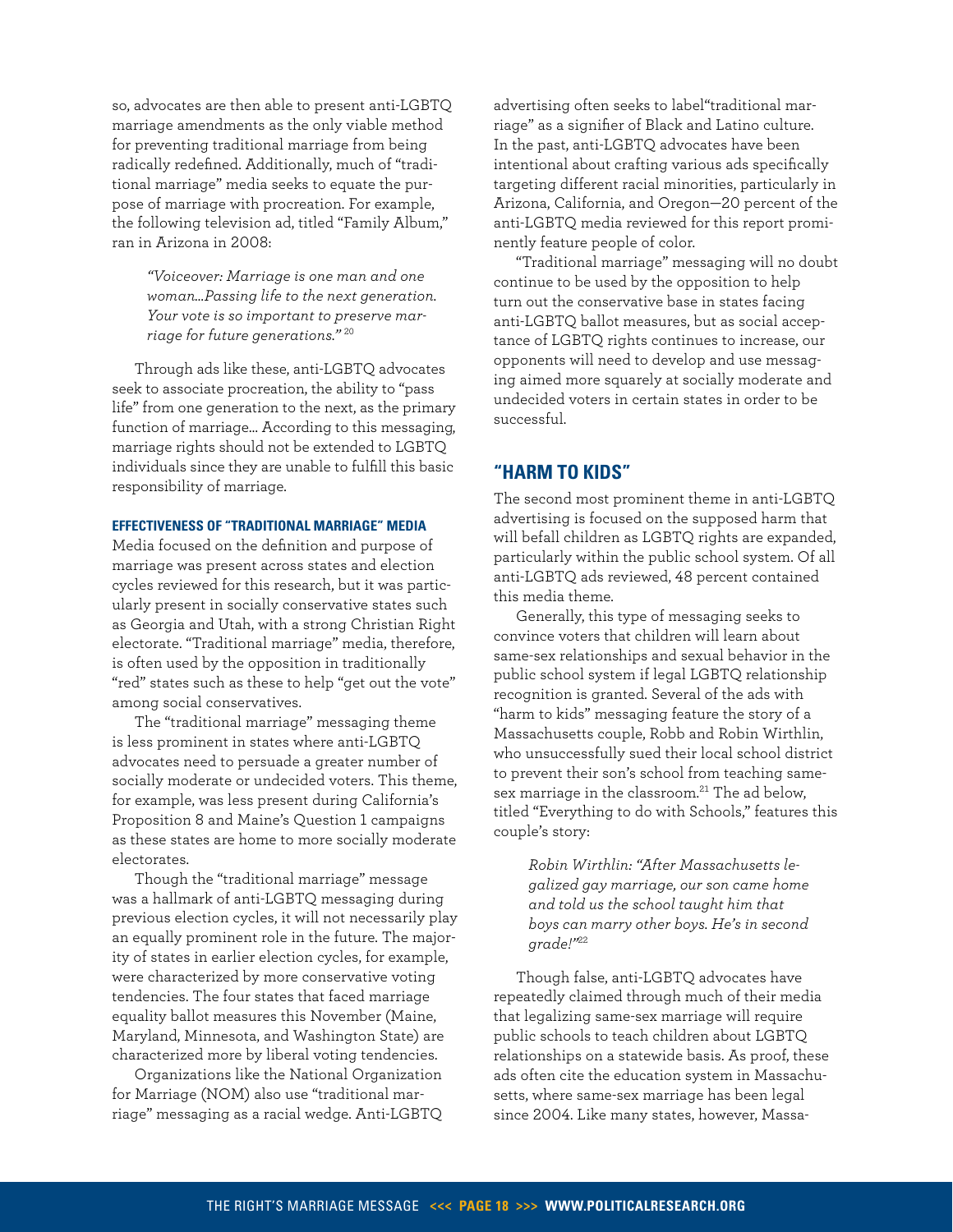#### **FIGURE 3**

#### **impact of "harm to kids" messaging on support for same-sex marriage**

|                      | <b>Start</b><br>Rating | Princes<br>Rating | Median<br><b>Effect</b> | Percent<br>Affected |
|----------------------|------------------------|-------------------|-------------------------|---------------------|
| Overall              | 6.40                   | 5.97              | $-0.43**$               | 15%                 |
| <b>Support Level</b> |                        |                   |                         |                     |
| Opposed              | 0.47                   | 0.50              | 0.03                    | 5%                  |
| Supportive           | 9.30                   | 8.79              | $-0.52**$               | 14%                 |
| Undecided            | 5.03                   | 4.37              | $-0.66**$               | 26%                 |
| Party                |                        |                   |                         |                     |
| Democrats            | 6.66                   | 6.26              | $-0.40**$               | 15%                 |
| Republicans          | 4.86                   | 4.32              | $-0.54**$               | 15%                 |
| Other                | 6.51                   | 6.22              | $-0.29**$               | 14%                 |
| Age                  |                        |                   |                         |                     |
| 18-34                | 7.39                   | 7.00              | $-0.39**$               | 14%                 |
| 35-49                | 6.59                   | 5.99              | $-0.60**$               | 18%                 |
| 50-64                | 5.23                   | 5.13              | $-0.10**$               | 12%                 |
| $65+$                | 5.30                   | 5.01              | $-0.29**$               | 10%                 |
| Gender               |                        |                   |                         |                     |
| Female               | 6.31                   | 5.81              | $-0.50**$               | 16%                 |
| Male                 | 6.04                   | 5.73              | $-0.31**$               | 12%                 |
| <b>Kids at Home</b>  |                        |                   |                         |                     |
| Yes                  | 6.04                   | 5.48              | $-0.56**$               | 18%                 |
| No                   | 6.43                   | 6.04              | $-0.39**$               | 16%                 |

*\*\*indicates significance at the 95% level*

chusetts provides individual school districts with substantial control over which educational topics are taught to children. Moreover, political watchdog groups have found no evidence to support the claim that public schools in Massachusetts are teaching same-sex marriage to children on a large scale, statewide basis.[23](#page-36-23) The Wirthlin's story, therefore, is unique to the Lexington school district in Massachusetts, and is not indicative of a broader, statewide policy mandating the teaching of same-sex marriage in schools. Education officials in every state where ads such as these were shown, moreover, repeatedly refuted the claim that legalizing same-sex marriage would impact public

education in any way.<sup>[24](#page-36-24)</sup>

Anti-LGBTQ advocates heavily publicized this couple's story, effectively interjecting the "harm to kids" messaging into the public debate surrounding anti-LGBTQ ballot initiatives; besides California, the Wirthlins' story aired in Florida, Maine, New York, and was used this past fall in Minnesota media.[25](#page-36-25) Advocates in Florida and Maine recruited Robb and Robin Wirthlin to campaign on behalf of anti-LGBTQ ballot initiatives at press conferences and other media events.[26](#page-37-0)

Additionally, though only implied in advertisements such as "Everything to do with Schools," some of the media developed by anti-LGBTQ ad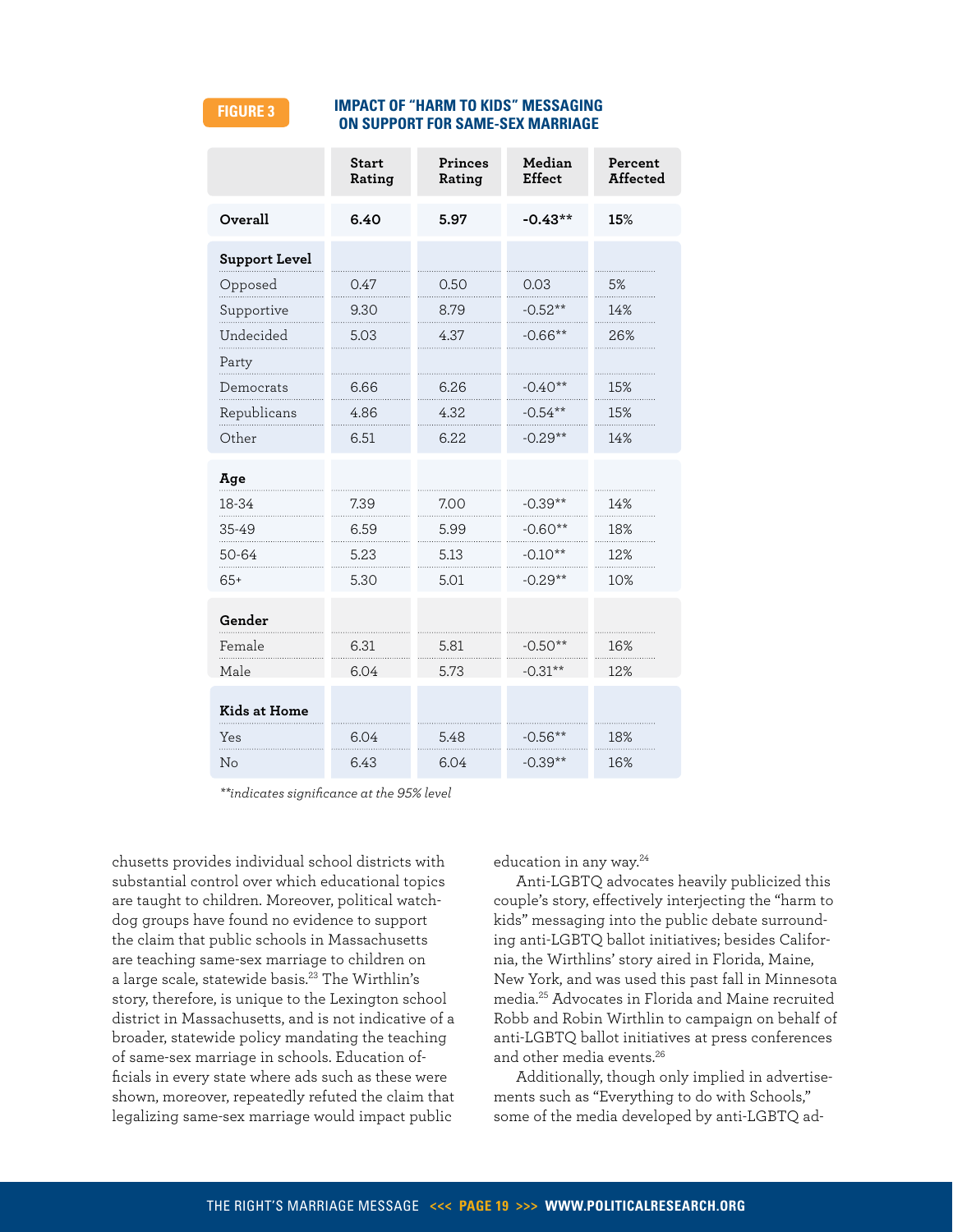vocates also explicitly warns parents that children will be taught about LGBTQ sexual behavior in schools if same-sex marriage is legalized. For example, the ad below, titled, "California's Children," features a married heterosexual couple discussing a fictional newspaper article about Proposition 8 that claims schools will be required to teach about LGBTO sexual behavior in sex education classes:<sup>[27](#page-37-1)</sup>

> *Mother: Unless Proposition 8 passes, same-sex marriage will be taught in public schools… require that sex education classes include talking about… well, you know, gay and lesbian relationships.*

> *Father: Wow, too much information. I'm all for being tolerant, but isn't that going too far?*

*Mother: Yeah, I think so. And I think you're going to get to answer the kids' questions when they come home from school that day!*[28](#page-37-2)

The information in this advertisement, again, is false; in the process of legalizing same-sex marriage, no state court or legislature has mandated public schools cover sexual orientation in sex education courses. There is no correlation, moreover, between states that have legalized same-sex marriage and states that provide information about sexual orientation in sex education courses. For example, except for Iowa, none of the states that currently allow same-sex marriage encourage public schools to cover topics that are inclusive of sexual orientation as a matter of state policy.[29](#page-37-3) Conversely, in several states where same-sex marriage is currently banned, such as Delaware and California, state policy does encourage sexual ori-entation to be included in sex education courses.<sup>[30](#page-37-4)</sup> The legalization of same-sex marriage, therefore, has no bearing on whether a state chooses to cover topics inclusive of the LGBTQ community in public schools.

Though untrue, anti-LGBTQ advocates use this tactic to appeal to a broader audience than is reached by "traditional marriage" messaging; by tying the issue of same-sex marriage to another controversial subject, the teaching of sex education in the public school system, anti-LGBTQ advocates are able to expand the scope of the conflict beyond marriage rights for LGBTQ couples.

Lastly, much of the "harm to kids" media implies to voters that young children who are exposed to LGBTQ relationships in schools will be influenced

to adopt or experiment with an LGBTQ lifestyle. "Princes" ran in both English and Spanish during California's Proposition 8 campaign in 2008.<sup>[31](#page-37-5)</sup> The commercial features a conversation between a mother and her eight- or nine-year-old daughter in which the young girl expresses excitement over learning that she can marry a "princess" someday:

> *Young girl: "Mom, guess what I learned in school today! I learned how a prince married a prince, and I can marry a princess!"*[32](#page-37-6)

In this way, anti-LGBTQ advocates effectively suggest to voters that the legalization of same-sex marriage will allow public schools to indoctrinate children to view LGBTQ relationships favorably, which may lead impressionable young children to experiment with same-sex behavior.

#### **Effectivness of "harm to kids" messaging**

Though "harm to kids" media may be misleading, it is also quite effective at convincing voters to support anti-LGBTQ positions. The results from VFE's survey data indicate that "harm to kids" messaging has a clear, negative impact on voters. Of all voters canvassed, 54 percent expressed an initial support for same-sex marriage, at a level of seven or higher on VFE's zero to ten scale. This level of support for same-sex marriage is comparable to those found in recent polls; a field poll conducted in February of 2010, a year before VFE canvassers collected this data, found 51 percent of Californians support same-sex marriage. In February of 2012, a year after this data was collected, support jumped to 59 percent.<sup>[33](#page-37-7)</sup>

However, after voters viewed the "Princes" ad, support dropped from 54 percent to 50 percent (*Figure 3*). The "Princes" ad negatively affected 15 percent of all voters included in this study, with support for same sex marriage falling an average of .43 points, from 6.4 to 5.97. Tellingly, the ad also negatively impacted 14 percent of all supportive voters, and 26 percent of all undecided voters. In a close election, all else being equal, this strong of an impact could be enough to sway the results of the election out of our favor.

Not surprisingly, given the nature of "harm to kids" messaging, the "Princes" ad had a significant, negative impact on voters who had children under the age of 18 living at home. After viewing the "Princes" ad, having a child at home is associated with a drop of 1.15 points on VFE's zero to ten scale, holding constant background characteristics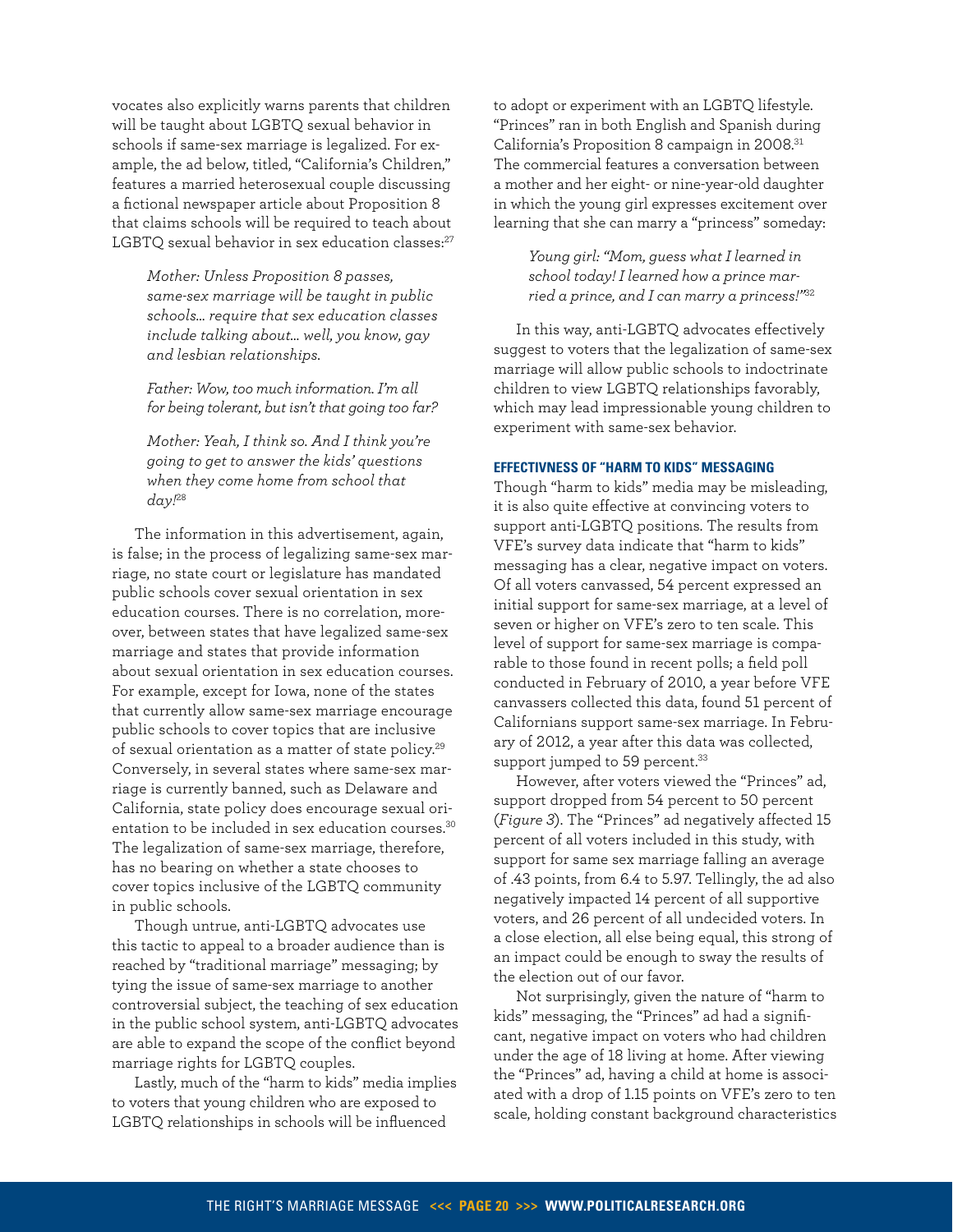such as gender, age and political orientation. The "princes effect" was also most pronounced among younger voters, those most likely to have children living at home. For instance, 18 percent of voters aged 35 to 49 were negatively impacted by the "Princes" ad, with support falling an average .6 points, from 6.59 to 5.99. Moreover, 75 percent of these voters had children under the age of 18 living at home. In comparison, only 12 percent of voters aged 50 to 64 were affected by the "Princes" ad, with average support falling only .1 points.

# **"Gay Agenda"**

Another prominent theme in anti-LGBTQ media seeks to portray LGBTQ advocates as intending to advance a radical gay rights agenda that is out of touch with mainstream views and values—portions of this theme overlap with anti-elite arguments found in right-wing populism. Of all anti-LGBTQ media reviewed for this report, 42 percent, contain a "gay agenda" media theme.

Anti-LGBTQ media often attempts to convey to voters that LGBTQ activists are conspiring to impose a gay rights "agenda" against the will of the majority of the country. Similar to the ad, "It's Already Happening," which ran in Maine in 2009, much of the "gay agenda" media also characterizes the push for LGBTQ rights as an effort by out-of-state activists rather than by local citizens.<sup>[34](#page-37-8)</sup>

#### *Voiceover: [Gay activists] poured over \$4 million into Maine…and they're already pushing their agenda in Maine schools.*

Though true that pro-LGBTQ advocates often receive financing from national organizations and non-local groups, this support is often dwarfed when compared with national and non-local support for anti-LGBTQ campaigns. For example, "It's Already Happening" ran during 2009's Question 1 ballot campaign to repeal the same-sex marriage bill passed by the Maine legislature. But only 34 percent of the 20 largest donations to the state's largest pro-LGBTQ campaign committee came from national or nonlocal funding sources.[37](#page-37-9) In contrast, 89 percent of the 20 largest donations to the state's largest anti-LGBTQ campaign commit-tee came from such sources.<sup>[36](#page-37-10)</sup>

Media featuring "outsider" messaging was consistently represented in each election cycle reviewed for this research, but was particularly prominent in Maine's Question 1 campaign in

2009. Such media is likely targeted at persuadable voters; "outsider" messaging suggests to voters that efforts to expand LGBTQ rights, or oppose anti-LGBTQ ballot measures, are initiated by national players and out-of-state activists, and thus lack truly local support; this, in turn, is likely meant to generate suspicion among moderate voters towards the motives of LGBTQ advocates.

Another dominant message in "gay agenda" media seeks to portray pro-LGBTQ advocates and politicians as indifferent to the concerns of voters with respect to the legalization of same-sex marriage and other LGBTQ rights. This type of messaging became particularly prevalent in anti-LGBTQ media following a press conference held by former San Francisco Mayor, Gavin Newsom, in May of 2008 where he spoke in favor of legalized same-sex marriage in California. During this press conference, the former Mayor made the following comment:

### *"This door's wide open now. It's gonna happen, whether you like it or not!"*

The refrain, "whether you like it or not," became popular in anti-LGBTQ advertising in California following this press conference. This exact quote from Mayor Newsom appeared in at least four separate "Yes on 8" television ads in California during the 2008 election cycle. Mayor Newsom and the above quote have also been featured in ads in several other states since the Prop 8 campaign as well, including Maine and New York. Anti-LGBTQ advocates have since repeated the tactic of quoting pro-LGBTQ politicians and other advocates in this way in an effort to characterize proponents of LG-BTQ rights as unsympathetic towards the concerns of voters. The ad, "Your Right to Vote," transcibed below, ran in Minnesota, urging the state's voters to press for a 2012 referendum on a constitutional amendment banning same-sex marriage:

#### *Voiceover: Leading DFL and independent candidates for Governor support homosexual marriage. And most DFL lawmakers don't want you to have a say.*[37](#page-37-9)

Similar to the ad, "Right to Vote," much of the "Gay Agenda" media developed by anti-LGBTQ advocates seeks to portray pro-LGBTQ politicians as conspirators, seeking to force the legalization of LGBTQ rights without consulting with or considering the will of the public. This message originally gained prominence in the 1990s and lends itself to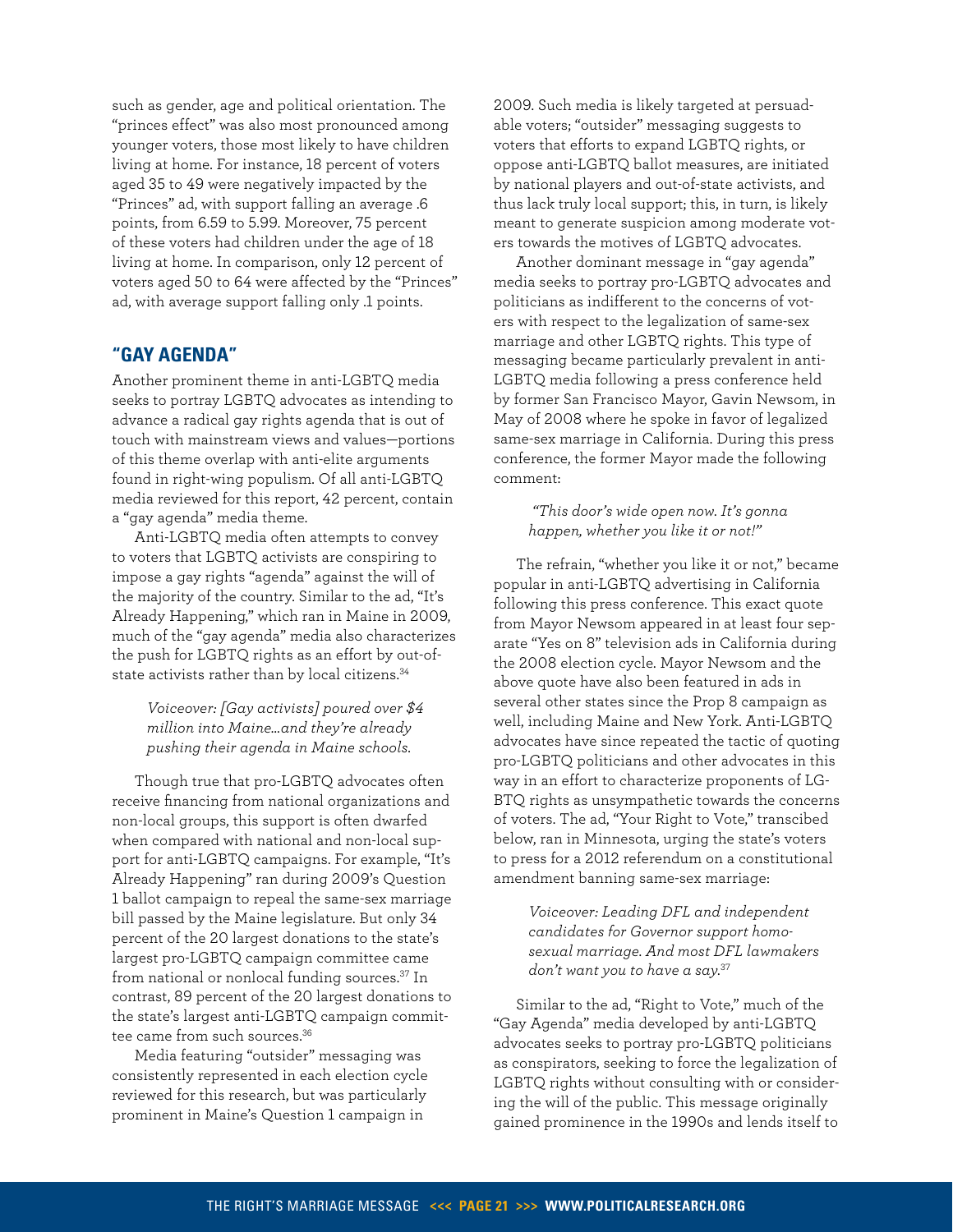conspiratorial thinking and demonization. Combined with the Right's claim that LGBTQ equality proponents are out of touch with mainstream views and values, it fits into right-wing populism, a powerful and durable frame that suggests the little guy is being trampled on by governmental and cultural elites.[38](#page-37-11) Though used in previous election cycles as well, anti-LGBTQ advocates have increasingly used this type of messaging tactic in recent years.

Lastly, media containing the "gay agenda" theme frequently implicate local judges as complicit in national efforts to enact the gay rights agenda, another right-wing populist theme. Most of these ads reference localities where "activist judges" have used their powers to force the legalization of relationship recognition for LGBTQ people. For example, the ad below, "Don't let Judges Redefine Marriage!," which ran during Arizona's Proposition 107 campaign in 2006, references several states where judges have helped bring about relationship recognition for LGBTQ couples:

> *Voiceover: Arizona is just one court case away from having a radically new definition of marriage. Judges in Massachusetts, New Jersey and Hawaii ruled that gay marriage is okay.*[39](#page-37-12)

Anti-LGBTQ advocates frequently warn voters in this way that "activist judges" are out-of-touch elites conspiring to force the legalization of samesex marriage in their state. Similar to the other forms of "Gay Agenda" media analyzed above, media featuring the "activist judges" theme is also meant to inspire fear in voters that the abusive government would force LGBTQ rights upon an unwilling public without the consent of voters. Such messaging may appeal to moderate voters who, regardless of personal views towards LGBTQ rights, may feel that voters, not judges, should have the right to define marriage.

# **"Victims" Media: Anti-LGBTQ Responses to Pro-LGBTQ Media**

Only ten percent of anti-LGBTQ advertising could be classified as a "response ad" to pro-LGBTQ messaging. This is indicative of the shortcomings in pro-LGBTQ media, described in greater detail below, as anti-LGBTQ advocates have largely not felt the need to counter the messaging communicated to voters in pro-LGBTQ advertising.

Of anti-LGBTQ response ads that exist, however, most attempt to neutralize pro-LGBTQ messaging that seeks to characterize the support of anti-LGBTQ positions as homophobic or discriminatory. This neutralization is an evolution of the Right's freedom of religion argument, which it has long used against local and state non-discrimination laws that include sexual orientation and gender identity.[40](#page-37-13) The Right paints those who hold anti-same-sex marriage views as "victims" of religious persecution, contending that churches would be required to conduct same-sex marriages if gay marriage became legal. This language has expanded to include faith-based non-profits in the last few years, and has grown wider in scope to contend that individuals' beliefs are now the target of state-based religious persecution. Ads such as "There's a storm gathering," displayed below, typify this messaging theme:

*Woman 1: "I'm part of a New Jersey church group punished by the government because we can't support same-sex marriage."*

*Woman 2: "I'm a Massachusetts parent helplessly watching public schools teach my son that gay marriage is ok."* [41](#page-37-14)

Such a messaging strategy seeks to convey the idea that legalizing same-sex marriage will have dramatic and far-reaching consequences that will negatively impact the lives of those opposed to LGBTQ rights. Additionally, several anti-LGBTQ response ads also attempt to communicate to voters that LGBTQ people will not actually be harmed by the passage of anti-LG-BTQ ballot measures. Much of this media, such as the ad, "It's Possible," below, seeks to communicate to voters that one can still be "tolerant" of LGBTQ people while still voting in favor of anti-LGBTO ballot initiatives:<sup>[42](#page-37-15)</sup>

> *Voiceover: "Maine's domestic partnership laws provide substantial legal protection for gay couples… It's possible to support the civil rights of all citizens and protect traditional marriage at the same time."* [43](#page-37-16)

Ads such as these often portray marriage as unnecessary for LGBTQ couples, as they could instead rely on domestic partnership laws and other legal avenues to obtain relationship recognition.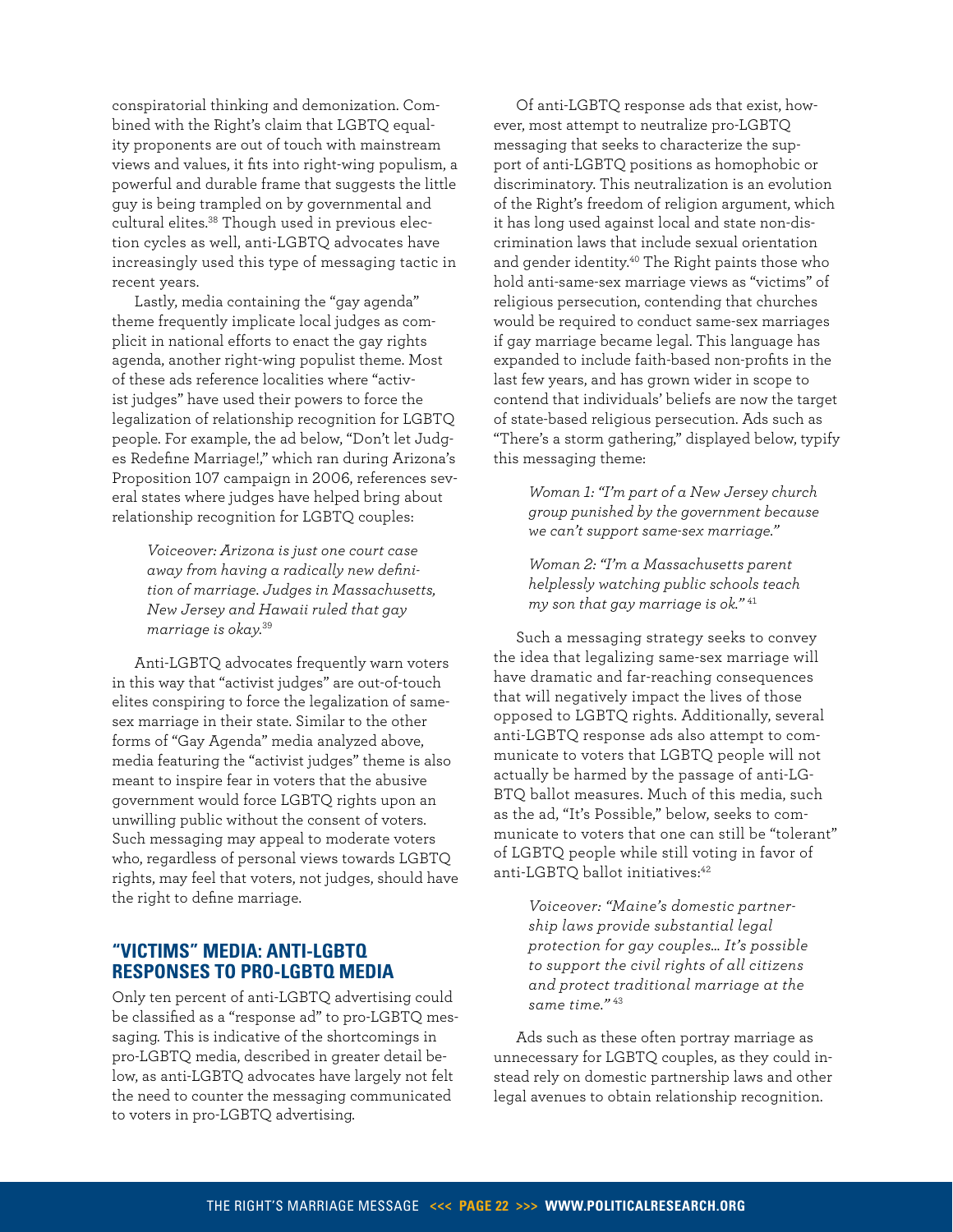## **Notable Omissions in Anti-LGBTQ Media**

Compared to media developed by anti-LGBTQ advocates through the late 1970s to early 1990s, several media themes are missing, or deemphasized considerably, in modern anti-LGBTQ media.

For example, organizations and individuals with a religious orientation are by far the largest financial and political supporters of anti-LGBTQ ballot initiatives.<sup>[44](#page-37-19)</sup> Somewhat surprisingly, therefore, overt religious references are almost completely absent from the anti-LGBTQ media reviewed for this report. Only four out of 61 ads, or eight percent of the anti-LGBTQ media reviewed, contain overtly religious appeals. Moreover, the words "God," "church" and "faith" rarely appear throughout the media.

When religion is referenced in media, moreover, it is rarely done so to make an appeal to voters to support anti-LGBTQ ballot initiatives on religious grounds. Rather, religion is most commonly incorporated into response ads discussed above, with messaging seeking to portray those holding anti-LGBTQ views as victims of religious discrimination.

Additionally, in a departure from the messaging developed during the Anita Bryant era of the 1970s, modern anti-LGBTQ media almost entirely avoids overt condemnations of LGBTQ individuals and behavior. Much of the media developed during Bryant's, "Save the Children" campaign during the 1970s sought to portray LGBTQ individuals, and gay men in particular, as deviants who were seeking to "recruit" children to be part of the LGBTQ community.

That this type of messaging is almost entirely absent from modern anti-LGBTQ television and radio ads is a clear testament to the advances made towards greater societal acceptance of LG-BTQ individuals in recent decades. Anti-LGBTQ advocates have likely concluded that media overtly accusing LGBTQ individuals of pedophilia would alienate many modern-day electorates.

As demonstrated in the "harm to kids" analysis above, however, modern anti-LGBTQ messaging often still implies LGBTQ individuals and advocates are conspiring to influence children. Rather than make overt judgments on LGBTQ relationships and sexual behavior, anti-LGBTQ advocates instead question the "appropriateness" of children being exposed to such behavior in schools, implying that children may be influenced to experiment with an LGBTQ lifestyle.

Lastly, modern anti-LGBTQ media almost entirely avoids "slippery slope" arguments. This type of messaging seeks to warn voters that the legalization of LGBTQ rights, such as same-sex marriage, will eventually lead to the legalization of more extreme practices, such as bestiality, incest and polygamy. This messaging was present in many earlier anti-LGBTQ campaigns, but occurred only once among the media reviewed in the television ad, "Marry My Dog," that aired in Hawaii in 1998, displayed below:

> *Man 1: Each of us has the right to marry. But we don't have the absolute right to marry anyone we want… I'm not allowed to marry my daughter or my son.*

*Man 2: And I can't marry my dog!* [45](#page-37-17)

Unlike this ad, which overtly references bestiality and incest, more recent anti-LGBTQ media only hints at "slippery slope" arguments in this way. For example, modern advertising asks voters to consider the consequences of legalizing same-sex marriage, but does not overtly reference bestiality, incest, or polygamy. Interestingly, though absent from major television and radio advertising, "slippery slope" messaging continues to be prevalent in other media venues, such as cable and talk radio programs geared towards conserva-tive voters.<sup>[46](#page-37-18)</sup> Therefore, though still represented in the discourse around LGBTQ rights, anti-LGBTQ advocates have mostly abandoned "slippery slope" arguments in targeting a mainstream audience.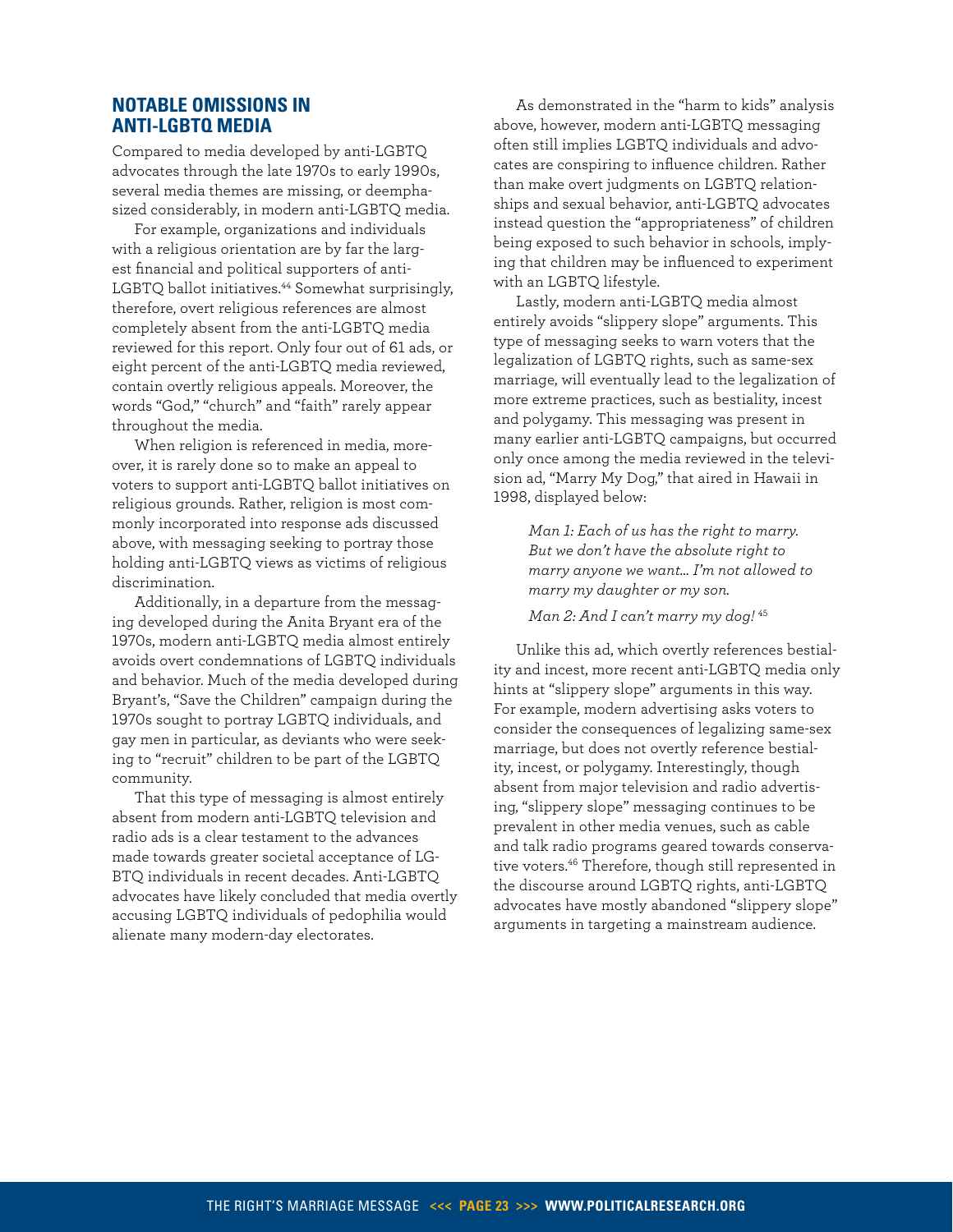# **ARCHITECTS OF ANTI-LGBTQ MESSAGING**

**Unfortunately, it is not always** possible to track the specific firms or media consultants responsible for the development of anti-LGBTQ advertising. However, a close examination of campaign expenditures and other documents provide some perspective on the players responsible for previous anti-LGBTQ messaging, and those who will likely play a role during future elections. This section will explore several prominent anti-LGBTQ firms, media consultants, and organizations that have been active in previous anti-LGBTQ ballot measure campaigns and were active in the 2012 electoral season.

# **National Organization for Marriage (NOM)**

The National Organization for Marriage (NOM) was founded in 2007 with the stated mission to help pass Proposition 8 in California in 2008; it has since expanded and now functions as an organized infrastructure that coordinates state and federal initiatives into a national movement to ban gay marriage. NOM promotes a strong Christian Right ideology, with an emphasis on "family values" that likens marriage equality to a war on "traditional," heteronormative American values. Since its initial work with the Mormon Church in California's Proposition 8 campaign, NOM has worked closely with and received funding from Roman Catholic groups.

The organization is headquartered in Princeton, New Jersey, and is currently headed by cofounder Brian Brown. Dr. John Eastman, a Chapman University law professor and former candidate for California attorney general, is the current chair of the board. Following the success of the Proposition 8 campaign, NOM has continued its work in several other LGBTQ-related campaigns. The organization was also a primary actor in helping pass anti-LG-BTQ ballot measures in Maine in 2009 and North Carolina earlier this year. NOM actively supported anti-LGBTQ efforts in all four states facing ballot measures this November with funding and organizational support to state-based campaign efforts.

NOM also engages in a host of other activities to support anti-LGBTQ positions, beyond ballot initiatives. The group, for example, seeks to unseat politicians and judges, particularly Republicans

and moderate Democrats, who support pro-LGBTQ legislation and court cases, thus intimidating others who consider supporting such measures. In 2010, the group successfully implemented this strategy to unseat three State Supreme Court judges in Iowa who ruled in favor of legalizing samesex marriage in the state. This year, the group pledged \$100,000 to unseat a fourth Iowan judge who supported marriage equality.<sup>[47](#page-37-20)</sup> The group also spent \$2 million to target three Republicans in the New York State Senate who voted in June of 2011 to legalize marriage rights for LGBTQ couples, helping to defeat one in a GOP primary. Another Republican who voted for the measure, Jim Alesi, opted not to seek a ninth term in the State Senate fearing intense negative campaigning on the part of NOM and its allies.[48](#page-37-21)

This past March, LGBTQ advocates got a detailed look into NOM's campaigning and messaging strategies following a lawsuit related to the group's Maine activities. NOM's leaders have argued that redefining marriage would result in religious persecution by the government. Such "persecution" would include: forcing pro-gay views on children in public schools, forcing churches to perform same-sex marriages, and denying tax breaks to religious institutions that fail to recognize same-sex marriage."[49](#page-37-22) NOM's interpretation of this religious freedom argument is evident in the "victims" messaging. Again, "victims" media attempts to paint those opposed to LGBTQ rights on religious or moral grounds as the victims of religious discrimination. Thus far, "victims" messaging has yet to permeate much of anti-LGBTQ media, NOM's internal documents reveal it is a key messaging strategy for their future campaigns.<sup>[50](#page-37-23)</sup> For example, NOM outlines a media strategy, called the "document the victims" projects, which seeks to highlight the supposed harm that befalls people as a result of legalized LGBTQ relationship recognition.

Additionally, NOM's documents reveal efforts to develop anti-LGBTQ media to directly appeal to racial minorities. The group, for example, hoped to use this media to drive a "wedge between blacks and gays."[51](#page-37-24) At the end of August 2012, NOM launched a radio ad campaign in swing state North Carolina in the Raleigh media market, home to 40 percent of the state's African-American population. The advertisement features Dr. Patrick Wooden, a prominent African-American pastor, and urges listeners to say "no more" to President Barack Obama based on his endorsement of marriage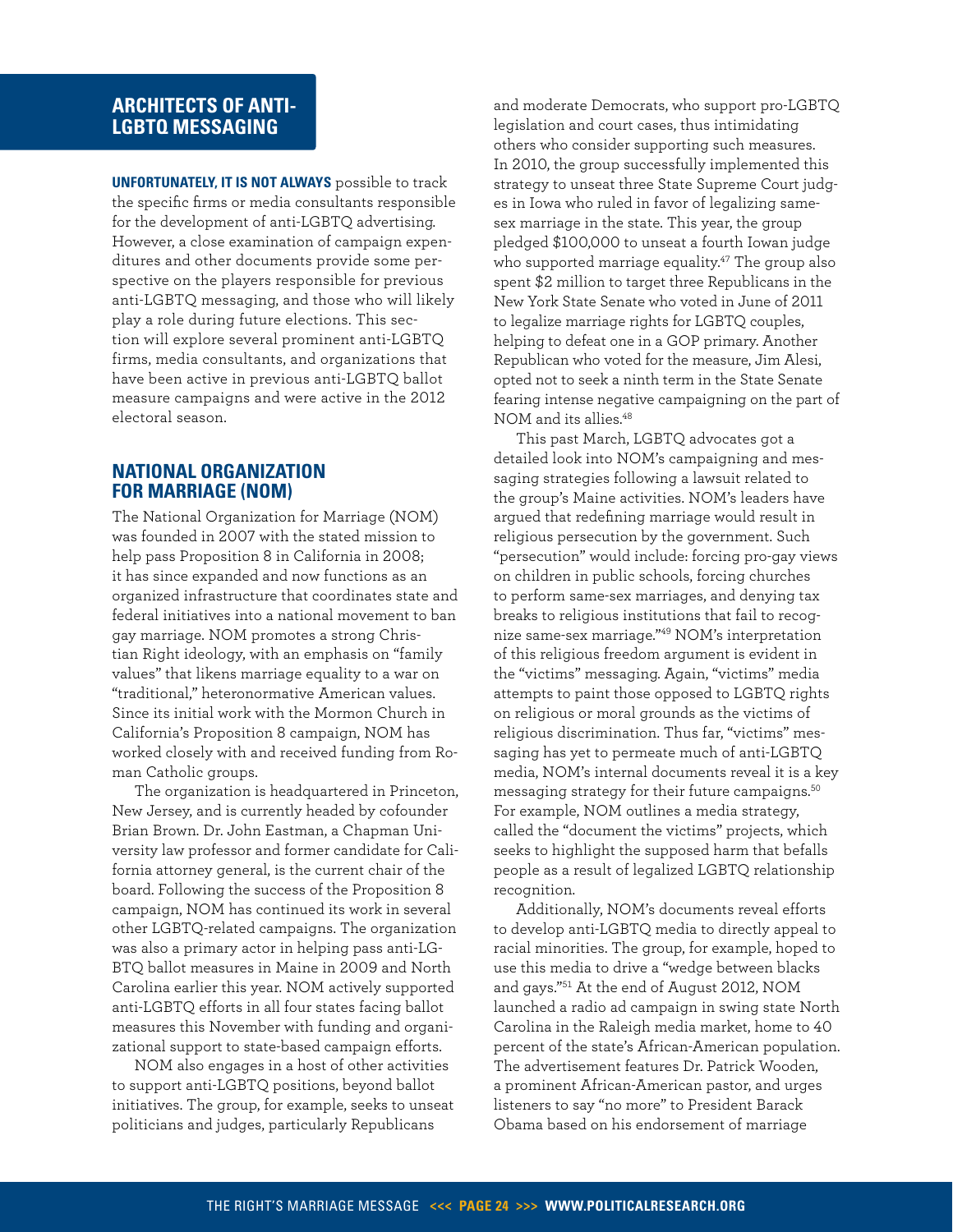equality.[52](#page-37-25) NOM also hoped to inflame tensions among those in the African-American community who take issue with equating LGBTQ equality as a civil rights concern. In particular, NOM sought to "Find, equip, energize and connect African American spokespeople for marriage; develop a media campaign around their objections to gay marriage as a civil right; provoke the gay marriage base into responding by denouncing these spokesmen and women as bigots."[53](#page-37-26) It secured spokespeople including Derek McCoy, executive director of Maryland Marriage Alliance (in partnership with NOM), who wrote, "by equating the same-sex marriage movement to the civil rights movement, [chairman emeritus of the NAACP Julian] Bond is simply wrong."[54](#page-37-27) NOM also sought to target the Latino community by making support for "traditional marriage" a "key badge of Latino culture" and recruiting "glamorous" Latino spokespeople to help further the cause.<sup>[55](#page-37-28)</sup>

# **Family Research Council (FRC)**

The Washington, D.C.-based Family Research Council (FRC) grew out of the Christian Right organization Focus on the Family, serving as its public policy arm and incorporating in 1983. While the FRC was closely aligned with Focus on the Family at its onset, issues surrounding its tax-exempt status resulted in a separation between Focus and the FRC. Now both organizations have 501 c (4) spinoffs, Focus on the Family Action and Family Research Council Action, to allow them greater permission to lobby.[56](#page-37-29) As part of its Christian Right ideology, FRC focuses on what it considers family values: opposition to reproductive rights and homosexuality, as well as support for strictly traditional gender roles. The current President is Tony Perkins, a former Louisiana legislator and one of the most powerful voices in the Christian Right today. The group describes a LGBTQ lifestyle as "unhealthy" and "destructive" to "individuals, families, and societies."[57](#page-37-30)

The FRC, perhaps the most powerful conservative Christian presence in Washington, DC, with strong connections to its grassroots base, was labeled a hate group by the Southern Poverty Law Center (SPLC).<sup>[58](#page-37-31)</sup> In August 2012, an armed gay man entered the lobby of FRC's Washington, D.C. offices and wounded a security guard. In the aftermath of the shooting, Perkins accused the SPLC of sparking hatred and instigating violence.<sup>[59](#page-37-32)</sup>

Since the 1980s, FRC helped launch state-

level Christian action groups that take the lead on anti-LGBTQ ballot campaigns. During the 2012 ballot initiative campaigns, FRC actively promoted [Maryland Marriage Alliance](http://www.marylandmarriagealliance.org/), [Preserve Marriage](http://www.preservemarriagewashington.com/home.php)  [Washington,](http://www.preservemarriagewashington.com/home.php) [Minnesota for Marriage,](http://www.minnesotaformarriage.com/) and Protect Marriage Maine on its website, $60$  and financially supported anti-gay groups in Minnesota and Maryland. Through its "action alerts," the FRC also prompted its members to support the ballot initia-tives in both Maine and Washington state.<sup>[61](#page-38-0)</sup>

At the September 2012 Values Voter Summit, the annual Christian Right conference cosponsored by FRC, leaders from the anti-LGBTQ campaigns in these four states expressed a seemingly defeatist attitude. In Maine, Carroll Conley of the Maine Family Policy Council, cited the Roman Catholic Church's disengagement from the campaign in that state: "This great ally in so many other battles and so many other times has chosen not to engage publicly. The Bishop's absence is a tremendous obstacle in a predominantly Catholic state." Conley asked panel attendees if they knew of any "religious liberty conflicts."[62](#page-38-1)

John Helmberger of the Minnesota Family Council pointed to the campaign's ground game and ethnic and religious group targeting: "We've been in the state's largest mosques and they are solidly behind the marriage amendment," he said, "But getting out the vote is everything for us."

# **Frank Schubert**

In recent years, anti-LGBTQ advocate Frank Schubert has played an increasingly large role in shaping anti-LGBTQ messaging during ballot measure campaigns. During California's Proposition 8 campaign in 2008, protectmarriage.com hired Schubert's Sacramento-based consulting firm, Schubert Flint Public Affairs, to consult on the campaign. In all, protectmarriage.com paid over \$558,000 to the firm. Schubert's firm is widely credited with inserting "harm to kids" messaging into LGBTQ ballot measure campaigns. This year, Schubert launched a separate firm, Mission: Public Affairs, to handle political ads. Recognizing his previous success, LGBTQ campaign committees in Maine, Washington State, Maryland, and Minnesota spent money on consulting with the firm for the November ballot measures.<sup>[63](#page-38-2)</sup>

As Figure 4 displays, Schubert has played a large role in every campaign since anti-LGBTQ advocates proved successful in California. Most recently, in North Carolina's 2012 campaign, the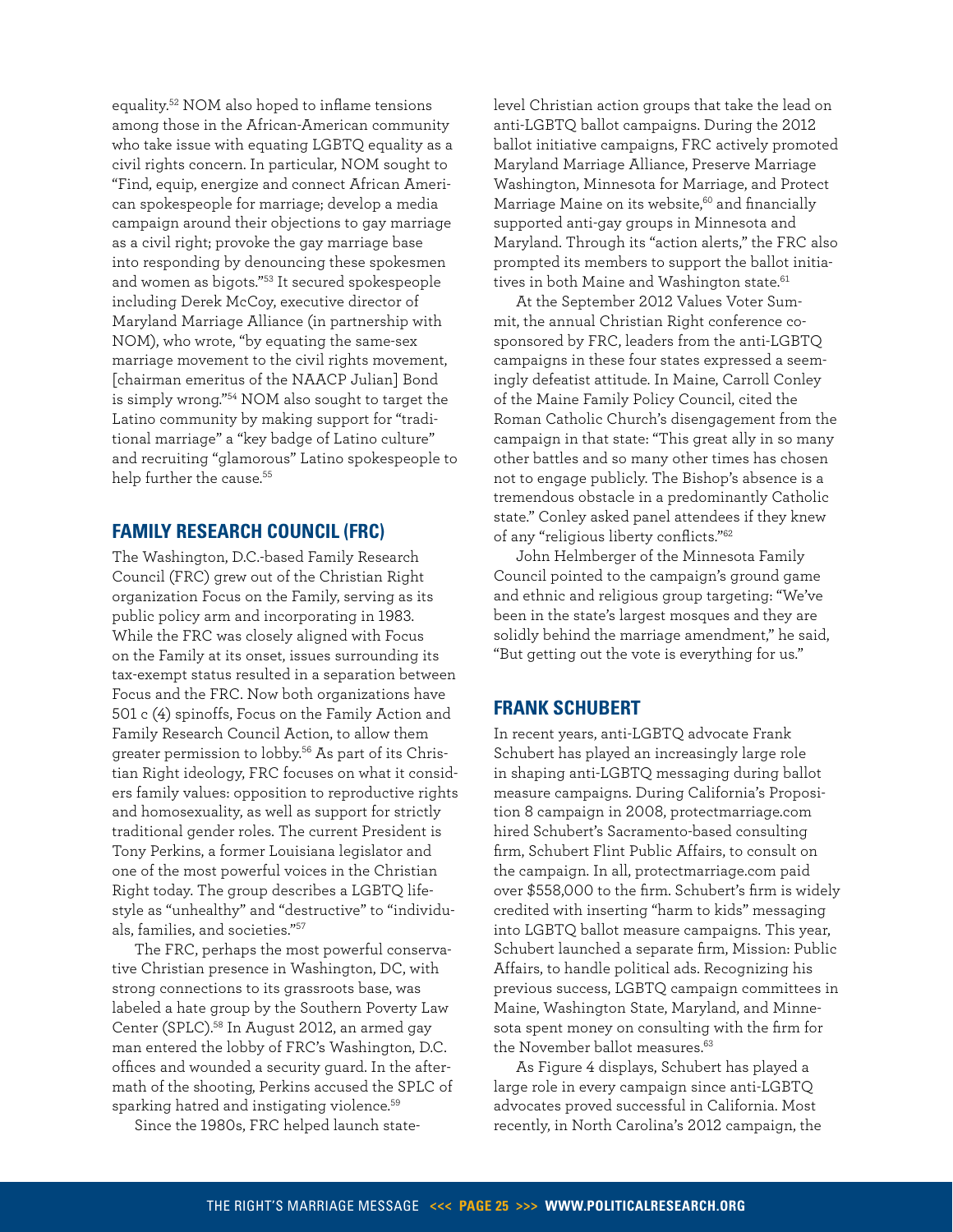# **FIGURE 4 Contributions to Firms run by Frank Schubert**

| State               | <b>Campaign Committee</b>    | Amount         |
|---------------------|------------------------------|----------------|
| Maryland-2012       | Protect Marriage Maryland    | N/A            |
| Maine-2012          | Protect Marriage Maine       | \$10,000       |
| Minnesota-2012      | Minnesota for Marriage       | \$127,408.23   |
| Washington-2012     | Preserve Marriage Washington | \$88.23        |
| North Carolina-2012 | Vote for Marriage            | \$958,594.72   |
| Maine-2009          | Stand for Marriage Maine     | \$188,770      |
| California-2008     | Protect Marriage             | \$588.242.69   |
| Totel               |                              | \$1,873,103.87 |

primary anti-LGBTQ campaign committee, Vote for Marriage, paid Schubert's firm just under \$1 million.

Traditionally, Schubert's firm focused on assisting businesses and trade associations "develop and manage strategic, integrated communications campaigns," as listed on the group's website. However, the group's anti-LGBTQ stances apparently started to affect the firm's business. Earlier this year, in April 2012, Schubert sent out an email and press release stating the following:

> *"The marriage issue obviously is a highlycontroversial one, with strong passions on both sides. My involvement in marriage and other conservative issues has never resulted in any problems for my clients, and no client has ever stepped away from the firm due to my work on those issues. However, being involved in those issues has resulted in a reluctance by some in the general business community to hire my firm for new work. Additionally, the media focus on my marriage work has overshadowed the work of others in the firm who are accomplishing a lot of great things for our clients."*[64](#page-38-3)

Schubert went on to announce that he would leave his firm in order to start Mission: Public Affairs. In theory, the new firm can advance conservative social issues while shielding Schubert Flint Public Affairs from further controversy.

# **Lawrence Research**

Another active player in developing and disseminating anti-LGBTQ messaging is the polling group, Lawrence Research. Gary Lawrence founded the firm in 1986. The firm is based in Santa Ana, California. Lawrence is an active member of the Church of Jesus Christ of Latter Day Saints, and was heavily involved in the Mormon Church's field efforts in support of Proposition 8 during California's 2008 campaign. Campaign finance records show that California's primary anti-LGBTQ campaign committee paid Lawrence over \$528,000 during the 2008 electoral season in California.<sup>[65](#page-38-4)</sup>

Lawrence is responsible for producing several misleading polls, which are often cited by anti-LGBTQ advocates during campaigns. For example, while numerous national polling organizations have estimated support for same-sex marriage at or near 50 percent of the American population, a recent poll conducted by Lawrence Research in October of 2011 found that 64 percent of Ameri-can are opposed to same-sex marriage.<sup>[66](#page-38-5)</sup> Even adjusting for the tendency of pollsters to underestimate opposition to same-sex marriage, Lawrence Research's findings are far removed from most reputable, non-partisan polling firms.

Lawrence Research also produced misleading polls in several of the states facing anti-LGBTQ ballot measures this November. NOM, for example, hired the company to conduct polls in Maryland and Minnesota. In February of 2011, Lawrence Research released a poll that found 54 percent of Maryland residents were opposed to legalizing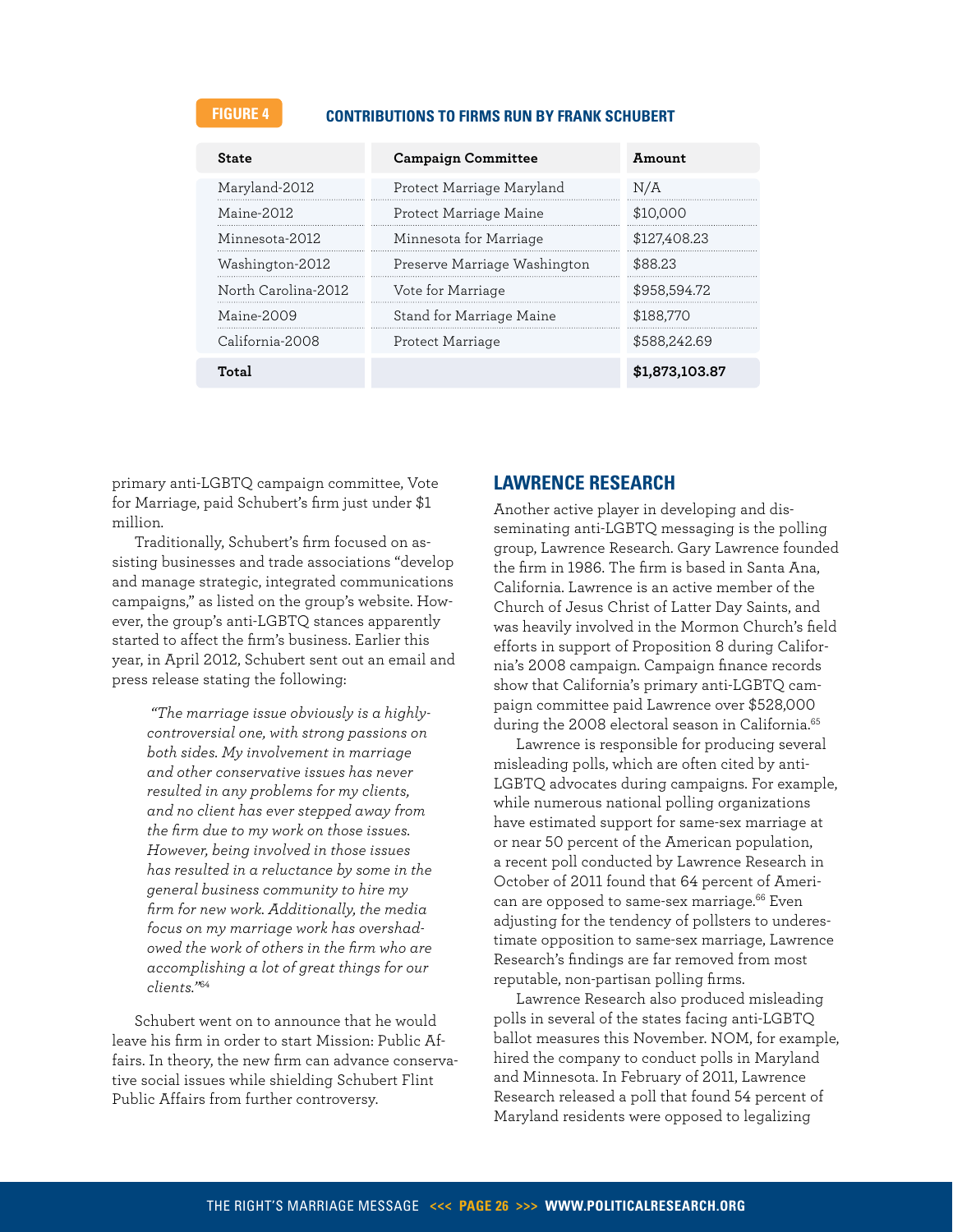same-sex marriage. Once again, even adjusting for the imprecisions in polling, Lawrence Research's findings are inflated compared to other national polling organizations, several of which have put support for same-sex marriage several percentage points above 50 percent.

# **Syndicate Pictures**

Syndicate Pictures is a media and communications firm created by former NOM employee, Matthew Haas. The company is based in Media, Pennsylvania. In campaign documents released earlier this year, NOM named Syndicate Pictures as the firm most likely to help execute its "Document the

Victims" project, discussed above in the "victims" anti-LGBTQ messaging theme.<sup>[67](#page-38-6)</sup>

This year, the company played a part in helping craft Internet and television-based advertising in many of the states facing anti-LGBTQ ballot measures. According to public campaign finance documents, the company was active to some degree in Minnesota and Washington. The primary anti-LGBTQ campaign committee in Minnesota, Minnesota for Marriage, paid the company \$96,000 over the course of the campaign, while the primary anti-LGBTQ campaign committee in Washington, Preserve Marriage Washington, paid the company over \$65,000.[68](#page-38-7)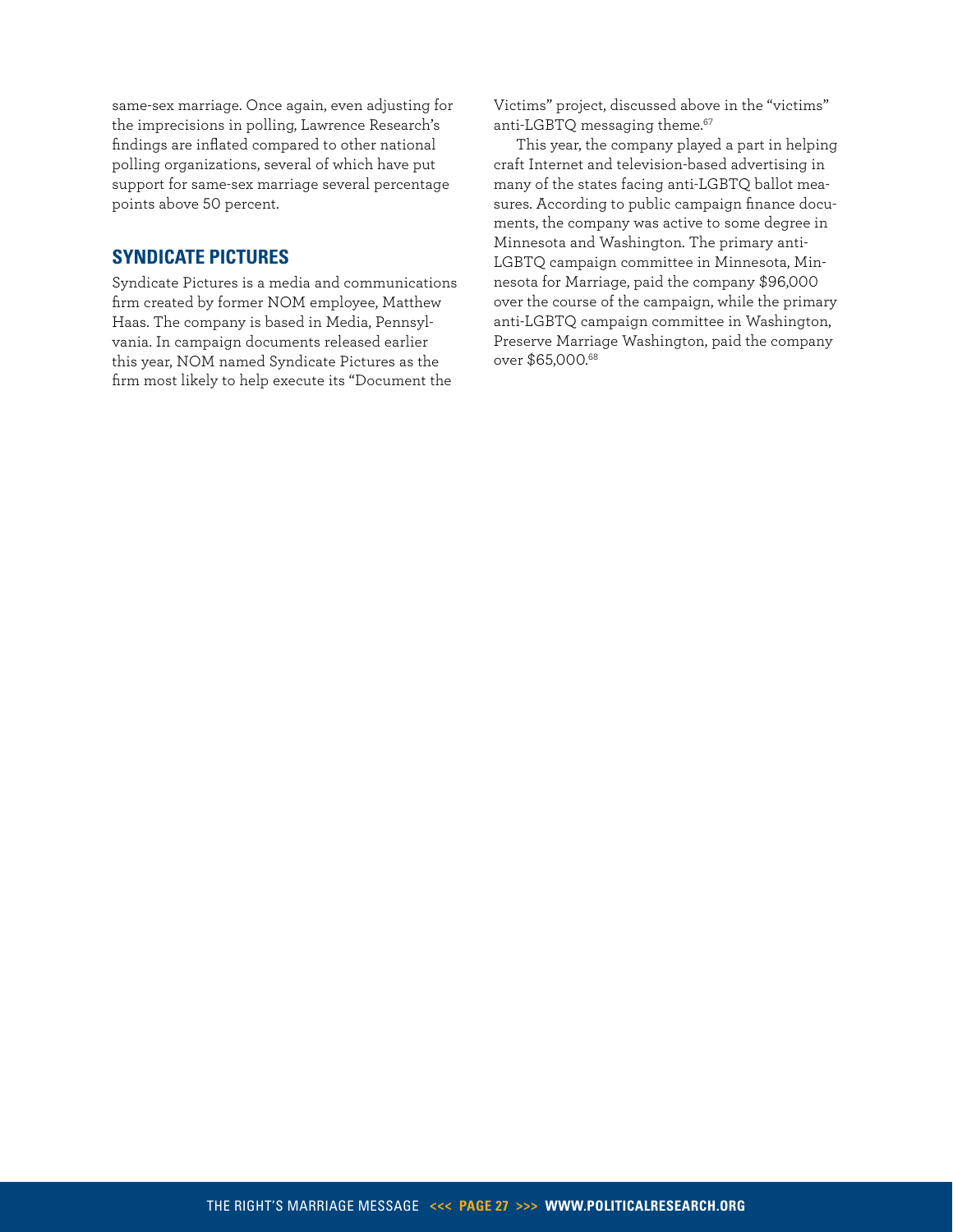# <span id="page-27-0"></span>**THE FALL 2012 BALLOT BATTLE**

**OPPONENTS OF LGBTQ RIGHTS, SUCH** as the National Organization for Marriage (NOM) and groups aligned with Family Research Council (FRC), traditionally run extremely effective media campaigns with the help of right-wing spin masters. By contrast, in previous years pro-LGBTQ media campaigns often failed to connect with important middle of the road voters.

In Fall 2012, however, it appears that this dynamic flipped; opponents of same-sex marriage ran surprisingly ineffective media campaigns in Washington, Maine, Maryland, and Minnesota compared to previous years, while pro-LGBTQ advocates did a much better job winning over the hearts and minds of voters with their ads. Our research shows that the Right didn't broadcast as many dark warnings that LGBTQ marriage rights would threaten people's children as it had in years past as a means to reach socially moderate voters. This key shift in messaging cannot fully account for the big ballot wins of November 2012—as outlined below, a range of factors contributed to the victories, including a better ground game and outreach to faith communities by LGBTQ advocates, major cultural and political shifts in the national discourse including a sitting president endorsing marriage, and the hospitable territory offered by the four blue states. But the shift in messaging is an integral part of the story.

# **Pro-LGBTQ messages**

This year, LGBTQ rights campaigners successfully avoided some of the traps faced by pro-LGBTQ messaging in previous ballot campaigns. Based on a review of television and radio advertisements, the following were the two most prominent messages used by pro-LGBTQ groups during statewide ballot measure campaigns from 1998 to 2009:

> **Rights-Based**: Of the pro-LGBTQ media reviewed, 61 percent contained "rightsbased" media messaging, which seeks to convey to voters that LGBTQ families are discriminated against and denied basic rights and protections.

**Avoidance-Based**: Another prominent messaging tactic employed by pro-LGBTQ advocates is to reframe the issue away from one concerning the LGBTQ commu-

nity. This "avoidance-based" messaging strategy reflects an assumption that voters will not connect with, or be persuaded by, media that prominently features LGBTQ individuals and their stories so it brings up domestic violence or some other surrogate issue. Of all pro-LGBTQ media reviewed for this research, 43 percent contained an "avoidance-based" media theme.

Previous research shows that "rights-based" messaging effectively saturated much of the public's thinking towards same-sex marriage. For example, in 2010, the organizations Third Way and Basic Rights Oregon conducted research into how heterosexual couples in the state saw topics related to marriage. When asked why LGBTQ couples would want to get married, 42 percent responded for "rights" and "benefits." However, when asked why "couples like you" would want to get married, 72 percent of respondents said to "publicly acknowledge" their "love and commitment" for each other.[69](#page-38-8) In essence, pro-LGBTQ advocates have been communicating to voters that LGBTQ couples want to get married for different reasons than their heterosexual peers. As a result, voters are often confused as to why other forms of relationship recognition that provide legal protections, such as civil unions and domestic partnerships, aren't enough.

Another common pro-LGBTQ messaging theme seeks to reframe the issue away from one concerning the LGBTQ community to a surrogate issue. Rather than directly engage in the debate concerning rights for LGBTQ couples, most of these ads do not attempt to persuade voters to support relationship recognition for LGBTQ couples.[70](#page-38-9) Rather than focus on the potential harm done to the LGBTQ community, many previous campaigns implored voters to reject anti-LGBTQ ballot measures in order to protect unmarried heterosexual couples living in domestic partnerships. In North Carolina this past year, LGBTQ advocates used "avoidance-based" messaging to suggest that the amendment would take away protection orders for victims of domestic violence.[71](#page-38-10)

The intentions of anti-LGBTQ advocates, however misguided, are to limit legal relationship recognition for LGBTQ couples. Their primary goal is not to take away rights from heterosexual couples living in domestic partnerships, nor is it to revoke protection orders for victims of domestic violence. Moreover, it is misleading to make these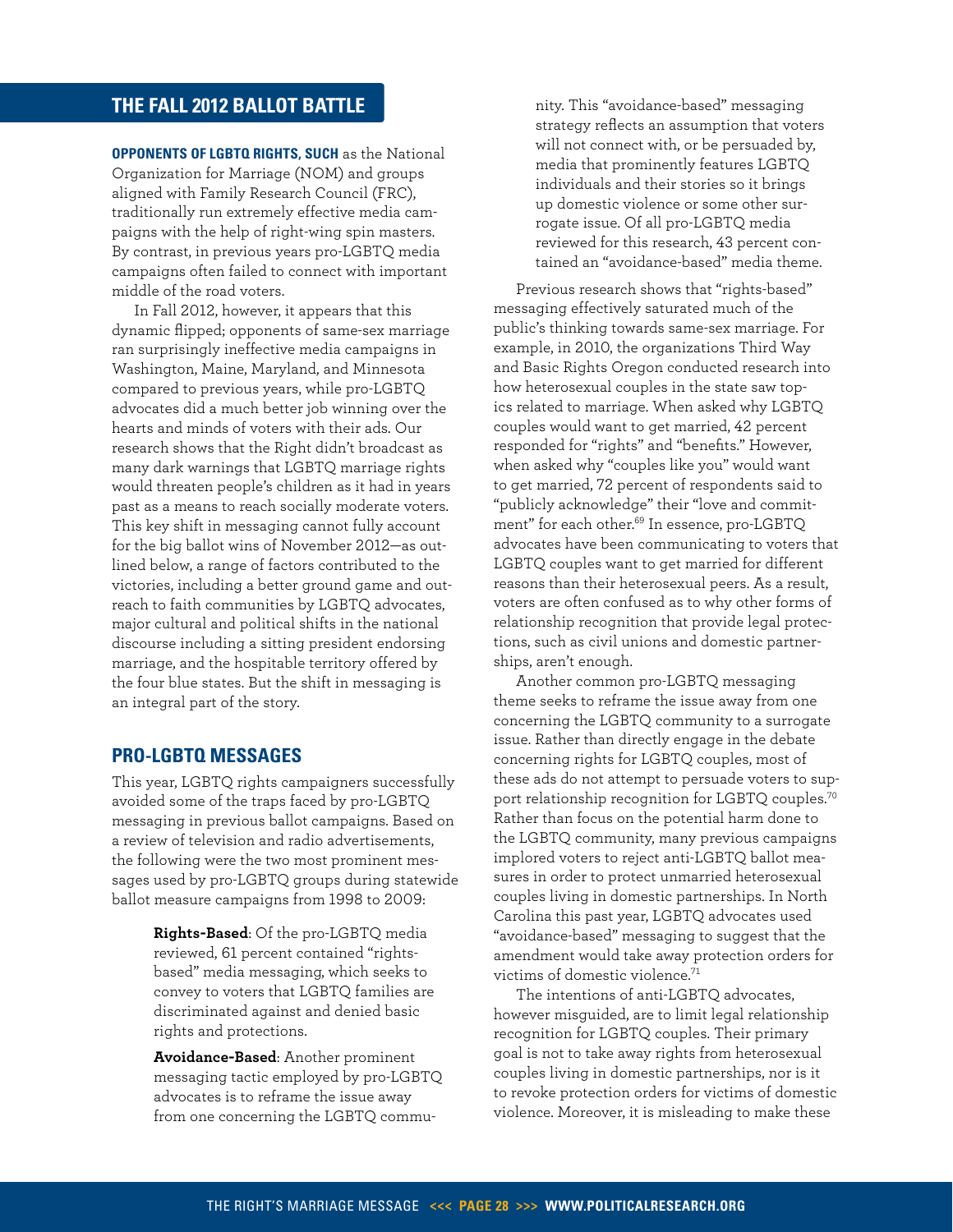issues central as pro-LGBTQ advocates were in most instances merely speculating on the potential for these secondary threats to come about. More importantly, "avoidance-based" messaging has not successfully prevented the passage of anti-LGBTQ ballot measures over the last decade.

Encouragingly, this past November, pro-LGBTQ advocates largely abandoned the "rights-based" and "avoidance-based" themes in favor of one that is strongly pro-LGBTQ. The ads stressed how LGBTQ couples and their families are affected on an emotional level due to their inability to marry. For example, the following is an excerpt from an ad that ran in Maine, "Cathy & Phil Curtis," features the couple discussing their daughter:

*Phil: We have three daughters. Our youngest, Katie, is gay.* 

*Cathy: People will ask, 'Why wouldn't a civil union be enough for her?' When we were young, we never dreamed about having a civil union, or signing a piece of paper. We wanted to be married.* 

*Phil: I want our Katie to have what we have, the joy and security of marriage.*

*Cathy: A civil union is no substitute for marriage. We know that in our hearts.*[72](#page-38-11)

This more emotionally resonant message connects well with voters. It moves beyond the limitations of "rights-based" messaging by describing marriage as an important cultural tradition, one that serves as a signal in society of the level of commitment that exists between two people. Encouragingly, this more resonant, LGBTQ-inclusive messaging strategy was dominant in all four states facing ballot measures this year.

# **Anti-LGBTQ Messages**

The Christian Right made more use of its "victims" message than its "harm to kids" message this electoral season compared to previous years. Of 19 anti-LGBTQ television advertisements that ran in the four states facing LGBTQ ballot measures this year, fewer than half prominently featured "harm to kids" messaging. In contrast, during California's 2008 campaign and Maine's Question 1 campaign in 2009, nearly every anti-LGBTQ advertisement warned voters that legalizing same-sex marriage would force public schools to discuss LGBTQ relationship and sexual behavior with children. When they did appear, "harm to children" messages were often a much less prominent feature of the ad than in years past. Minnesota for Marriage's "Not Live and Let Live" television ad is typical of much of the anti-LGBTQ media developed this year.[73](#page-38-12)

*When same-sex marriage has been imposed elsewhere, it has not been live and let live. People who believe marriage is one man and one woman have faced consequences. Small businesses fined, individuals fired, charities closed down, churches sued, same-sex marriage taught to young children in elementary school…*

This year, ads such as "Not Live and Let Live" focused on a variety of "consequences" that will befall society as a result of legalizing same-sex marriage. In other words, this past fall, anti-LGBTQ advocates decided to rely much more heavily on the "victims" media theme, which warns of the threat to people's ability to act according to their conscience and religious beliefs if marriage equality passes.

Perhaps anti-LGBTQ advocates felt that warning of the threat to religious freedom would connect with a greater number of voters. Though effective, "harm to kids" messaging has the greatest impact on voters with young children living at home. "Victims" media, in contrast, potentially connects with a variety of voters, including small business owners and voters concerned with freedom of religion. It is possible, however, that rather than reach new voters, NOM and its affiliates were hurt by this broadened theme, as the impact of effective "harm to kids" messaging was somewhat blunted.

The heavy reliance on the "victims" ads should not come as a surprise. NOM said they would begin to emphasize this theme in an internal strategy document released in March 2012 under court order. NOM's "document the victims" media strategy, aims to highlight the supposed harm that befalls people as a result of legalized LGBTQ relationship recognition.

> *"When a young Michigan grad student gets kicked out of her school program a few weeks before graduation (as happened this past spring) because she won't personally counsel a gay couple on how they can keep their relationship together, we need more than her story— we need her face, her voice,*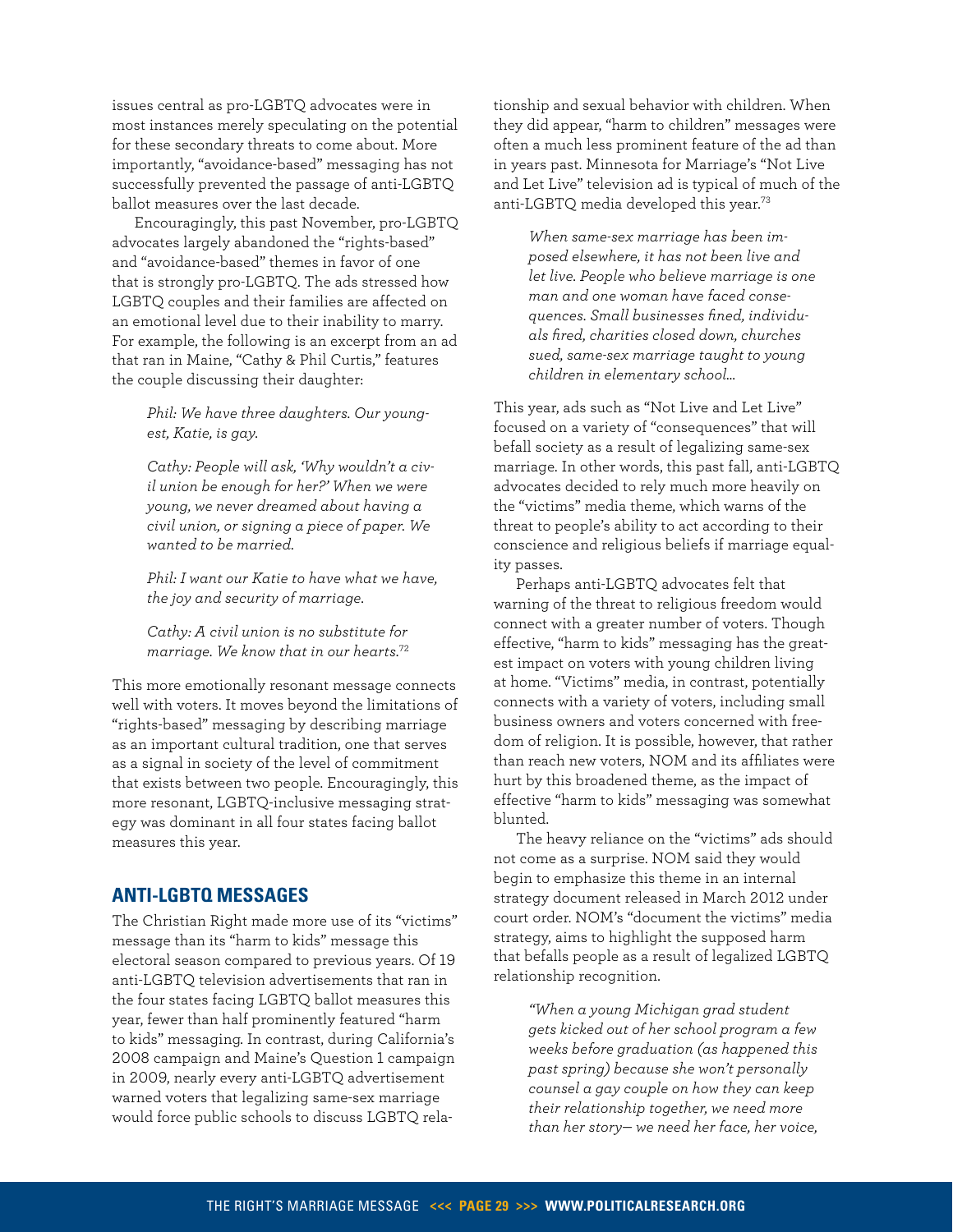*her outrage and her suffering on camera."* 

*"When a young Hispanic mother discovers in New Jersey what her first grader is being taught about gay marriage, how does the school counselor respond to her concerns? We need to get her on camera, telling the story of what gay marriage really means."*[74](#page-38-13)

In setting out this strategy, NOM aimed to co-opt and neutralize pro-LGBTQ charges that anti-LGBTQ positions are homophobic or discriminatory. This tactic is part of a long lineage of the Right's freedom of religion argument, which it uses to oppose local and state nondiscrimination laws that include sexual orientation and gender identity.[75](#page-38-14)

The "victims" strategy was readily apparent in television advertisements developed this year. While only 10 percent of the advertisements that ran from 1998 to 2009 prominently featured this theme, in 2012 roughly half of the ads did so. For example, the following is an excerpt from an ad entitled "They Sued Us" ran by Protect Marriage Maine this year, which features a couple, Jim and Mary O'Reilly, who own a small business:

> *A lesbian couple sued us for not supporting their gay wedding because of our Christian beliefs. We had to pay thirty thousand dollars and can no longer host any weddings at our inn.*[76](#page-38-15)

Similar ads highlight other instances where those opposed to marriage equality have been "victimized" for their beliefs, such as the backlash against the fast-food chain Chick-fil-A earlier this year when the company's President, Dan Cathy, took a stand against marriage equality.

In weekly web ads targeting their own base, however, Minnesota for Marriage used a host of familiar "traditional marriage" and "harm to kids" anti-LGBTQ messaging themes. The ads, funded by the right-wing Minnesota Family Council and the National Organization for Marriage, featured Kalley King Yanta, a former local TV anchor, providing voters with "important information" regarding the amendment. In one ad, for example, Yanta implies that same-sex couples are unfit to be parents because "social science" has "proven" that children need both a mother and a father.<sup>[77](#page-38-16)</sup> These 45 weekly web advertisements averaged two to three thousand views.

NOM's internal documents also revealed a strategy, much covered in the media earlier this year, to develop anti-LGBTQ media that directly appeals to racial minorities. In particular, NOM sought to inflame tensions among those in the African-American community who take issue with characterizing LGBTQ equality as a civil rights concern. NOM aimed to find and further develop African-American spokespeople in favor of traditional marriage; media campaigns would be built around these individuals' objection to same-sex marriage as a civil right.[78](#page-38-17)

Of the states facing ballot measures this year, this strategy was really only potentially viable in Maryland, where 30 percent of the population identifies as African American, well above the national average of 13.1 percent. For example, Protect Marriage Maryland worked closely with Bishop Harry Jackson, Jr. on reaching out to African Americans in Maryland. Jackson is the senior pastor at Hope Christian Church in Beltsville, Maryland, and is the founder of the High Impact Leadership Coalition, a socially conservative nonprofit opposed to LGBTQ marriages.[79](#page-38-18) This group, which is closely aligned organizationally with NOM, already actively opposed marriage equality in Florida and the District of Columbia, also home to very racially and ethnically diverse electorates. Similarly, Emmett Burns, Jr., an African-American Democratic delegate from Baltimore, is an outspoken critic of same-sex marriage, and actively sought to drum up support for the anti-LGBTQ amendment in Maryland this past November among other Democratic African Americans. Yet other black clergy stepped up in defense of the ballot measure, along with the NAACP.

Overall, NOM's strategy to use same-sex marriage as a "wedge" issue between the African-American and LGBTQ communities failed to prevent the legalization of same-sex marriage in Maryland. This isn't to say, however, that NOM had zero impact in this area. In late September 2012, the Baltimore Sun produced a poll showing African American support for same-sex marriage above 50 percent. By mid-October, after Protect Marriage Maryland began deploying its spokespeople and airing television advertisements targeting racial minorities, the newspaper put support among African Americans around 42 percent.<sup>[80](#page-38-19)</sup> Though NOM's advertising likely contributed to the dip in these numbers, the change in the polls also likely reflects a simple tightening of the race. The Baltimore Sun's September poll, for example,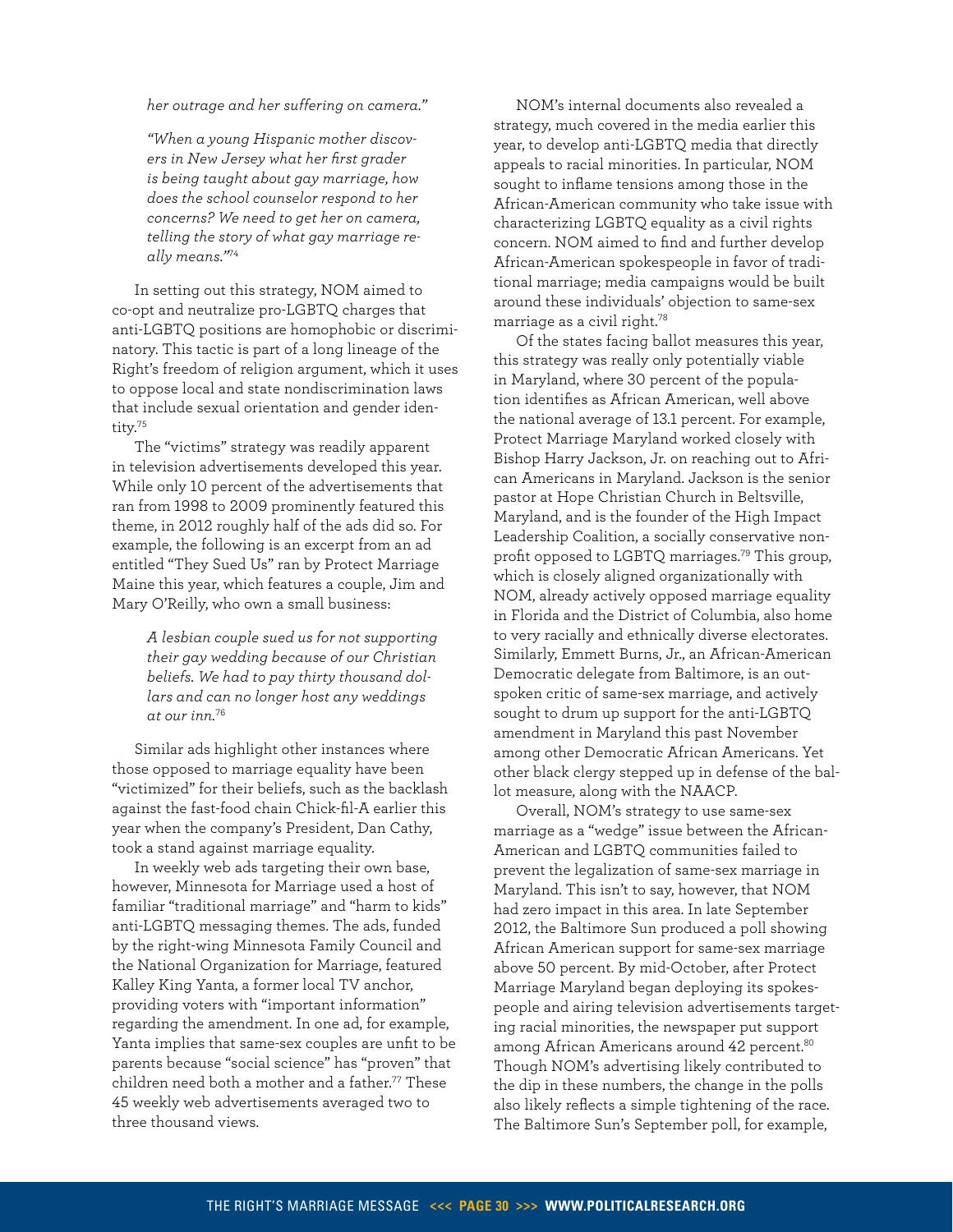put support for same-sex marriage 10 percentage points above the opposition among all voters, a lead no one on either side of the race expected LGBQT advocates to maintain.

Still, come Election Day, African Americans supported legalizing same-sex marriage by 46 percent according to Maryland exit polls. Moreover, according to national exit polls, African Americans supported legalizing same-sex marriage in their state by 51 percent, even greater than whites, 47

percent of whom supported legalization.<sup>[81](#page-38-21)</sup> While NOM's race-baiting messaging strategy may have had some limited impact on support for marriage equality within communities of color in Maryland, ultimately it was not enough to prevent passage of marriage equality in the state. This does not mean that NOM won't persist or find greater success with this strategy in more socially conservative and religious states.

# **Maine**

Election Results For: 51.5% Against: 46.2%

#### **Text of Amendment: "Do you want to allow the state of Maine to issue marriage licenses to same-sex couples?"**

Same-sex marriage history:

- May 6th, 2009: became first state to approve same-sex marriage through legislative action
- November 3rd, 2009: Same-sex marriage repealed through referendum, with 52.75% of vote

Maine's ballot measure in November was only the third attempt to expand LGBTQ rights at the ballot box, and was the first attempt to legalize same-sex marriage through public referendum.

On May 6, 2009, Maine became the first state in the nation to approve of same-sex marriage through legislative action. However, on November 3 of that same year, anti-LGBTQ advocates succeeded in repealing the law through a ballot measure, Question 1, with 53 percent of the vote. In November 2012 voters repealed Question 1, with 51.5 percent of the vote, to allow same-sex marriages to be practiced legally in the state. The amendment also allows Maine to recognize same-sex marriages performed elsewhere. The text of Maine's ballot measure asked voters a simple question:

#### **"Do you want to allow same-sex couples to marry?"**

Maine's ballot measure was significant for several reasons, and was therefore closely watched by advocates on both sides. First, of the 40 previous statewide LGBTQ-ballot measures that have been voted on since 1998, only three proactively attempted to expand rights for LGBTQ people, rather than restrict or repeal such rights.

Additionally, the vote verified polling that suggested an increase in support for same-sex marriage in the state since Question 1 passed in 2009.<sup>[82](#page-38-20)</sup>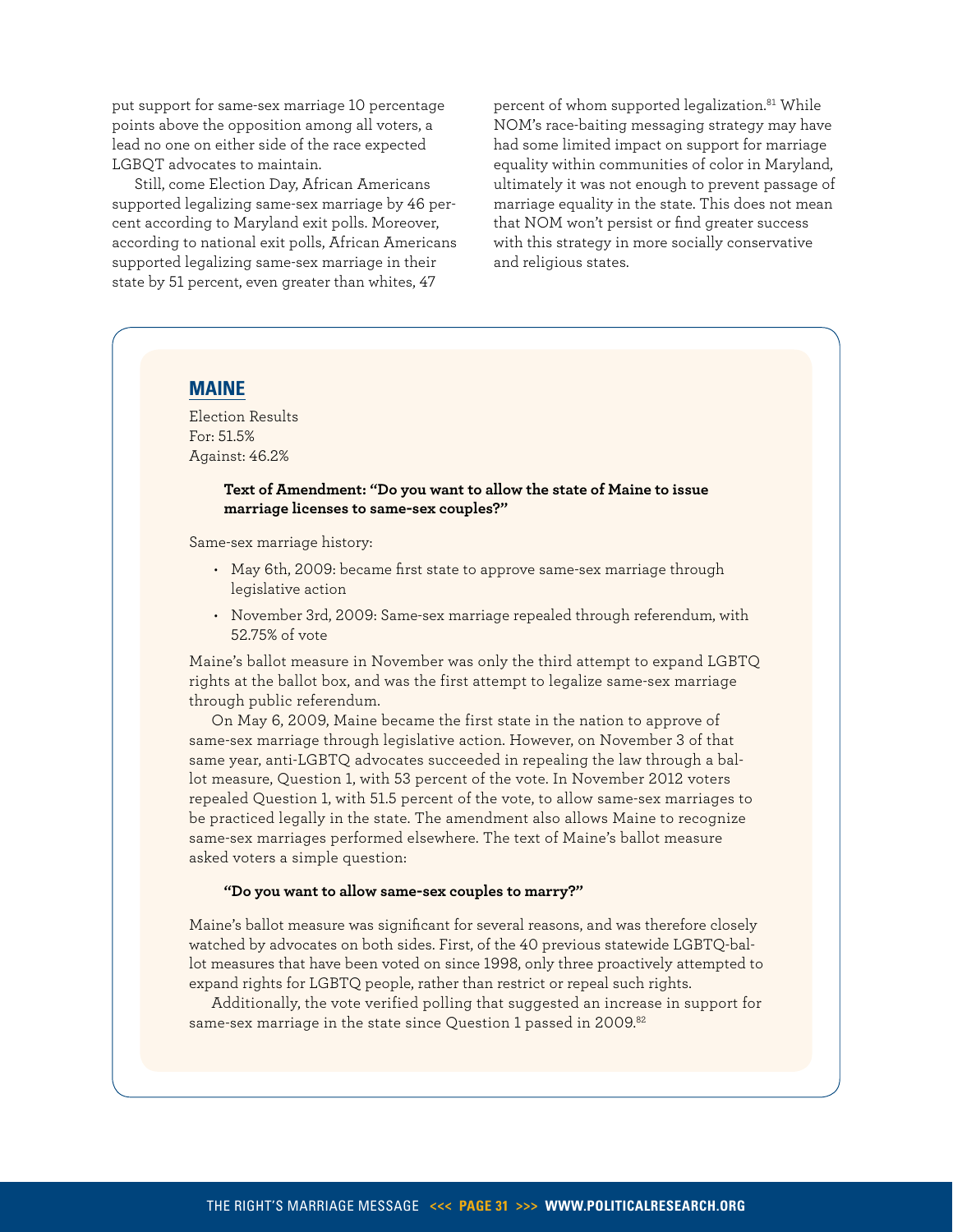# **MARYLAND**

Election Results For: 52.4% Against: 47.6%

On March 1st, 2012, Governor Martin O'Malley signed a bill passed by the state legislature legalizing marriage rights for LGBTQ couples. Anti-LGBTQ advocates, however, gathered enough signatures to challenge the new law in November through the state's ballot initiative process. The ballot measure, known as Question 6, read as follows:

**"[The Civil Marriage Protection Act] establishes that Maryland's civil marriage laws allow gay and lesbian couples to obtain a civil marriage license, provided they are not otherwise prohibited from marrying; protects clergy from having to perform any particular marriage ceremony in violation of their religious beliefs; affirms that each religious faith has exclusive control over its own theological doctrine regarding who may marry within that faith; and provides that religious organizations and certain related entities are not required to provide goods, services, or benefits to an individual related to the celebration or promotion of marriage in violation of their religious beliefs."**

Voters were then asked if they are "for the referred law" or "against the referred law." This is significant in that most previous LGBTQ-related ballot measures required supporters of LGBTQ rights to vote in the negative, rather than the affirmative.

Maryland is much more racially and ethnically diverse than the other states that faced anti-LGBTQ ballot measures this past November, which is why groups like NOM sought to use a race-based messaging strategy in the state. According to 2010 census data, 30 percent of the state identifies as African American, well above the national average of 13.1 percent, and 8.4 percent as Latino or Hispanic. According to Gallup, the state is home to the 23rd largest proportion of religious voters in the country, but the state is also home to one of the smallest proportions of self-identi-fied conservatives, coming in eleventh place.<sup>[83](#page-38-22)</sup>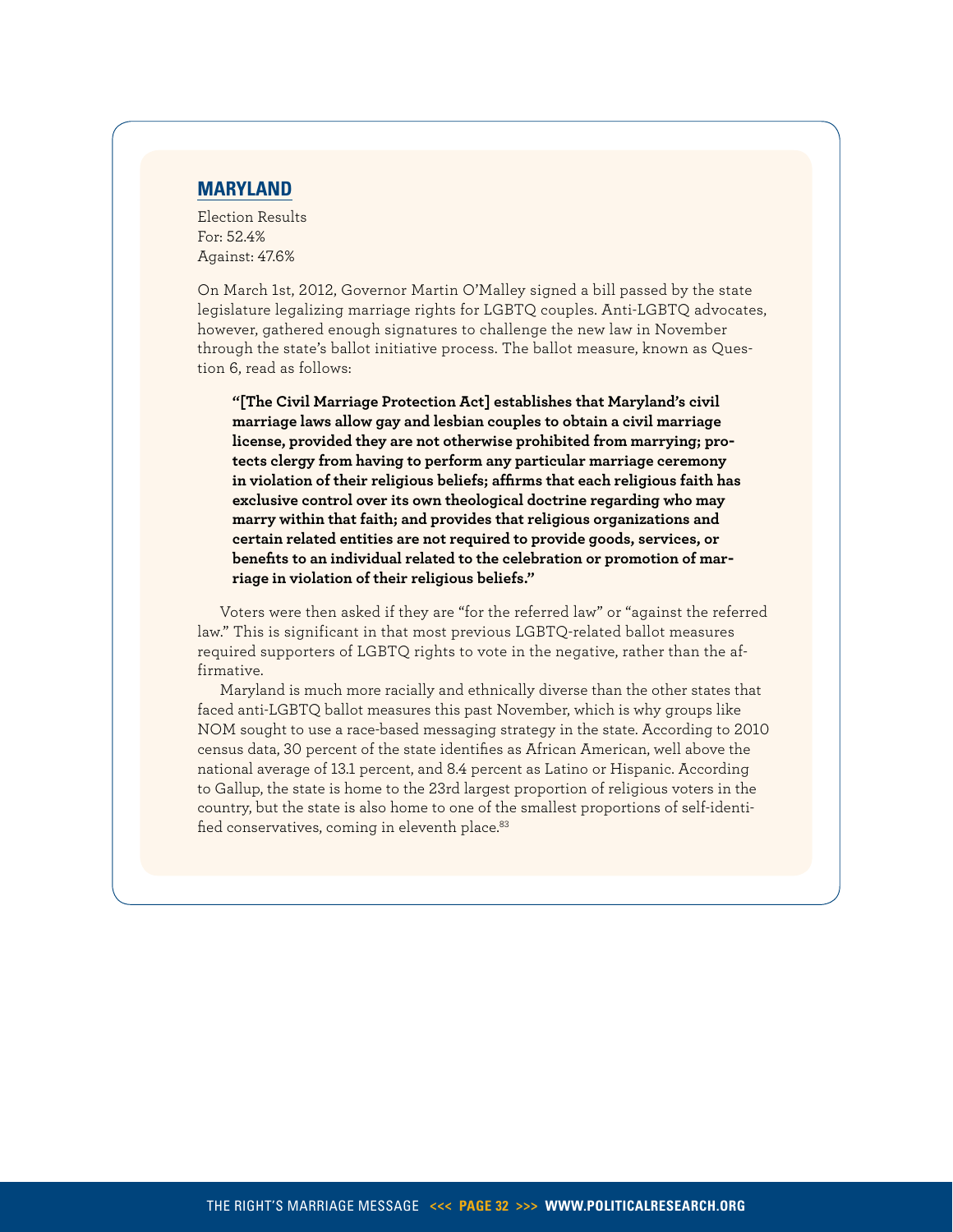

| Election Results |        |
|------------------|--------|
| For:             | 47.44% |
| Against:         | 51.18% |

For the last decade, anti-LGBTQ advocates in Minnesota failed to bring a constitutional amendment banning same-sex marriage to a vote in the state. In Minnesota, public referendums must first be approved through legislative act. All previous attempts to pass anti-LGBTQ legislation, however, were routinely blocked by the Democratic-controlled legislature. However, following the Republican electoral sweeps in the 2010 elections, same-sex marriage opponents gained control of both State houses, and mustered the votes to put a constitutional same-sex marriage ban before voters this November. The text of Minnesota's ballot measure, Amendment 1, read as follows:

#### **"Shall the Minnesota Constitution be amended to provide that only a union of one man and one woman shall be valid or recognized as a marriage in Minnesota?"**

Unlike the other three states that faced LGBTQ-related ballot measures this past November, the outcome of Minnesota's election would not have granted nor denied full marriage rights for LGBTQ couples. Rather, Minnesota's ballot measure sought to put the state's existing ban on same sex marriage into the state's constitution. In this way, Minnesota's marriage amendment was similar to many of the LGBTQ ballot measures we have seen in previous election cycles; anti-LGBTQ advocates were seeking to prevent judges or politicians from legalizing marriage rights for LGBTQ couples in the future through judicial or legislative action by prohibiting such unions in the state's constitution.

However, unlike many other anti-LGBTQ marriage amendments we have seen in other states, Minnesota's ballot measure was designed to restrict marriage rights, but not other forms of relationship recognition, such as civil unions or domestic partnerships. While previous iterations of Minnesota's marriage amendment would have targeted these forms of relationship recognition as well, the primary anti-LG-BTQ campaign committee, Minnesota for Marriage, concluded they would increase their chances of approving the measure if it were more narrowly tailored.

Minnesota is home to many socially conservative and religious voters, meaning "traditional marriage" messaging was likely to be an effective messaging strategy. According to Gallup, the state is home to the 18th largest proportion of self-identified conservative voters, and ranks 24th among the most religious states in the country. Meanwhile, 28 percent of the state identified as Roman Catholic, while 21 percent identifies with an evangelical Protestant tradition.<sup>[84](#page-38-23)</sup> Anti-LGBTQ advocates used media that focused on the definition and purpose or marriage, therefore, to help turnout their base of support among more socially conservative and religious voters.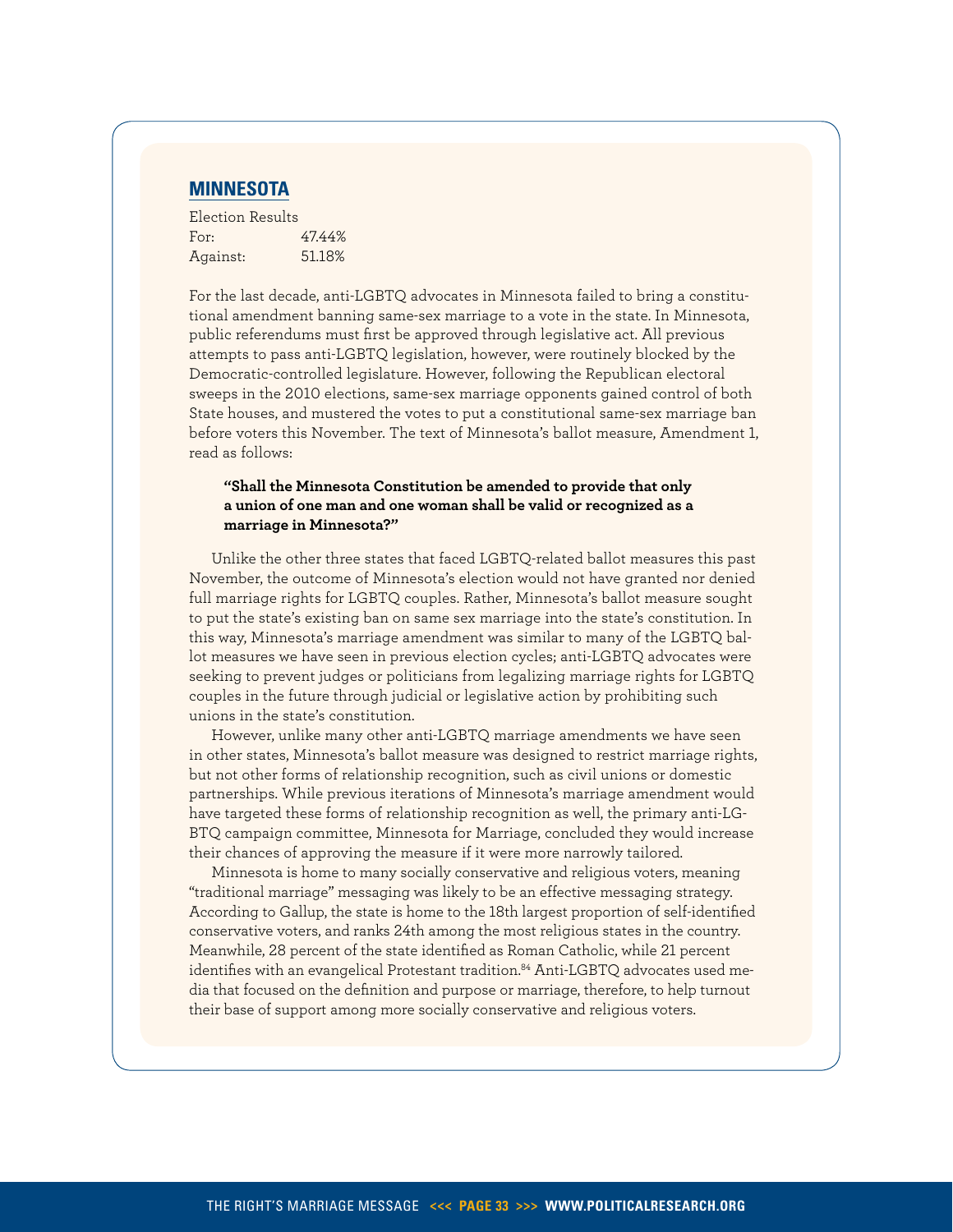# **Washington**

Election Results For: 53.7% Against: 46.3%

In February 2012, Governor Christine Gregoire signed a law legalizing same-sex marriages in Washington State. However, anti-LGBTQ opponents of the law gathered enough signatures to place Referendum 74 on the ballot, which sought to repeal the law last November. Anti-LGBTQ advocates were unable to gather enough signatures for a separate initiative that would have defined marriage rights as a union between one man and one woman.

Even before 2012, Washington was one of very few states in the country to successfully reach a pro-LGBTQ outcome during a statewide ballot measure campaign and was the only one to expand LGBTQ rights (as opposed to blocking an anti-LG-BTQ initiative). In November 2009, advocates passed Referendum 71, with 53 percent of the vote, which legalized civil unions in the state of Washington

The text of the 2012 ballot measure read as follows:

**"The legislature passed Engrossed Substitute Senate Bill 6239 concerning marriage for same-sex couples, modified domestic-partnership law, and religious freedom, and voters have filed a sufficient referendum petition on this bill. This bill would allow same-sex couples to marry, preserve domestic partnerships only for seniors, and preserve the right of clergy or religious organizations to refuse to perform, recognize, or accommodate any marriage ceremony. Should this bill be: [ ] approved [ ] rejected"**

Washington, more than other states, received sizable gifts from individual donors, helping pro-LGBTQ fundraising far outpace LGBTQ opponents. For instance, Amazon.com founder and CEO Jeff Bezos, and his wife, Mackenzie Bezos, donated \$2.5 million. Microsoft CEO Steven Ballmer also donated \$100,000.

# **Other Causes of the LGBTQ Sweep**

It is important to remember that the November 2012 ballot initiatives were still close, competitive campaigns, with many factors at play. It would be shortsighted, in other words, not to account for several other important elements of these wins.

For instance, **these four ballot measure campaigns all took place in liberal-leaning "blue" states.** This is not to downplay the importance of these victories: given the LGBTQ community's long-running losing streak at the ballot box, winning the support of a majority of voters in any state marks a turning point. We have, after all, lost in plenty of other liberal-leaning states, such as California, Maine, and Oregon. Nonetheless,

LGBTQ advocates likely owe their victory in part to the friendly electoral terrain in which these campaigns took place. In the years to come, when the fight for LGBTQ relationship recognition moves to less hospitable territory, electoral victories will be harder to come by.

Also, this year, arguably more than any other, we witnessed several **major cultural and political shifts in the national discourse on same-sex marriage thanks to years of dedicated organizing by LGBTQ advocates.** Through the previous year, a wave of important political voices spoke out in favor of marriage equality. Most notably, for the first time in history, a sitting president, Barack Obama, endorsed marriage equality. Following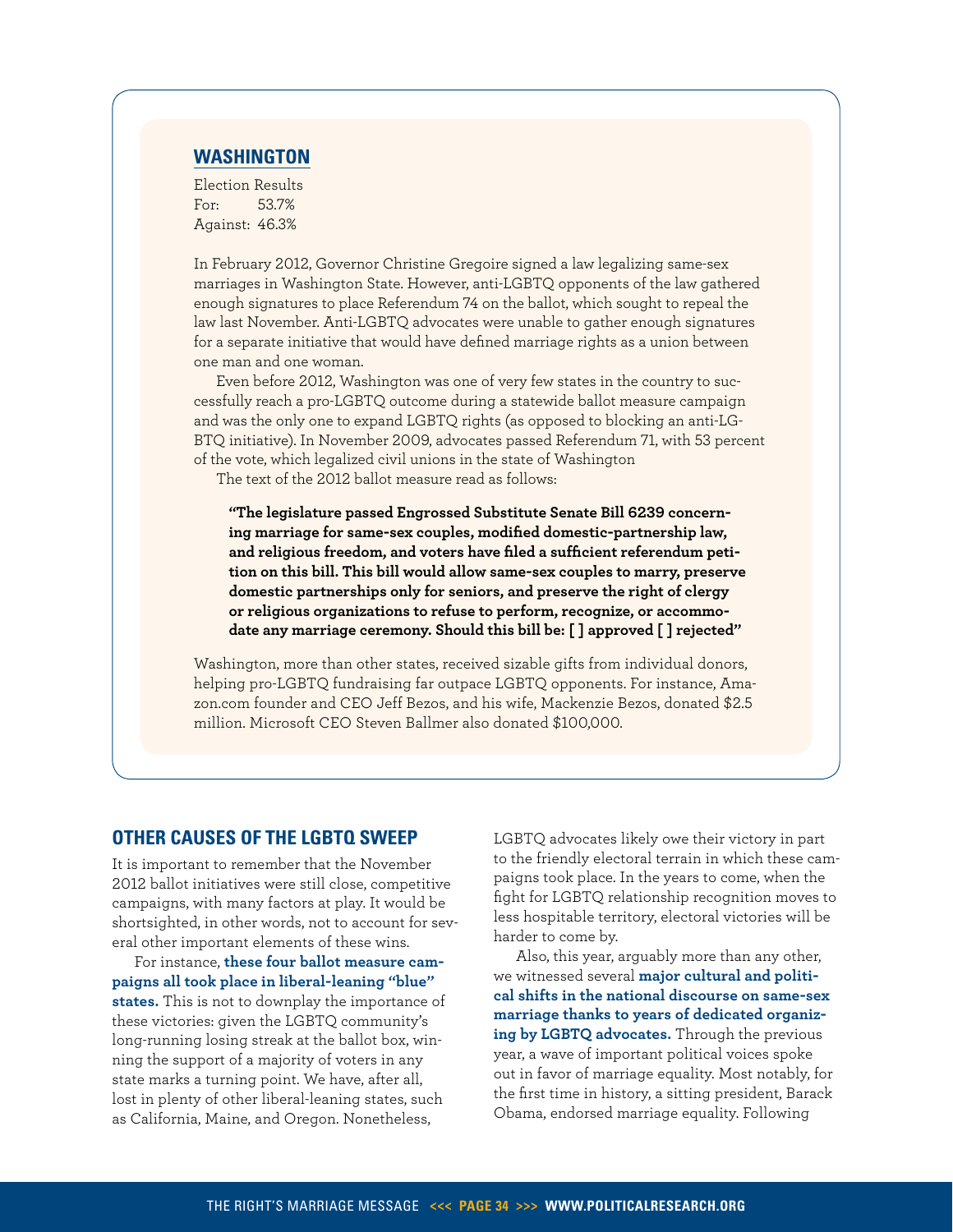President Obama's endorsement in May, polls showed an increase in support among African Americans nationally as well as in Maryland.

Unlike nearly every previous LGBTQ-related ballot measure campaign, moreover, the Governors in three of the four states facing measures this year were vocal supporters of same-sex marriage. In Maryland, Governor Martin O'Malley even named the legalization of gay marriage as one of his top legislative priorities. In another historic shift, the board of the NAACP, the prominent civil rights organization, voted for the first time to support same-sex marriage and was a vigorous advocate nationally and in the four campaigns. These high profile endorsements no doubt played to the advantage of LGBTQ advocates, helping shore up support from a growing chorus of prominent political voices.

On the flip side, there was also a **notable silence from high-level political voices on the Right in the campaign against marriage equality** this electoral season. This is not to say that opposition did not exist: Mitt Romney stated his opposition to same-sex marriage early and often throughout his campaign, and like many conservative Republicans, has voiced support for a federal marriage amendment banning same-sex marriage nationally. However, unlike the campaign to reelect George W. Bush in 2004, in which the right-wing proposed a litany of anti-LGBTQ ballot measures partly as a means to turnout Christian conservatives to the polls, Romney's campaign did not go out of its way to bring up his opposition to samesex marriage. This reflects a clear shift in the use of same-sex marriage as a wedge issue, at least in national presidential politics. While support for same-sex marriage was once universally seen as a political liability, vocal opposition to LGBTQ rights is increasingly seen as such.

Additionally, **in comparison to previous years, pro-LGBTQ advocates improved their fieldwork in advance of November's elections.** This is particularly true in Maine, where advocates conducted intensive door-to-door canvassing and phone banking throughout the electoral season. This type of one-on-one contact with voters is extremely effective in persuading them to support pro-LGBTQ positions, but it is a tactic previously underused in LGBTQ-related ballot measure campaigns. For example, despite the high profile nature of the campaigns, very little field work occurred in California in 2008 or in Maine in 2009. According to a web advertisement released by the lead pro-LGBTQ

campaign committee, Mainers United for Marriage, volunteers knocked on 110,000 doors, made 125,000 phone calls, and held 62,000 conversations with Maine voters about same-sex marriage in preparation for the November vote. Having lost in 2009 by just over 33,000 votes, these face-toface conversations likely helped tip the balance in favor of marriage equality in Maine. Similarly, unlike years past, the pro-LGBTQ campaigns ensured outreach to faith communities was a significant part of the field campaigns. This is particularly seen as an improvement over California's 2008 Proposition 8 campaign, where, critics contend, far less was done to involve faith communities.

Lastly, as anti-LGBTQ advocates have been quick to point out in the wake of their defeat, **pro-LGBTQ advocates held a large fundraising advantage this year.** In an attempt to rationalize their losses this year, Brian Brown, president of the National Organization for Marriage, released a statement the day after the election bemoaning the group's fundraising disadvantage this electoral season, claiming to have been "heavily outspent, by a margin of at least four-to-one."[86](#page-38-24) The clearest example of this advantage was in Washington, where the primary pro-LGBTQ campaign committee, Washington United for Marriage, raised over \$13 million, aided by large donations from corporate donors such as Amazon CEO Jeff Bezos, while the main anti-LGBTQ campaign committee, Preserve Marriage Washington, brought it just over \$2.5 million.<sup>[87](#page-38-25)</sup>

There is no question that the ability of LGBTQ advocates to outpace their opponents in fundraising likely contributed in some way to the victories this year. More resources translate into more television advertisements, larger ad buys, and more extensive field campaigns; in sum, more voters reached. However, this fundraising advantage is nothing new. Pro-LGBTQ advocates have outfundraised their opponents in all but seven of the last thirty-six statewide ballot measure campaigns that have occurred since 2004, yet have lost in the vast majority of those cases. While the fundraising advantage clearly helped, therefore, it only did so in concert with the other factors working in favor of pro-LGBTQ advocates this year.

# **The Future**

Fresh off electoral victories this year, it will be important for LGBTQ advocates not to become complacent in preparing for future campaigns. While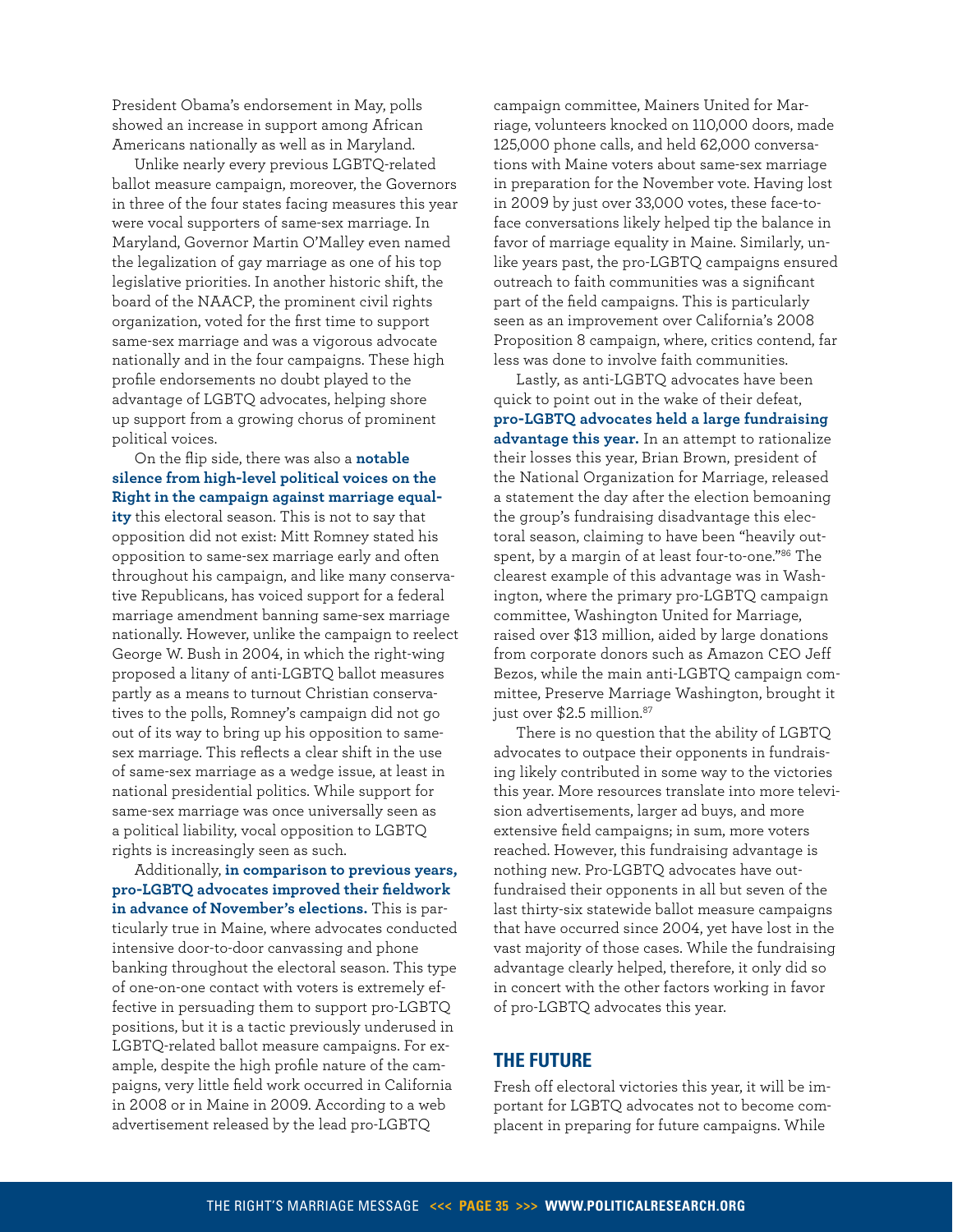this election will likely be looked back upon as a turning point for the marriage equality movement, it is important to remember that none of these victories was won in a landslide. These campaigns were truly competitive, despite taking place in perhaps the most favorable political climate ever for LGBTQ advocates. So we should celebrate these victories this year, but keep an eye to the future when LGBTQ advocates may be working under less hospitable conditions.

NOM and its right-wing affiliates will not concede future battles simply because they are unaccustomed to electoral defeat. Rather, these groups will learn from their mistakes in order to prepare for future campaigns, several of which are just around the corner. Indiana voters may be asked whether to adopt a constitutional ban on same-sex marriage as early as 2013, and the following year, in 2014, Oregon voters are likely to face a measure seeking repeal of that state's marriage ban. In preparation for these fights, NOM's president recently called upon supporters to help the group raise \$30 million in the coming year.<sup>[88](#page-38-26)</sup>

The group will also likely continue developing messages to appeal to the broadest base of voters possible. NOM may revert to "harm to kids" messaging in the coming elections, for example, or continue tweaking its "victims"-religious liberty media theme to be more targeted to undecided and persuadable voters. In the next couple of years, however, most of the upcoming state battles surrounding issues of LGBTQ equality will be taking

place in courthouses and legislatures, rather than at the ballot box. In March, all eyes will turn to the Supreme Court, which will hear oral arguments related to challenges to California's Proposition 8 and the federal Defense of Marriage Act. While the outcome is unclear, we know high court intervention throughout history has played a vital role in securing rights for minorities.

Advocates in a handful of states, including Delaware, Hawaii, Illinois, Minnesota, New Jersey, and Rhode Island, have also already announced their intentions of pursuing same-sex marriage bills in the next year or two. Here, NOM is likely to respond to pro-equality efforts by threatening to unseat politicians and judges, particularly Republicans and moderate Democrats, who support pro-LGBTQ legislation and court cases, thus intimidating others who might otherwise consider supporting such measures. The group has already found success with this strategy. In 2010, NOM successfully unseated three State Supreme Court judges in Iowa who ruled in favor of legalizing same-sex marriage in the state. Though NOM failed to unseat a fourth pro-equality judge in Iowa this year, the group did successfully unseat several Republicans in New York's State Senate that supported marriage equality in the state in 2011.

Regardless of the political arena, LGBTQ advocates and allies will no doubt continue learning from and improving upon the factors that contributed to the November 2012 sweep. •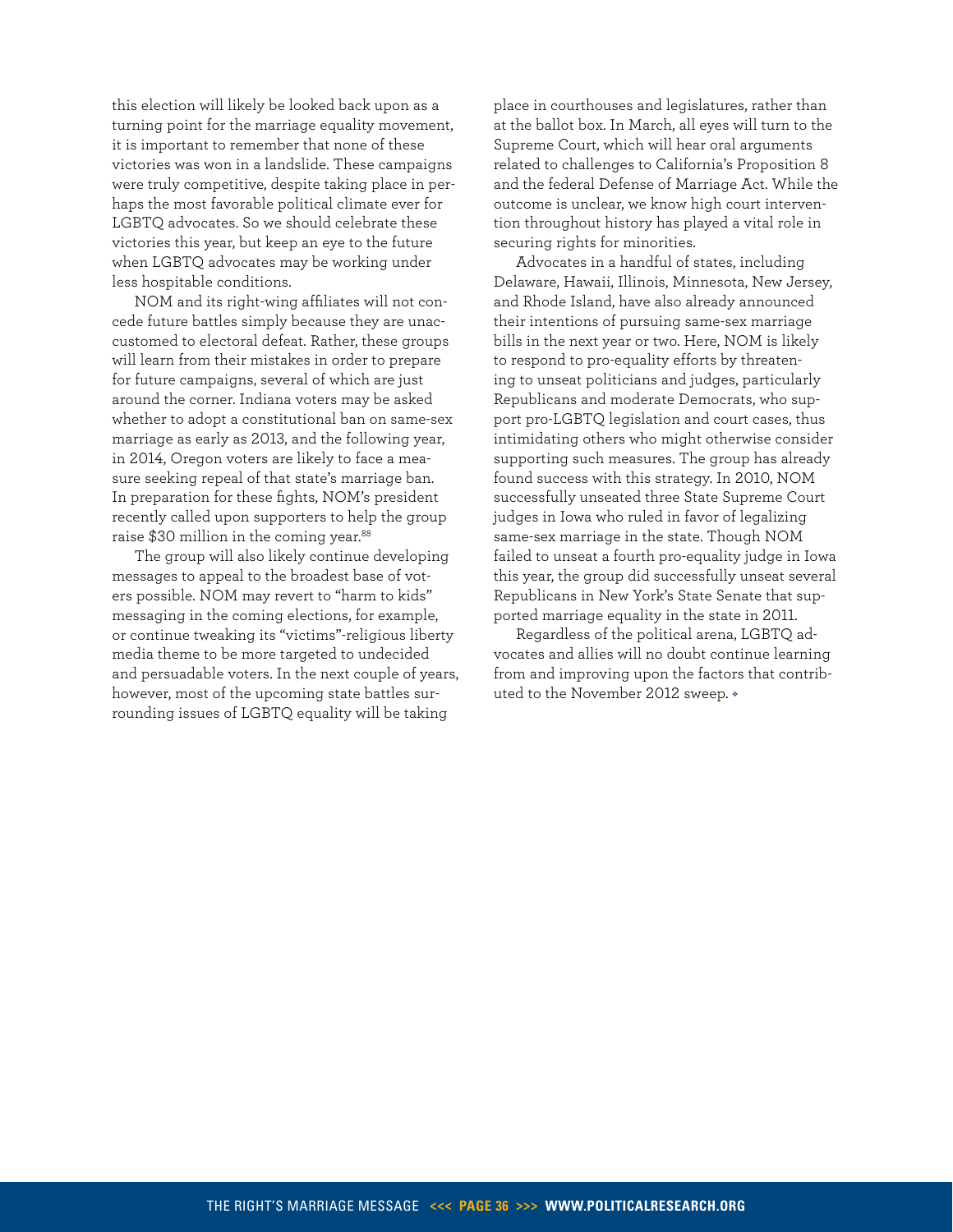# <span id="page-36-0"></span>**ENDNOTES**

<span id="page-36-1"></span>1. Initiative and Referendum Institute, ["A Brief History of the Initia](http://www.iandrinstitute.org/New%20IRI%20Website%20Info/Drop%20Down%20Boxes/Quick%20Facts/History%20of%20I&R.pdf .)[tive and Referendum Process in the](http://www.iandrinstitute.org/New%20IRI%20Website%20Info/Drop%20Down%20Boxes/Quick%20Facts/History%20of%20I&R.pdf .)  [United States."](http://www.iandrinstitute.org/New%20IRI%20Website%20Info/Drop%20Down%20Boxes/Quick%20Facts/History%20of%20I&R.pdf .) 

<span id="page-36-2"></span>2. "Suffrage on the ballot," Ballotpedia. [http://ballotpedia.org/wiki/index.](http://ballotpedia.org/wiki/index.php/Suffrage_on_the_ballot) [php/Suffrage\\_on\\_the\\_ballot.](http://ballotpedia.org/wiki/index.php/Suffrage_on_the_ballot) Ballotpedia, "Minimum wage on the ballot," [http://ballotpedia.org/wiki/index.](http://ballotpedia.org/wiki/index.php/Minimum_wage_on_the_ballot) [php/Minimum\\_wage\\_on\\_the\\_bal](http://ballotpedia.org/wiki/index.php/Minimum_wage_on_the_ballot)[lot;](http://ballotpedia.org/wiki/index.php/Minimum_wage_on_the_ballot) "Labor and unions on the ballot," Ballotpedia, [http://ballotpedia.org/](http://ballotpedia.org/wiki/index.php/Labor_and_unions_on_the_ballot) [wiki/index.php/Labor\\_and\\_unions\\_](http://ballotpedia.org/wiki/index.php/Labor_and_unions_on_the_ballot) on the ballot.

<span id="page-36-3"></span>3. Peter Quist and Nadeanne Haftl, "2009-2010 Ballot Measure Overview," National Institute on Money in State Politics, April 12, 2012, [http://](http://www.followthemoney.org/press/ReportView.phtml?r=486.) [www.followthemoney.org/press/Re](http://www.followthemoney.org/press/ReportView.phtml?r=486.)[portView.phtml?r=486.](http://www.followthemoney.org/press/ReportView.phtml?r=486.)

<span id="page-36-4"></span>4. National Institute on Money in State Politics, "2006 Ballot Measure Overview: An Analysis of the money raised around measures on state ballots in 2006," November 5, 2007, [http://www.followthemoney.org/](http://www.followthemoney.org/press/Reports/2007110512006BallotReport_Overview.pdf) [press/Reports/2007110512006Ballo](http://www.followthemoney.org/press/Reports/2007110512006BallotReport_Overview.pdf) [tReport\\_Overview.pdf.](http://www.followthemoney.org/press/Reports/2007110512006BallotReport_Overview.pdf)

<span id="page-36-5"></span>5. CNN, "U.S. President/National/ Exit Poll," <CNN.com>, [http://www.](http://www.cnn.com/ELECTION/2004/pages/results/states/US/P/00/epolls.0.html) [cnn.com/ELECTION/2004/pages/](http://www.cnn.com/ELECTION/2004/pages/results/states/US/P/00/epolls.0.html) [results/states/US/P/00/epolls.0.html](http://www.cnn.com/ELECTION/2004/pages/results/states/US/P/00/epolls.0.html).

<span id="page-36-6"></span>6. Marc Ambinder, "Bush Campaign Chief and Former RNC Chair Ken Mehlman: I'm Gay," The Atlantic, August 25, 2010, [http://www.theatlantic.](http://www.theatlantic.com/politics/archive/2010/08/bush-campaign-chief-and-former-rnc-chair-ken-mehlman-im-gay/62065) [com/politics/archive/2010/08/](http://www.theatlantic.com/politics/archive/2010/08/bush-campaign-chief-and-former-rnc-chair-ken-mehlman-im-gay/62065) [bush-campaign-chief-and-former-rnc](http://www.theatlantic.com/politics/archive/2010/08/bush-campaign-chief-and-former-rnc-chair-ken-mehlman-im-gay/62065)[chair-ken-mehlman-im-gay/62065/](http://www.theatlantic.com/politics/archive/2010/08/bush-campaign-chief-and-former-rnc-chair-ken-mehlman-im-gay/62065).

<span id="page-36-7"></span>7. National Institute on Money in State Politics, "Ballot Measures by Subject: Gay & Lesbian Rights Ballot Measures," [http://www.followthemon](http://www.followthemoney.org/database/BallotMeasureSubjects.phtml?bm=Gay%2B%2526%2BLesbian%2BRights.)[ey.org/database/BallotMeasureSub](http://www.followthemoney.org/database/BallotMeasureSubjects.phtml?bm=Gay%2B%2526%2BLesbian%2BRights.)[jects.phtml?bm=Gay%2B%2526%2BL](http://www.followthemoney.org/database/BallotMeasureSubjects.phtml?bm=Gay%2B%2526%2BLesbian%2BRights.) [esbian%2BRights.](http://www.followthemoney.org/database/BallotMeasureSubjects.phtml?bm=Gay%2B%2526%2BLesbian%2BRights.)

<span id="page-36-8"></span>8. National Institute on Money in State Politics, "Ballot Measures by Subject: Gay & Lesbian Rights Ballot Measures."

<span id="page-36-9"></span>9. Andrew Gelman, Jeffrey Lax and Justin Phillips, "Support for Same-Sex Marriage, State by

State," New York Times, August 21, 2010, [http://www.nytimes.](http://www.nytimes.com/interactive/2010/08/22/weekinreview/22gay-chart.html?ref=weekinreview.) [com/interactive/2010/08/22/](http://www.nytimes.com/interactive/2010/08/22/weekinreview/22gay-chart.html?ref=weekinreview.) [weekinreview/22gay-chart.](http://www.nytimes.com/interactive/2010/08/22/weekinreview/22gay-chart.html?ref=weekinreview.) [html?ref=weekinreview.](http://www.nytimes.com/interactive/2010/08/22/weekinreview/22gay-chart.html?ref=weekinreview.) 

<span id="page-36-10"></span>10. Frank Newport, "Mississippi Most Conservative State, D.C. Most Liberal," State of the States, February 3, 2012, [http://www.gallup.com/](http://www.gallup.com/poll/152459/Mississippi-Conservative-State-Liberal.aspx) [poll/152459/Mississippi-Conserva](http://www.gallup.com/poll/152459/Mississippi-Conservative-State-Liberal.aspx)[tive-State-Liberal.aspx#](http://www.gallup.com/poll/152459/Mississippi-Conservative-State-Liberal.aspx)2.

<span id="page-36-11"></span>11. Ana Radelat, "Just in Time for Holidays: First Ad Barrage of 2012 Race," Advertising Age, October 24, 2011, [http://adage.com/](http://adage.com/article/campaign-trail/ad-barrage-2012-race/230588) [article/campaign-trail/ad-barrage-](http://adage.com/article/campaign-trail/ad-barrage-2012-race/230588)[2012-race/230588/](http://adage.com/article/campaign-trail/ad-barrage-2012-race/230588).

<span id="page-36-12"></span>12. VFE canvassers have collected survey data from earlier years as well, from 2009 to 2010. However, the survey instrument used during these years was of a different format than the instrument used during 2011. For consistency, the data collected during earlier years was not included in the quantitative analysis in Section 3.

<span id="page-36-13"></span>13. The VFE videos analyzed for this research were compiled from 2009 to 2011. Though VFE's survey instrument changed throughout this time, much of the messaging techniques remained the same, allowing for a qualitative comparison.

<span id="page-36-14"></span>14. David Fleischer, "The Prop 8 Report," LGBT Mentoring Project, August 3, 2010, [www.prop8report.](www.prop8report.lgbtmentoring.org) [lgbtmentoring.org.](www.prop8report.lgbtmentoring.org)

<span id="page-36-15"></span>15. Patrick J. Egan, "Findings from a Decade of Polling on Ballot measures Regarding the Legal Status of Same-Sex Couples," New York University, June 15, 2010, [http://www.haasjr.org/](http://www.haasjr.org/sites/default/files/Marriage) [sites/default/files/Marriage](http://www.haasjr.org/sites/default/files/Marriage)[%20Poll](20Polling.pdf)[ing.pdf](20Polling.pdf).

<span id="page-36-16"></span>16. Josh Goodman, "In Maine, Will the Polls on Gay Marriage Be Wrong Again?," Governing the States and Localities, October 27, 2009, [www.](www.governing.com/blogs/politics/In) [governing.com/blogs/politics/In](www.governing.com/blogs/politics/In)[-](-Maine-Will-the.html)[Maine-Will-the.html](-Maine-Will-the.html)

<span id="page-36-17"></span>17. Jessica Garrison, "Prop. 8 leaves some voters puzzled," Los Angeles Times, October 31, 2008, [http://](http://articles.latimes.com/2008/oct/31/local/me)

[articles.latimes.com/2008/oct/31/](http://articles.latimes.com/2008/oct/31/local/me) [local/me](http://articles.latimes.com/2008/oct/31/local/me)-yesno31.

<span id="page-36-18"></span>18. Ross Douthat, "The Riddle of Gay Marriage Polling," The New York Times, May 16, 2012, [http://douthat.](http://douthat.blogs.nytimes.com/2012/05/16/the) [blogs.nytimes.com/2012/05/16/the](http://douthat.blogs.nytimes.com/2012/05/16/the)riddle-of-gay-marriage-polling/.

<span id="page-36-19"></span>19. "Vote FOR Marriage NC Releases Television Advertisement," Vote4MarriageNC, YouTube, April 24, 2012, [http://www.youtube.com/](http://www.youtube.com/watch?v=QAT6w7vJmQo.) [watch?v=QAT6w7vJmQo.](http://www.youtube.com/watch?v=QAT6w7vJmQo.) 

<span id="page-36-20"></span>20. "Proposition 102-Family Album," YesForMarriage, YouTube, October 28, 2008, [http://www.youtube.com/](http://www.youtube.com/user/YesForMarriage) [user/YesForMarriage](http://www.youtube.com/user/YesForMarriage)#p/u/0/qbLgxhxSsLk.

<span id="page-36-21"></span>21. "Yes on 8 TV Ad: Everything to do with Schools," VoteYesonProp8, YouTube, October 20, 2008, [http://www.youtube.](http://www.youtube.com/user/VoteYesonProp8) [com/user/VoteYesonProp8#](http://www.youtube.com/user/VoteYesonProp8)p/ u/7/7352ZVMKBQM; David Parker, et al. v William Hurley, et al., February 23, 2007, United States District Court, District of Massachusetts, [http://pacer.mad.uscourts.gov/dc/cgi](http://pacer.mad.uscourts.gov/dc/cgi-bin/recentops.pl?filename=wolf)[bin/recentops.pl?filename=wolf/](http://pacer.mad.uscourts.gov/dc/cgi-bin/recentops.pl?filename=wolf)pdf/ parker+opinion[+mlw.pdf](mlw.pdf).

<span id="page-36-22"></span>22. "Everything To Do With Schools," YesOnOne, YouTube, September 22, 2009, [http://www.youtube.com/](http://www.youtube.com/watch?v=FijVUbUlV3s.) [watch?v=FijVUbUlV3s.](http://www.youtube.com/watch?v=FijVUbUlV3s.) 

<span id="page-36-23"></span>23. "National Organization for Marriage says Massachusetts public schools teach kindergartners about gay marriage," <PolitiFact.com>, February 10, 2011, [http://www.politifact.](http://www.politifact.com/rhode-island/statements/2011/feb/10/national-organization-marriage/national) [com/rhode-island/statements/2011/](http://www.politifact.com/rhode-island/statements/2011/feb/10/national-organization-marriage/national) [feb/10/national-organization](http://www.politifact.com/rhode-island/statements/2011/feb/10/national-organization-marriage/national)[marriage/national-](http://www.politifact.com/rhode-island/statements/2011/feb/10/national-organization-marriage/national)organization-marriage-says-massachusetts-/.

<span id="page-36-24"></span>24. Kevin Miller, "AG rebuts gay marriage opponents," Bangor Daily News, October 15, 2009, [http://ban](http://bangordailynews.com/2009/10/15/politics/ag)[gordailynews.com/2009/10/15/](http://bangordailynews.com/2009/10/15/politics/ag) [politics/ag](http://bangordailynews.com/2009/10/15/politics/ag)-rebuts-gay-marriageopponents/.

<span id="page-36-25"></span>25. James A. Smith Jr., "Massachusetts parents warn about dangers of gay marriage," Florida Baptist Witness, October 20, 2008, [http://www.](http://www.gofbw.com/news.asp?ID=9518.) [gofbw.com/news.asp?ID=9518.](http://www.gofbw.com/news.asp?ID=9518.)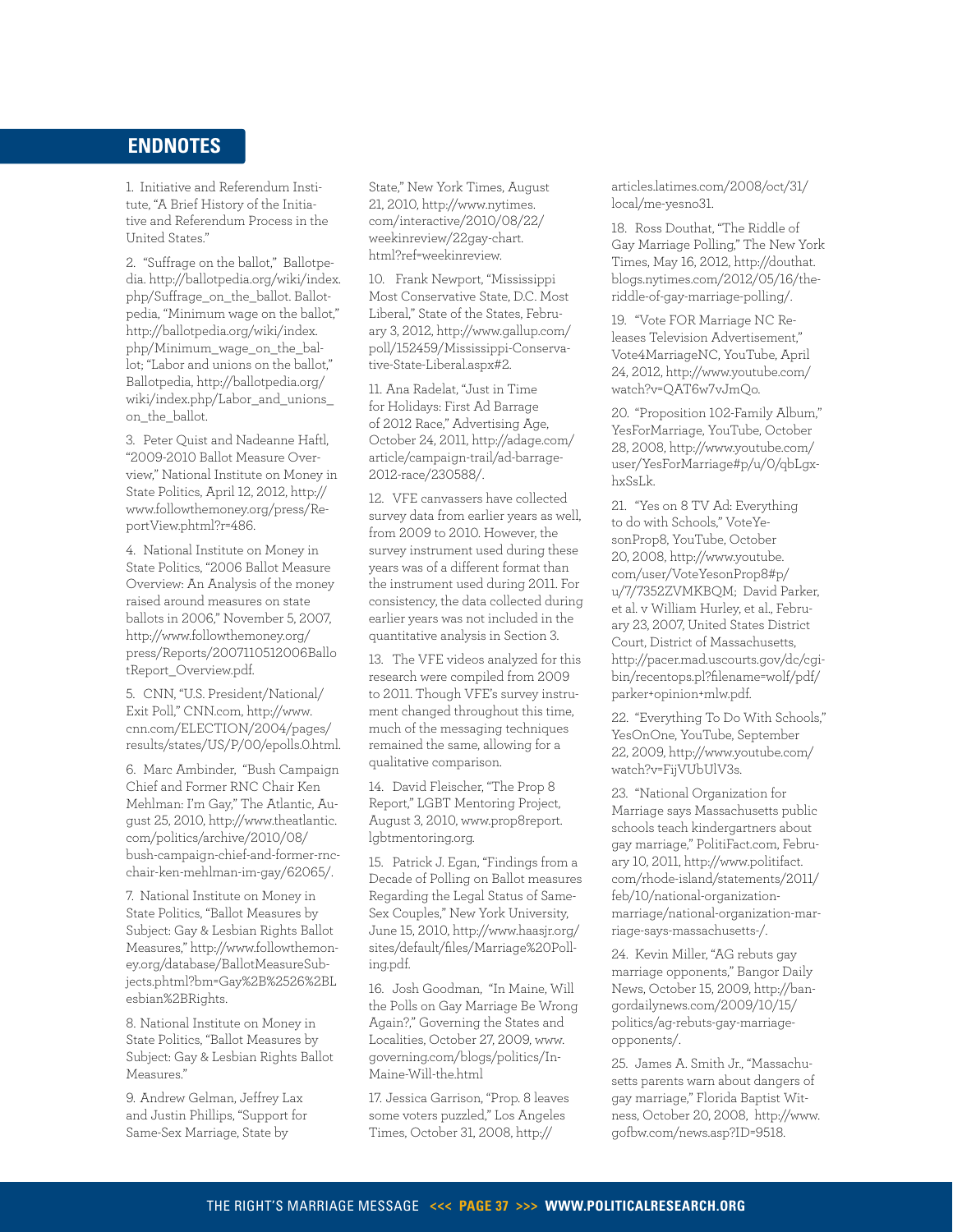<span id="page-37-0"></span>26. Kyle Mantyla, "The Wirthlins Take Their Sob Story on the Road," People for the American Way, October 28, 2008, [http://www.rightwing](http://www.rightwingwatch.org/category/people/robin)[watch.org/category/people/robin](http://www.rightwingwatch.org/category/people/robin)wirthlin.

<span id="page-37-1"></span>27. "California's Children," VoteYesonProp8, YouTube, October 24, 2008, [http://www.youtube.com/user/](http://www.youtube.com/user/VoteYesonProp8) [VoteYesonProp8#](http://www.youtube.com/user/VoteYesonProp8)p/u/6/dd7RzcPx-A2E.

<span id="page-37-2"></span>28. "California's Children," VoteYesonProp8, YouTube.

<span id="page-37-3"></span>29. Guttmacher Institute, "State Policies In Brief: Sex and HIV Education," [http://www.guttmacher.org/](http://www.guttmacher.org/statecenter/spibs/spib_SE.pdf) [statecenter/spibs/spib\\_SE.pdf.](http://www.guttmacher.org/statecenter/spibs/spib_SE.pdf)

<span id="page-37-4"></span>30. Guttmacher Institute, "State Policies In Brief: Sex and HIV Education."

<span id="page-37-5"></span>31. "Yes on 8 TV Ad: It's Already Happened," VoteYesonProp8, You-Tube, October 7, 2008, [http://www.](http://www.youtube.com/watch?v=0PgjcgqFYP4.) [youtube.com/watch?v=0PgjcgqFYP4.](http://www.youtube.com/watch?v=0PgjcgqFYP4.) 

<span id="page-37-6"></span>32. "Yes on 8 TV Ad: It's Already Happened," VoteYesonProp8, You-Tube.

<span id="page-37-7"></span>33. Mark DiCamillo and Mervin Field, "Big Increase in California Voters Who Favor Allowing Same-Sex Marriage," Field Research Corporation, February 29, 2012, [http://www.](http://www.field.com/fieldpollonline/subscribers/Rls2406.pdf) [field.com/fieldpollonline/subscrib](http://www.field.com/fieldpollonline/subscribers/Rls2406.pdf)[ers/Rls2406.pdf.](http://www.field.com/fieldpollonline/subscribers/Rls2406.pdf)

<span id="page-37-8"></span>34. "It's Already Happening," YesOnOne, YouTube, October 29, 2009, [http://www.youtube.com/user/](http://www.youtube.com/user/YesOnOne) [YesOnOne#](http://www.youtube.com/user/YesOnOne)p/u/2/1tLvzVzB66w.

35. National Institute on Money in State Politics, "Question 1: Same-sex Marriage Ban," [http://www.followthe](http://www.followthemoney.org/database/StateGlance/ballot.phtml?m=657.)[money.org/database/StateGlance/](http://www.followthemoney.org/database/StateGlance/ballot.phtml?m=657.) [ballot.phtml?m=657.](http://www.followthemoney.org/database/StateGlance/ballot.phtml?m=657.)

<span id="page-37-10"></span>36. National Institute on Money in State Politics, "Question 1: Same-sex Marriage Ban."

<span id="page-37-9"></span>37. "Your Right to Vote Minnesota-Gay Marriage," NationForMarriage, YouTube, May 18, 2010, [http://www.](http://www.youtube.com/watch?v=lb_oXczrDQo.) [youtube.com/watch?v=lb\\_oXczrDQo.](http://www.youtube.com/watch?v=lb_oXczrDQo.)

<span id="page-37-11"></span>38. Chip Berlet and Matthew Lyons, Right Wing Populism in America: Too Close for Comfort (The Guildford Press: New York, 2000).

<span id="page-37-12"></span>39. "Don't let judges redefine marriage in Arizona!" YE-Son107, YouTube, November 1, 2006, [http://www.youtube.com/](http://www.youtube.com/watch?v=j7DHscURg3E.) [watch?v=j7DHscURg3E.](http://www.youtube.com/watch?v=j7DHscURg3E.)

<span id="page-37-13"></span>40. Amy Stone, "The New Religious Freedom Argument: Gay Marriage in the 2012 Election," Public Eye, Fall 2012. [http://www.publiceye.org/](http://www.publiceye.org/magazine/v27n4/The_New_Religious_Freedom_Argument.html) [magazine/v27n4/The\\_New\\_Reli](http://www.publiceye.org/magazine/v27n4/The_New_Religious_Freedom_Argument.html)[gious\\_Freedom\\_Argument.html.](http://www.publiceye.org/magazine/v27n4/The_New_Religious_Freedom_Argument.html)

<span id="page-37-14"></span>41. "National Organization for Marriage Gathering Storm TV Ad," NationForMarriage, YouTube, April 7, 2009, [http://www.youtube.com/](http://www.youtube.com/watch?v=Wp76ly2_NoI.) [watch?v=Wp76ly2\\_NoI.](http://www.youtube.com/watch?v=Wp76ly2_NoI.) 

<span id="page-37-15"></span>42. "It's Possible," YesOnOne, You-Tube, October 27, 2009, [http://www.](http://www.youtube.com/watch?v=DS9zrv_GOrs.) [youtube.com/watch?v=DS9zrv\\_GOrs.](http://www.youtube.com/watch?v=DS9zrv_GOrs.) 

<span id="page-37-16"></span>43. "It's Possible," YesOnOne, You-Tube.

<span id="page-37-19"></span>44. National Institute on Money in State Politics, ["STANDFORMAR-](STANDFORMARRIAGEMAINE.COM)[RIAGEMAINE.COM](STANDFORMARRIAGEMAINE.COM) Multi-Year Profile," [http://www.followthemoney.](http://www.followthemoney.org/database/StateGlance/committee.phtml?c=3926.) [org/database/StateGlance/commit](http://www.followthemoney.org/database/StateGlance/committee.phtml?c=3926.)[tee.phtml?c=3926.](http://www.followthemoney.org/database/StateGlance/committee.phtml?c=3926.)

<span id="page-37-17"></span>45. "Hawaii 1998 YES marry my dog," TheLeadershipLAB, YouTube, November 15, 2011, [http://www.you](http://www.youtube.com/watch?v=tXPH_b_ATio.)[tube.com/watch?v=tXPH\\_b\\_ATio.](http://www.youtube.com/watch?v=tXPH_b_ATio.)

46. "Beck uses toys to explain slippery slope from same-sex marriage to polyamorous marriage," Media Matters for America, May 12, 2009, [http://mediamatters.org/](http://mediamatters.org/mmtv/200905120037) [mmtv/200905120037](http://mediamatters.org/mmtv/200905120037).

<span id="page-37-20"></span><span id="page-37-18"></span>47. National Organization for Marriage, "NOM Pledges \$100,000 to Defeat Pro-SSM Iowa Judge," NOM Blog, August 13, 2012, [http://www.](http://www.nomblog.com/26874) [nomblog.com/26874](http://www.nomblog.com/26874)/.

<span id="page-37-21"></span>48. National Organization for Marriage, "Brian Brown to NY Senators: "We're Not Going Away," NOM Blog, June 26, 2012, [http://www.nomblog.](http://www.nomblog.com/24773) [com/24773/](http://www.nomblog.com/24773).

<span id="page-37-22"></span>49. Pam Chamberlain, "Resisting the Rainbow," Political Research Associates, 2012, [http://www.political](http://www.politicalresearch.org/wp-content/uploads/downloads/2012/12/Resisting-the-Rainbow-Full-Report.pdf)[research.org/wp-content/uploads/](http://www.politicalresearch.org/wp-content/uploads/downloads/2012/12/Resisting-the-Rainbow-Full-Report.pdf) [downloads/2012/12/Resisting-the-](http://www.politicalresearch.org/wp-content/uploads/downloads/2012/12/Resisting-the-Rainbow-Full-Report.pdf)[Rainbow-Full-Report.pdf](http://www.politicalresearch.org/wp-content/uploads/downloads/2012/12/Resisting-the-Rainbow-Full-Report.pdf).

<span id="page-37-23"></span>50. National Organization for Mar-

riage, "National Strategy for Winning the Marriage Battle," December 15, 2009, [http://archive.org/stream/Na](http://archive.org/stream/NationalOrganizationForMarriageDocuments/Nom3_djvu.txt)[tionalOrganizationForMarriageDocu](http://archive.org/stream/NationalOrganizationForMarriageDocuments/Nom3_djvu.txt)[ments/Nom3\\_djvu.txt.](http://archive.org/stream/NationalOrganizationForMarriageDocuments/Nom3_djvu.txt)

<span id="page-37-24"></span>51. National Organization for Marriage, "National Strategy for Winning the Marriage Battle."

<span id="page-37-25"></span>52. National Organization for Marriage, "National Organization for Marriage Launches Radio Advertisement in North Carolina Encouraging African Americans to Say 'No More' to President Obama," NOM Blog, August 27, 2012, [http://www.nomblog.](http://www.nomblog.com/27559) [com/27559](http://www.nomblog.com/27559)/.

<span id="page-37-26"></span>53. National Organization for Marriage, "National Strategy for Winning the Marriage Battle."

<span id="page-37-27"></span>54. Derek McCoy, "Same-Sex Marriage is Not a Civil Right," The Afro, September 19, 2012, [http://afro.com/](http://afro.com/sections/opinion/commentary/story.htm?storyid=76183.) [sections/opinion/commentary/story.](http://afro.com/sections/opinion/commentary/story.htm?storyid=76183.) [htm?storyid=76183.](http://afro.com/sections/opinion/commentary/story.htm?storyid=76183.)

<span id="page-37-28"></span>55. National Organization for Marriage, "National Strategy for Winning the Marriage Battle."

<span id="page-37-29"></span>56. Political Research Associates, "Who to Challenge on the Theocratic Right," [http://www.publiceye.org/](http://www.publiceye.org/research/directories/theo_top.html) [research/directories/theo\\_top.html.](http://www.publiceye.org/research/directories/theo_top.html)

<span id="page-37-30"></span>57. People for the American Way, "Religious Right's Hate Tactics Documented in Hostile Climate, 1998 Edition," August 18, 1998, [http://www.](http://www.pfaw.org/press-releases/1998/08/religious) [pfaw.org/press-releases/1998/08/](http://www.pfaw.org/press-releases/1998/08/religious) [religious](http://www.pfaw.org/press-releases/1998/08/religious)-rights-hate-tactics-documented-hostile-climate-1998-edition.

<span id="page-37-31"></span>58. Chamberlain, "Resisting the Rainbow."

<span id="page-37-32"></span>59. Theo Emery, "Shooting at Family Research Council in Washington," The New York Times, August 15, 2012, [http://www.nytimes.](http://www.nytimes.com/2012/08/16/us/shooting-at-family-research-council-in-washington.html) [com/2012/08/16/us/shooting-at](http://www.nytimes.com/2012/08/16/us/shooting-at-family-research-council-in-washington.html)[family-research-council-in-washing](http://www.nytimes.com/2012/08/16/us/shooting-at-family-research-council-in-washington.html)[ton.html.](http://www.nytimes.com/2012/08/16/us/shooting-at-family-research-council-in-washington.html)

<span id="page-37-33"></span>60. Family Research Council, "We'll Support Chick-Fil-A, Come What Mayo!" Washington Update, July 23, 2012, [http://www.frc.org/washing](http://www.frc.org/washingtonupdate/well)[tonupdate/well-](http://www.frc.org/washingtonupdate/well)support-chick-fil-acome-what-mayo.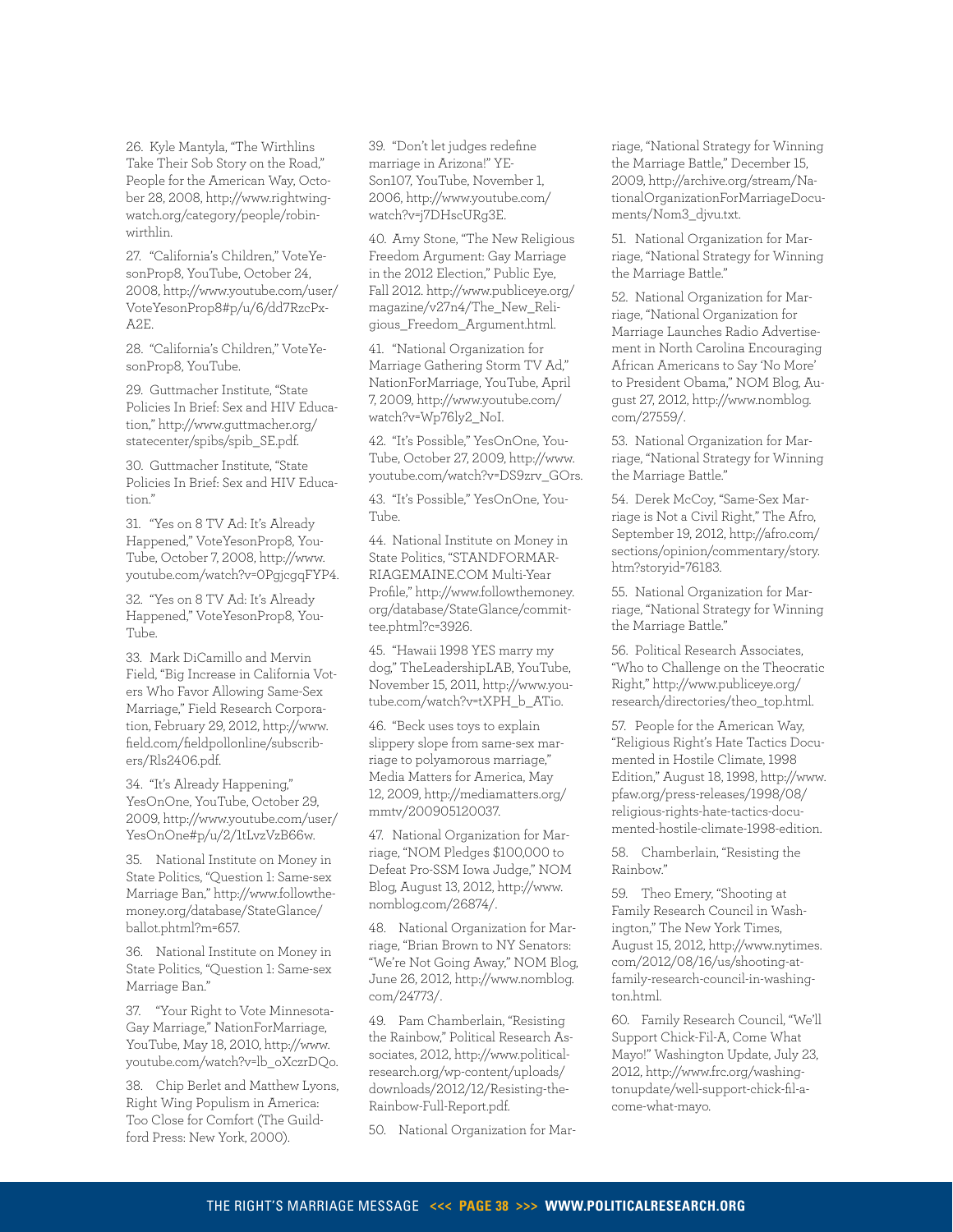<span id="page-38-0"></span>61. FRC Action, "Action Alerts," [http://www.frcaction.org/](http://www.frcaction.org/alerts) [alerts](http://www.frcaction.org/alerts)#state\_archive.

<span id="page-38-1"></span>62. Wayne Bensen, "Marriage foes grow desperate," Dallas Voice, September 21, 2012, [http://www.](http://www.dallasvoice.com/marriage-foes-grow-desperate-10126872.html) [dallasvoice.com/marriage-foes-grow](http://www.dallasvoice.com/marriage-foes-grow-desperate-10126872.html)[desperate-10126872.html.](http://www.dallasvoice.com/marriage-foes-grow-desperate-10126872.html)

<span id="page-38-2"></span>63. Bensen, "Marriage foes grow desperate."

<span id="page-38-3"></span>64. Andy Towle, "Frank Schubert, Anti-Gay Mastermind Behind Prop 8 Campaign, Leaves Firm to Start New One," Towleroad, April 3, 2012, [http://www.towleroad.com/2012/04/](http://www.towleroad.com/2012/04/frank-schubert-anti-gay-mastermind-behind-prop-8-campaign-leaves-firm-to-start-his-own.html) [frank-schubert-anti-gay-mastermind](http://www.towleroad.com/2012/04/frank-schubert-anti-gay-mastermind-behind-prop-8-campaign-leaves-firm-to-start-his-own.html)[behind-prop-8-campaign-leaves-firm](http://www.towleroad.com/2012/04/frank-schubert-anti-gay-mastermind-behind-prop-8-campaign-leaves-firm-to-start-his-own.html)[to-start-his-own.html.](http://www.towleroad.com/2012/04/frank-schubert-anti-gay-mastermind-behind-prop-8-campaign-leaves-firm-to-start-his-own.html)

<span id="page-38-4"></span>65. California Secretary of State Office,"Cal-Access," [http://cal-access.](http://cal-access.ss.ca.gov) [ss.ca.gov](http://cal-access.ss.ca.gov)/.

<span id="page-38-5"></span>66. Nate Silver, "Support for Gay marriage Outweighs Opposition in Polls," Five Thirty Eight blog, The New York Times, May 9, 2012, [http://fivethirtyeight.blogs.nytimes.](http://fivethirtyeight.blogs.nytimes.com/2012/05/09/support) [com/2012/05/09/support-](http://fivethirtyeight.blogs.nytimes.com/2012/05/09/support)for-gaymarriage-outweighs-oppositionin-polls/; Michael De Groote, "64% don't support gay marriage new poll says," Deseret News, October 12, 2012, [http://www.deseretnews.](http://www.deseretnews.com/article/700187549/64-dont-support-gay-marriage-new-poll-says.html?pg=all.) [com/article/700187549/64-dont](http://www.deseretnews.com/article/700187549/64-dont-support-gay-marriage-new-poll-says.html?pg=all.)[support-gay-marriage-new-poll-says.](http://www.deseretnews.com/article/700187549/64-dont-support-gay-marriage-new-poll-says.html?pg=all.) [html?pg=all.](http://www.deseretnews.com/article/700187549/64-dont-support-gay-marriage-new-poll-says.html?pg=all.)

<span id="page-38-6"></span>67. National Organization for Marriage, "National Strategy for Winning the Marriage Battle."

<span id="page-38-7"></span>68. Minnesota for Marriage, "2012 10th Day Pre-General Report of Receipts and Expenditures," October 30, 2012. Available through Minnesota Campaign Finance and Public Disclosure Board, [http://www.cfbre](http://www.cfbreport.state.mn.us)[port.state.mn.us;](http://www.cfbreport.state.mn.us) Washington Public Disclosure Commission, "Preserve Marriage WA: Expenditures," [http://](http://www.pdc.wa.gov/MvcQuerySystem/CommitteeData/expenditures?param=UFJFU01XIDA4Nw%3D%3D%3D%3D&year=2012&type=initiative.) [www.pdc.wa.gov/MvcQuerySystem/](http://www.pdc.wa.gov/MvcQuerySystem/CommitteeData/expenditures?param=UFJFU01XIDA4Nw%3D%3D%3D%3D&year=2012&type=initiative.) [CommitteeData/expenditures?param](http://www.pdc.wa.gov/MvcQuerySystem/CommitteeData/expenditures?param=UFJFU01XIDA4Nw%3D%3D%3D%3D&year=2012&type=initiative.) [=UFJFU01XIDA4Nw%3D%3D%3D%](http://www.pdc.wa.gov/MvcQuerySystem/CommitteeData/expenditures?param=UFJFU01XIDA4Nw%3D%3D%3D%3D&year=2012&type=initiative.) [3D&year=2012&type=initiative.](http://www.pdc.wa.gov/MvcQuerySystem/CommitteeData/expenditures?param=UFJFU01XIDA4Nw%3D%3D%3D%3D&year=2012&type=initiative.)

<span id="page-38-8"></span>69. The Third Way, "Why Marriage Matters: The Research Behind the Message," [http://content.thirdway.](http://content.thirdway.org/publications/377/Third_Way_Fact_Sheet_-_Why_Marriage_Matters.pdf) [org/publications/377/Third\\_Way\\_](http://content.thirdway.org/publications/377/Third_Way_Fact_Sheet_-_Why_Marriage_Matters.pdf)

[Fact\\_Sheet\\_-\\_Why\\_Marriage\\_Mat](http://content.thirdway.org/publications/377/Third_Way_Fact_Sheet_-_Why_Marriage_Matters.pdf)[ters.pdf](http://content.thirdway.org/publications/377/Third_Way_Fact_Sheet_-_Why_Marriage_Matters.pdf)

<span id="page-38-9"></span>70. "Oppose Amendment 2-Missouri Gay Marriage Ban," Erojas2001, YouTube, January 19, 2007. [http://www.youtube.com/](http://www.youtube.com/watch?v=1dYPIyrJKeM&lr=1) [watch?v=1dYPIyrJKeM&lr=1](http://www.youtube.com/watch?v=1dYPIyrJKeM&lr=1) 

<span id="page-38-10"></span>71. "Family," ProtectNCFamilies, YouTube, April 29, 2012, [http://www.](http://www.youtube.com/watch?v=ypJsBXd42-I.) [youtube.com/watch?v=ypJsBXd42-I.](http://www.youtube.com/watch?v=ypJsBXd42-I.) 

<span id="page-38-11"></span>72. "Yes on 1: Mainers United for Marriage - Cathy & Phil Curtis," MainersUnited, YouTube, October 9, 2012, [http://www.youtube.com/](http://www.youtube.com/watch?v=TL48VDCsG-4) [watch?v=TL48VDCsG-4](http://www.youtube.com/watch?v=TL48VDCsG-4)

<span id="page-38-12"></span>73. "Not Live and Let Live," YouTube Video, MNforMarriage, October 18, 2012. [http://www.youtube.com/](http://www.youtube.com/watch?v=YqO9_I2akOQ.) [watch?v=YqO9\\_I2akOQ.](http://www.youtube.com/watch?v=YqO9_I2akOQ.)

<span id="page-38-13"></span>74. National Organization for Marriage, "National Strategy for Winning the Marriage Battle."

<span id="page-38-14"></span>75. Stone, "The New Religious Freedom Argument: Gay Marriage in the 2012 Election."

<span id="page-38-15"></span>76. "They Sued Us HD 15," protectmarriagme, YouTube, October 19, 2012, [http://www.youtube.com/](http://www.youtube.com/watch?v=nwTjeBS7-pk.) [watch?v=nwTjeBS7-pk.](http://www.youtube.com/watch?v=nwTjeBS7-pk.)

<span id="page-38-16"></span>77. Minnesota for Marriage, "Minnesota Marriage Minute Archive," [www.minnesotaformarriage.com/](www.minnesotaformarriage.com/marriage) [marriage](www.minnesotaformarriage.com/marriage)-minute-archive/.

<span id="page-38-17"></span>78. National Organization for Marriage, "National Strategy for Winning the Marriage Battle."

<span id="page-38-18"></span>79. High Impact Leadership Coalition, "About HILC" [http://www.](http://www.thetruthinblackandwhite.com/About_HILC) [thetruthinblackandwhite.com/](http://www.thetruthinblackandwhite.com/About_HILC) [About\\_HILC](http://www.thetruthinblackandwhite.com/About_HILC)/. Also see Peter Montgomery, "The Two Faces of Maryland's Anti-Equality Campaign," Religion Dispatches, October 22, 2012 [http://www.religiondispatches.org/](http://www.religiondispatches.org/dispatches/petermontgomery/6537/the_two_faces_of_maryland_s_anti_equality_campaign) [dispatches/petermontgomery/6537/](http://www.religiondispatches.org/dispatches/petermontgomery/6537/the_two_faces_of_maryland_s_anti_equality_campaign) [the\\_two\\_faces\\_of\\_maryland\\_s\\_anti\\_](http://www.religiondispatches.org/dispatches/petermontgomery/6537/the_two_faces_of_maryland_s_anti_equality_campaign) [equality\\_campaign/](http://www.religiondispatches.org/dispatches/petermontgomery/6537/the_two_faces_of_maryland_s_anti_equality_campaign).

<span id="page-38-19"></span>80. Erin Cox and Candy Thomson, "Gambling, gay marriage and presidential race draw long lines to polls," The Baltimore Sun, November 6, 2012, [http://articles.baltimoresun.](http://articles.baltimoresun.com/2012-11-06/news/bs) [com/2012-11-06/news/bs-](http://articles.baltimoresun.com/2012-11-06/news/bs)mdvoting-1106-20121106\_1\_electronicpoll-books-election-officials-longlines.

<span id="page-38-21"></span>81. Anugrah Kumar, "Polls Show Sudden Increase in black Support for Gay Marriage," Christian Post, November 10, 2012, [http://www.](http://www.christianpost.com/news/polls) [christianpost.com/news/polls](http://www.christianpost.com/news/polls)-showsudden-increase-in-black-support-forgay-marriage-84738/.

<span id="page-38-20"></span>82. John Richardson, "Gay Marriage has a majority support in poll," Morning Sentinel, July 11, 2012, [http://www.onlinesentinel.com/news/](http://www.onlinesentinel.com/news/gay-marriage-has-majority-support-in-poll_2012-07-10.html) [gay-marriage-has-majority-support](http://www.onlinesentinel.com/news/gay-marriage-has-majority-support-in-poll_2012-07-10.html)[in-poll\\_2012-07-10.html.](http://www.onlinesentinel.com/news/gay-marriage-has-majority-support-in-poll_2012-07-10.html)

<span id="page-38-22"></span>83. Newport, "Mississippi Most Conservative State, D.C. Most Liberal."

<span id="page-38-23"></span>84. Newport, "Mississippi Most Conservative State, D.C. Most Liberal;" The Pew Forum on Religion & Public Life, "U.S. Religious Landscape Survey," [http://religions.pewforum.](http://religions.pewforum.org/maps) [org/maps.](http://religions.pewforum.org/maps)

85. King 5 News, "Washington Anti-Gay Marriage Initiative Dead; Referendum Lives," July 3, 2012, [http://www.king5.com/news/politics/](http://www.king5.com/news/politics/Washington-anti-gay-marriage-initiative-dead-161206275.html) [Washington-anti-gay-marriage-initia](http://www.king5.com/news/politics/Washington-anti-gay-marriage-initiative-dead-161206275.html)[tive-dead-161206275.html](http://www.king5.com/news/politics/Washington-anti-gay-marriage-initiative-dead-161206275.html).

<span id="page-38-24"></span>86. National Organization for Marriage, "National Organization for Marriage: We Are Not Defeated in Our Fight for Traditional Marriage," NOM Blog, November 7, 2012. [http://](http://www.nomblog.com/30808) [www.nomblog.com/30808](http://www.nomblog.com/30808)/.

<span id="page-38-25"></span>87. National Institute on Money in State Politics, "Referendum 74: Allowing Same-sex Marriage," [http://www.](http://www.followthemoney.org/database/StateGlance/ballot.phtml?m=947.) [followthemoney.org/database/Stat](http://www.followthemoney.org/database/StateGlance/ballot.phtml?m=947.)[eGlance/ballot.phtml?m=947.](http://www.followthemoney.org/database/StateGlance/ballot.phtml?m=947.)

<span id="page-38-26"></span>88. Edith Honan, "In U.S. fight over gay marriage, both sides gearing up for more battles," Reuters, November 28, 2012, [http://www.](http://www.reuters.com/article/2012/11/28/us) [reuters.com/article/2012/11/28/](http://www.reuters.com/article/2012/11/28/us) [us-](http://www.reuters.com/article/2012/11/28/us)usa-politics-gaymarriage-idUS-BRE8AR0FL20121128.